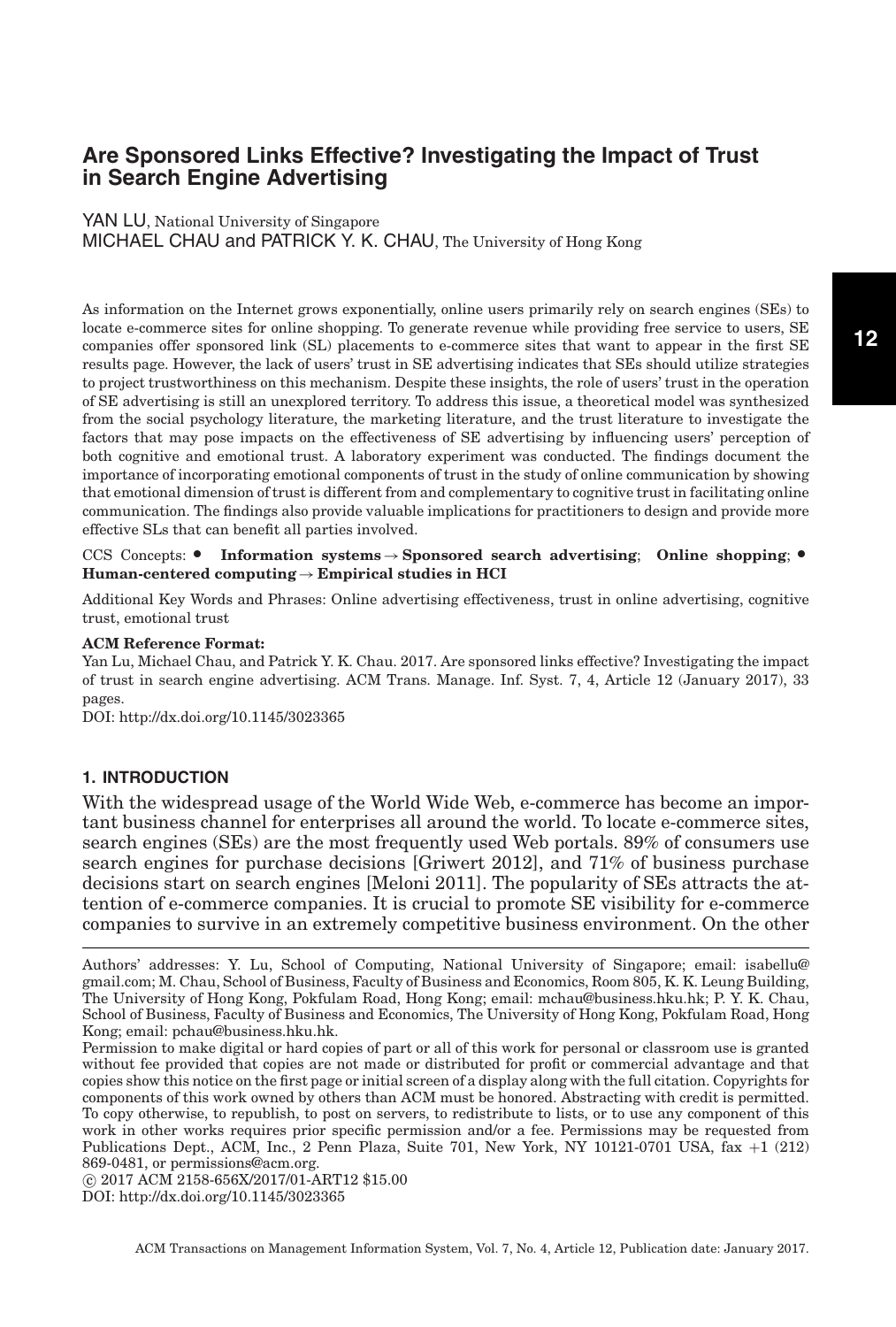hand, SEs need to earn revenue from content that users expect to receive for free. Fortunately, the emergence of SE advertising meets the needs of both SEs and e-commerce sites. SE advertising is a mechanism where the SE provides placement on the results page for specific search terms to merchants who agree to pay a certain fee for this service. Advertisers bid on terms that they presume their target customers would type in the search box. When a user types a query that matches the advertiser's keywords, the advertiser's link may appear to the right-hand side and/or above the organic links (OLs), which are the organic results that are considered to be highly relevant based on the search engine's ranking algorithm. These links appear under the heading "Sponsored links" (SLs) or "Ad(s)". Advertisers pay fees only when their links are clicked.

By providing relevant information to searchers in a less intrusive way, SL mechanism offers a greater probability of attracting interested buyers, and thus drives higher qualified traffic to the advertisers' websites. Studies have been widely conducted on SE advertising from various aspects in different fields. A main stream of research focuses on the development of better allocation mechanisms from the perspective of SEs [e.g., [Feng et al. 2007;](#page-29-1) [Weber and Zheng 2007\]](#page-32-0). Another mainstream of research concerning the development of the optimal bidding and keyword selection strategies from the perspective of advertisers also draws much attention from researchers [\[Amaldoss et al.](#page-28-0) [2015;](#page-28-0) [Edelman et al. 2007\]](#page-29-2). Other studies with regard to SE advertising mainly focus on assessing its status quo, such as the content relevance of SLs in response to different categories of search queries [\[Animesh et al. 2010;](#page-28-1) [Jansen and Molina 2006\]](#page-30-0), the issues of click fraud with SLs [\[Jansen and Mullen 2008\]](#page-30-1), the adverse selection of advertisers [\[Animesh et al. 2010\]](#page-28-1), and the effects of keyword-level characteristics on customers' clicking behavior and conversion rates [\[Ghose and Yang 2009\]](#page-29-3).

Although SE advertising benefits both SEs and advertisers, it is doubtful whether this mechanism can benefit SE users as well and whether it is an effective approach for e-commerce companies to promote themselves on the Internet. A survey published by Nielsen.com [\[Nielsen 2015\]](#page-31-1), which was designed to assess the extent to which people trust a certain form of advertising, shows that people consider ads from SEs, website banners, and mobile phones less credible than ads from traditional media. Empirical studies also reveal users' bias against SLs. A plausible explanation is that "people do not trust messages coming from sources with a vested interest in people's acceptance of these messages" [\[Clemons 2009,](#page-28-2) p. 22]. This bias against SLs also has been verified by other studies [\[Greenspan 2004;](#page-29-4) [Jansen et al. 2007a;](#page-30-2) [Ma et al. 2012;](#page-31-2) 2013].

The low level of trust in SE advertising revealed by both academic and practical studies suggest that SE companies should look at strategies to project trustworthiness on the SE advertising since it is the main source of their revenue. SE companies may face the risk of losing users who are suspicious of the quality and fairness of SLs, because processing or clicking on less relevant links may render them vulnerable to less relevant information and results in a waste of time. Users need to believe that the SL mechanism provided by the SE does have the competence and integrity to provide useful, unbiased information in these links before they really take actions to process the embedded information and in turn click on these links. The ability to convince users that the information displayed in SLs is trustworthy is one of the key components to the success of SE advertising. Thus, in the current study, we focus on the trust towards the advertising mechanism. It is different from the trust towards the advertisers or the trust towards the SEs. The trust is referring to users' attitude towards relying on SE advertising when they are making searching decisions.

Despite the prevalent usage of SE advertising, very little empirical work has been done on investigating the role of users' trust in the operation of this advertising mechanism, except for some preliminary studies on users' perception of SLs. An empirical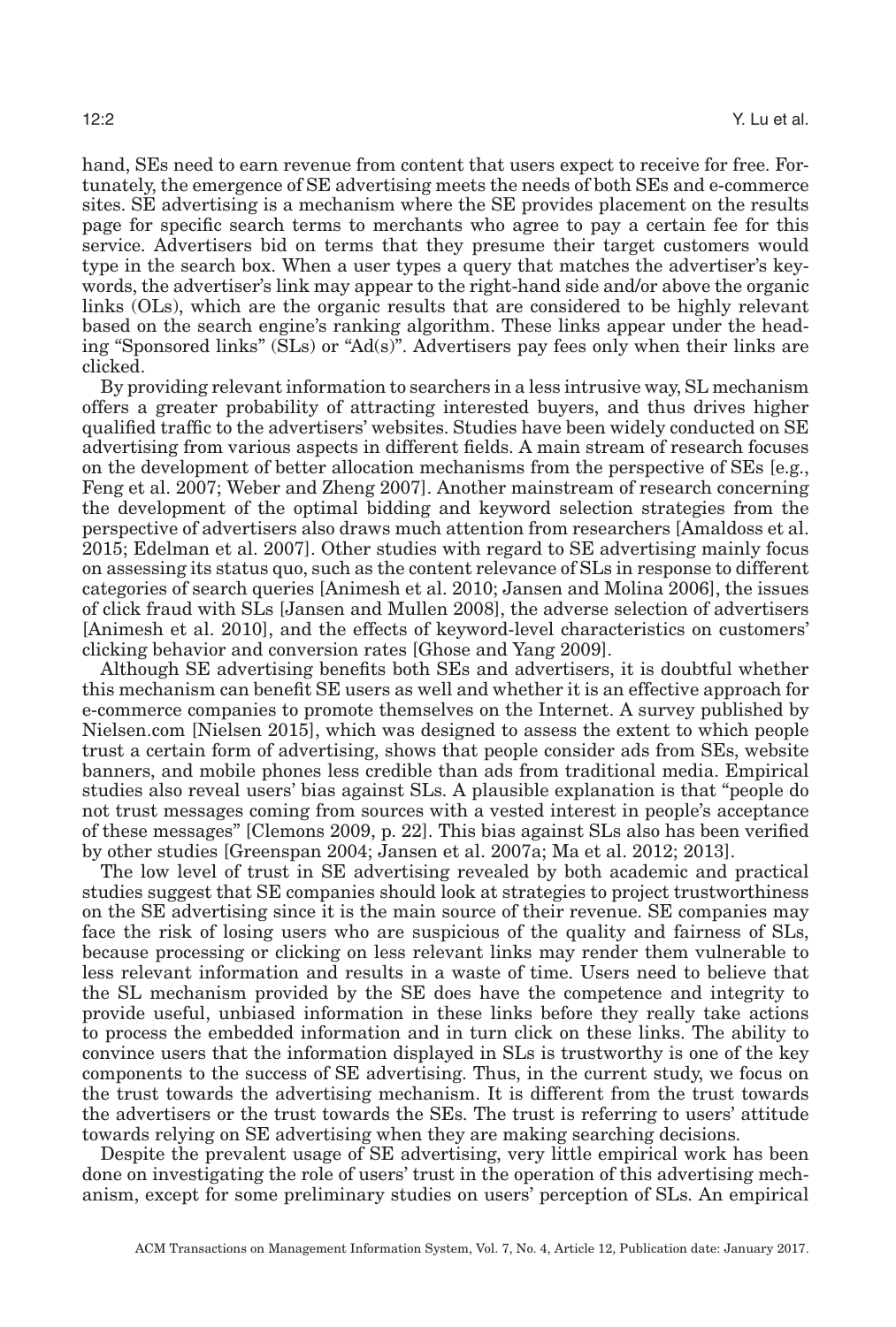study conducted by [Becker-Olsen \[2003\]](#page-28-3) indicated that SLs can be an effective advertising tool to engender positive response toward an advertiser and increase feelings of customer responsiveness, product quality, category leadership, and even purchase intention. In addition, there is evidence that these types of messages are processed differently compared to other types of online advertisements. [Jansen et al. \[2007a\]](#page-30-2) conducted a study with 56 participants to investigate the bias toward SLs. They controlled the quality of content by switching OLs and SLs on half of the tasks, and found that there was a statistically significant preference for OLs with searchers viewing these results first in more than 82 percent of the time. Although considerable research on trust in both offline and online environments has been conducted [\[Aljukhadar et al. 2010;](#page-28-4) [Mayer et al. 1995;](#page-31-3) [McKnight and Chervany 2005\]](#page-31-4), studies of trust in online advertising remain scarce. Research in this area is still in an exploratory stage. [Chaudhuri and](#page-28-5) [Holdbrook \[2001\],](#page-28-5) [Grabner-Kraeuter \[2002\],](#page-29-5) and [Szczepanski \[2005\]](#page-32-1) reported a positive correlation between brand familiarity and reputation of the ad and consumers' trust in an online ad. Ma et al. [2013] found that the disclosure of information about vendors' reliability ratings increases consumers' perceptions of trust in the sponsored results and significantly influences consumers' perceptions of trust in sponsored results. [Bruner II and Kumar \[2000\]](#page-28-6) found that a person's attitude toward the website influences the effectiveness of the embedded ads. Users' previous Internet experience was also found to be a determinant of their trust in an ad [\[Dahlen 2001;](#page-29-6) [Ducoffe 1996;](#page-29-7) [Gefen 2000\]](#page-29-8).

The variables tested in most of the existing studies are derived from trust research on traditional ads. And almost all of the studies focus on banner ads only when investigating online ads. There is little knowledge about the impacts of trust in sponsored search advertising. Given the prevalence of sponsored search advertising, new research is needed to examine the influence of various factors on users' trust in sponsored search advertising.

To address this issue, the purpose of this research is to investigate the antecedents of users' trust on SE advertising, the underlying mechanism of how users' trust are formed and the impacts of users' trust on the effectiveness of SE advertising. This research is among the first to bring theories from social psychology and marketing literature to build an integrated theoretical model investigating the role of trust in SE advertising. In particular, the dual process model is adapted from social psychology literature to help us better understand the effects of various factors, such as information sources, personality, and context effects of persuasion, on SL's persuasive communications, the process of which SLs influence an individual's trust towards them. The marketing literature, from the other side, helps us identify the antecedents of users' trust and evaluate the effectiveness of SLs. A laboratory experiment was conducted to test the validity of this model.

#### **2. THEORETICAL FOUNDATIONS**

### **2.1. User's Trust on Search Engine Advertising**

Trust is an extensively researched and often ambiguously defined concept that is widely considered to be a necessary factor for facilitating interactions and transactions in uncertain and risky situations, such as online environment [\[Gefen et al. 2003;](#page-29-9) [Komiak](#page-30-3) [and Benbasat 2006\]](#page-30-3). A large and growing number of studies have investigated the role of trust in the Internet environment from different perspectives [\[Benbasat et al.](#page-28-7) [2008\]](#page-28-7). [Gefen et al. \[2003\]](#page-29-9) reviewed 43 related articles in trust literature and provided a summary of prior conceptualizations of trust along with the measures used to operationalize the constructs. They found that trust can be viewed as (1) a set of specific beliefs considering the competence, integrity, and benevolence of another party [Doney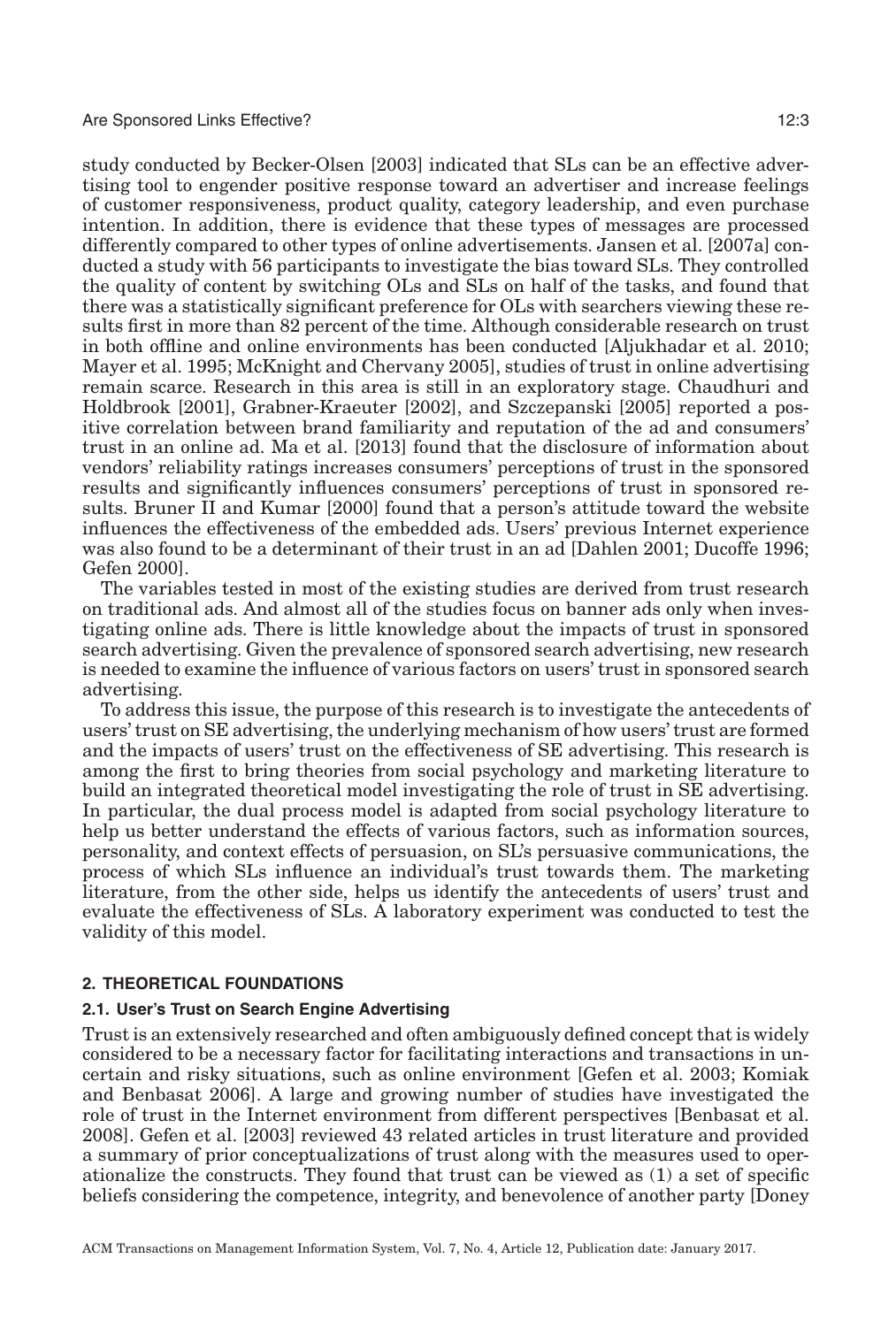and Cannon 1997; [Ganesan 1994\]](#page-29-11), (2) a general willingness to depend on another party, which is also called *trusting intentions* [\[Gefen 2000;](#page-29-8) [Moorman et al. 1993\]](#page-31-5), (3) affect reflected in "'feelings' of confidence and security in the caring response" of the other party [\[Rempel et al. 1985,](#page-31-6) p. 96], or (4) a combination of these elements [\[Gefen et al.](#page-29-9) [2003\]](#page-29-9).

2.1.1. Cognitive Trust. In previous studies, most IS researchers define trust as trusting beliefs [\[Gefen et al. 2003;](#page-29-9) [Komiak and Benbasat 2004;](#page-30-4) [McKnight et al. 2002\]](#page-31-7), which refer to the truster's cognitive beliefs resulting from the truster's attributional processes. Based on the observation of trustee's actions, truster ascribes the causes to the trustee's internal trust-related characteristics such as competence and integrity. The concept of trusting beliefs is consistent with the concept of cognitive trust, defined as a truster's rational expectations that a trustee will have the necessary attributes to be relied upon [\[Komiak and Benbasat 2004\]](#page-30-4). When the truster believes that good reasons to trust have been identified, cognitive trust is developed [\[Lewis and Weigert](#page-30-5) [1985\]](#page-30-5). The reason for focusing on cognitive trust in the majority of studies is that these studies follow the theories built for investigating traditional IT adoption. In the context of traditional IT adoption studies, most users are organizational employees using traditional IT (e.g., spreadsheets) for work-related purpose [\[Kim et al. 2004\]](#page-30-6), contexts in which cognitive factors may dominate adoption decisions.

2.1.2. Emotional Trust. In the context of SEs, however, users are individuals who voluntarily visit SEs, seeking relevant information they desire. In this situation, users' decision about whether to trust the information could not be a purely cognitive decision. This is because at the individual level, users' emotional reaction has an impact on their decision making procedure [\[Derbaix 1995;](#page-29-12) [Komiak and Benbasat 2006\]](#page-30-3). Particularly, when a user is looking for e-commerce information, he or she is distant from sellers, and thus unable to directly communicate with the sellers or experience the products. This uncertainty about the sellers and products will definitely make the users' choices less cognitively dominated [\[Hu et al. 2004;](#page-30-7) [Jiang and Benbasat 2004;](#page-30-8) [Komiak and](#page-30-3) [Benbasat 2006\]](#page-30-3). Trust decision usually involves both reasoning and feeling. The extent to which one feels secure and comfortable about relying on the trustee, defined as emotional trust, plays an important role when making trust decisions [\[Komiak and](#page-30-4) [Benbasat 2004\]](#page-30-4). It involves a person's feeling and faith [\[Rempel et al. 1985\]](#page-31-6), as well as his or her evaluation of emotional reactions to the trustee [\[Komiak and Benbasat](#page-30-3) [2006\]](#page-30-3). Emotional trust can be irrational, enabling individuals to go beyond the available evidence to feel secure and comfortable about relying on the trustee [\[Holmes 1991;](#page-29-13) [Komiak and Benbasat 2004;](#page-30-4) [Lewis and Weigert 1985\]](#page-30-5).

There is little existing work that empirically explores the effect of trust from both cognitive and emotional dimensions. Exceptions are that of Komiak and Benbasat [\[2004,](#page-30-4) [2006\]](#page-30-3) and [Johnson and Grayson \[2005\].](#page-30-9) [Komiak and Benbasat \[2006\]](#page-30-3) took a trust-centered, cognitive and emotional balanced perspective to study the adoption of recommendation agent. Findings of their study reveal that emotional trust plays an important role beyond cognitive trust in determining customers' intention to adopt recommendation agent. [Johnson and Grayson \[2005\]](#page-30-9) used survey data from 349 customers of a firm of financial advisers in the United Kingdom and showed that cognitive and emotional dimensions of trust can be empirically distinguished and have both common and unique antecedents.

# **2.2. Trust Formation and the Dual Process Model**

2.2.1. Dual Process Model. On account of the above-mentioned significance of trust in facilitating online interactions, it is of great importance to improve users' trust on SE advertising. The ability to persuade users that the information displayed in SLs is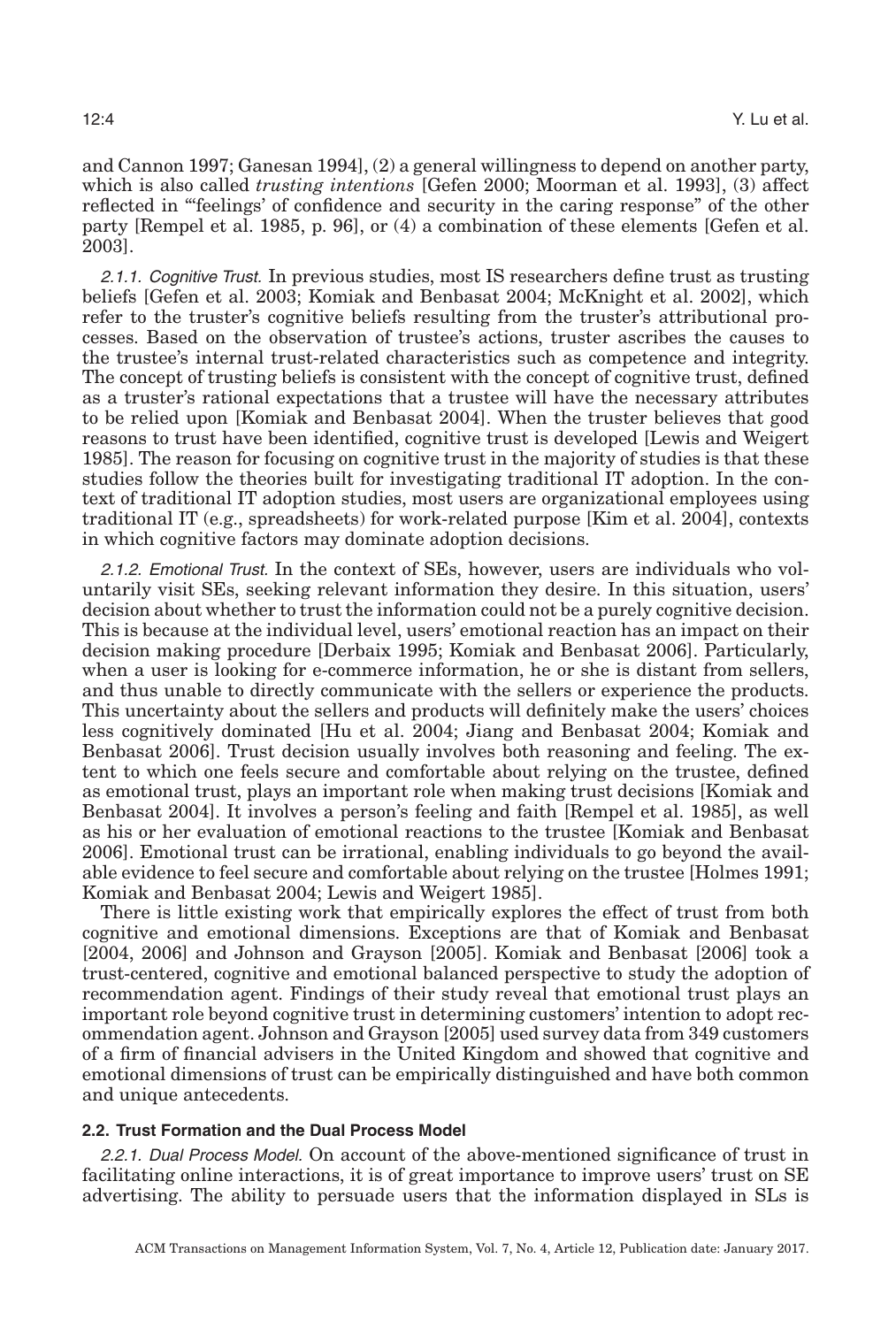trustworthy is one of the key components to the success of SE advertising, and the outcomes of the persuasion determine the effectiveness of SE advertising. Literature in social psychology mainly uses the dual process model to guide the persuasion work.

The dual process model is adopted to explain how trust-based factors may influence users' elaboration of sponsored links because this model implies that elements of a message can influence persuasion via two routes – the central route and the peripheral route. It makes it possible to examine the mediation effect of different dimensions of trust. The dual process model presents two routes to persuasion, with the central route emphasizing a consideration of issue-relevant argumentation, and the peripheral route emphasizing simple cues that are less relevant to the issue [\[Petty and Cacioppo](#page-31-8) [1986\]](#page-31-8). Attitude change is often determined by both central and peripheral processes. The choice of which route to use depends on an individual's motivation and ability to perform cognition-based processing. The dual process model suggests that an individual has an elaboration continuum to process information. The cognitive processing and emotional processing are considered as the two end points of this continuum [\[Chaiken](#page-28-8) [and Trope 1999\]](#page-28-8). Under condition of moderate level of motivation and ability, a mixture of cognitive processing and emotional processing will occur.

*Central Route: Formation of Cognitive Trust.* Dual process model reflects two ways in which users' trust attitude on SE advertising can be formed. When users possess high motivation and ability to process relevant information, the central route is activated. Users form their trust attitude through deliberate cognitive assessment [\[Liu and](#page-31-9) [Shrum 2009;](#page-31-9) [Tam and Ho 2005\]](#page-32-2). The central route to trust is consistent with the formation of cognitive trust as central route emphasizes a consideration of issue-relevant argumentation. It requires more cognitive efforts and cognitive resources. The rational procedure of evaluating whether a trustee has the necessary attributes to be relied upon lays the foundation of cognitive trust. According to the traditional view, trust is formed by rationally evaluating whether a trustee has the necessary attributes to be relied upon [\[Komiak and Benbasat 2004\]](#page-30-4). It is based on the cognitive assessment of the trustee's internal trust-related characteristics such as competence, integrity, and benevolence [\[Mayer et al. 1995;](#page-31-3) [McKnight and Chervany 2005;](#page-31-4) [Robert Jr. et al. 2009\].](#page-31-10) When the truster believes that good reasons to trust have been identified, cognitive trust is developed. For example, when searching for information in SEs, experienced users who have plenty of time looking for good deals (i.e., individuals who have high motivation and ability to process SLs) tend to process the information of SLs via central route. They are more likely to look at the issue-relevant attributes, such as whether the returned SLs are relevant to their search queries, whether the SLs provide useful information (e.g., price of the product, the vendors' rating, the shipping information etc.), whether the SLs are presented in a professional way (e.g., clearly labeled SLs with the appropriate number at the right position). By providing SLs with useful relevant information in a professional way, SEs will be perceived to possess the competence and integrity to be trusted, thus increasing the users' cognitive trust via central route.

*Peripheral Route: Formation of Emotional Trust.* The peripheral route to trust is followed when users lack either the motivation or the ability to cognitively deliberate on issue-relevant information. For instance, people tend to avoid expending cognitive effort while attempting to achieve a satisfactory result [\[Chaiken et al. 1989;](#page-28-9) [Petty and](#page-31-8) [Cacioppo 1986\]](#page-31-8), which in turn reduces their motivation to assess relevant information and thus reduces the likelihood of using the central route. With this tendency, they are likely to follow the peripheral route and rely on simple cues rather than carefully consider the merits of issue-relevant information. Moreover, when seeking e-commerce information in SE, users are distant from the website owners, and thus unable to directly communicate with the sellers or experience the products. In this situation, due to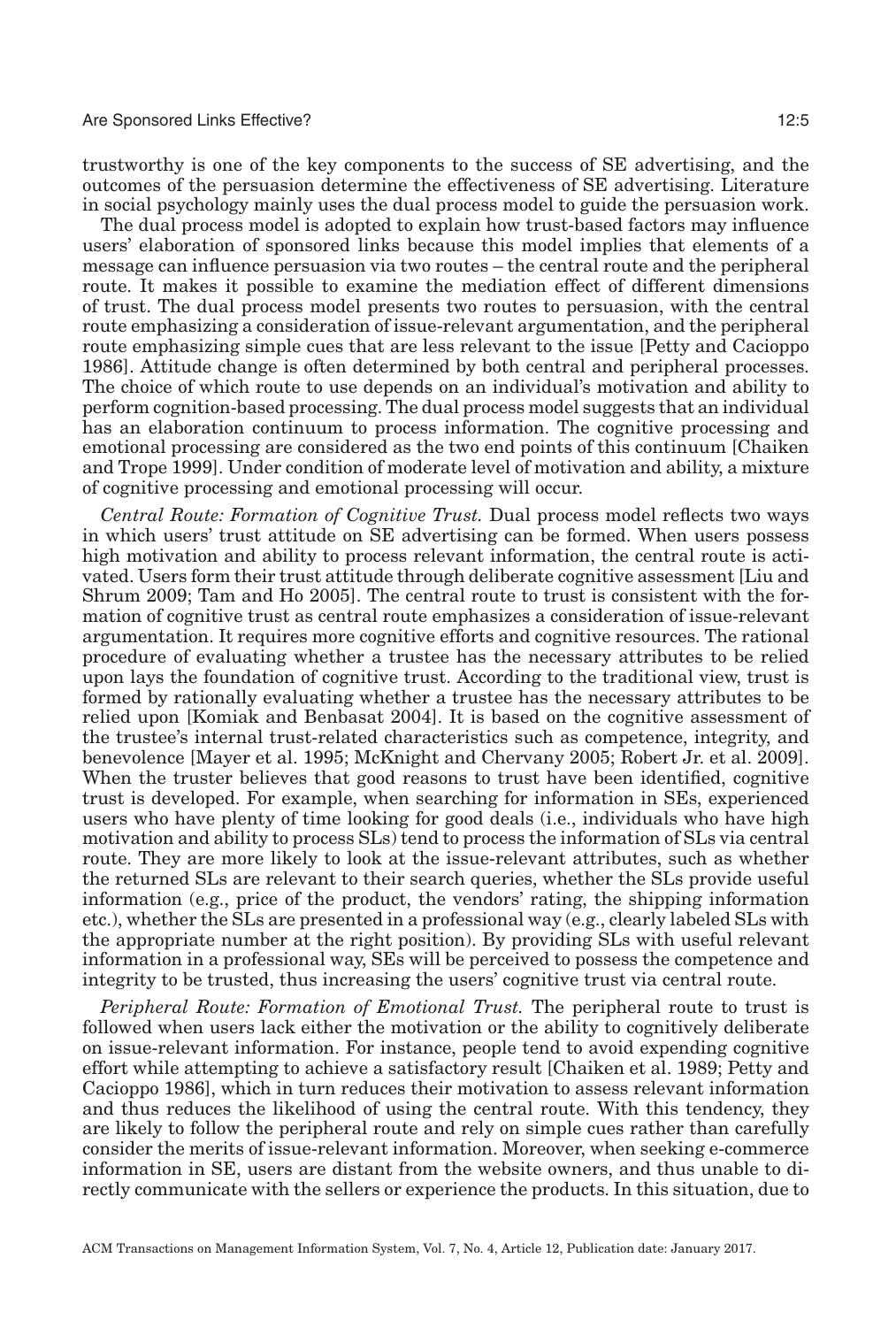the uncertainty about the sellers and products, users do not have the ability to engage in a full assessment of the issue-relevant information. When lacking the motivation and ability to cognitively assess the issue-relevant attributes, individuals tend to form trusting attitudes via peripheral route. The peripheral route to trust can be emotional. It involves a person's feeling and faith and evaluation of emotional reactions to the trustee [\[Komiak and Benbasat 2006\]](#page-30-3). The trust attitude formed via peripheral route does not involve the assessment of a particular aspect of a trustee, and is consistent with the definition of emotional trust, which refers to the extent to which an individual feels secure and comfortable about relying on the trustee [\[Komiak and Benbasat 2004\]](#page-30-4). For example, users who are lack of searching experience or are under the condition of time constraint tend to rely on some simple cues, such as their impression on the SEs, to form their trust perception. They click on the SLs simply because they believe the SE which provides the SLs is trustworthy. Although some previous studies of trust only focus on its cognitive perspective, it is often suggested that trust decisions usually involve both reasoning (i.e., cognition-based processing) and feeling (i.e., emotion-based processing). [Komiak and Benbasat \[2004\]](#page-30-4) conceptualized trust as a combination of cognitive trust and emotional trust, based on the assumption that trust decisions usually involve both reasoning and feeling. The existence of emotional trust has been proposed in sociology [\[Holmes 1991\]](#page-29-13), psychology [\[Jones 1996\]](#page-30-10), marketing [\[Swan et al. 1999\]](#page-32-3), and IS studies [\[Beaudry and Pinsonneault 2010;](#page-28-10) [Deng and Poole 2010;](#page-29-14) [Mehrabian and](#page-31-11) [Russell 1974;](#page-31-11) [Porat et al. 2007\]](#page-31-12). The trust attitude of an individual includes two separate aspects – the cognitive trust (i.e., rational reasoning of trustee's internal trustrelated characteristics) and the emotional trust (i.e., emotional feeling that involves little rational cognitive assessment) [\[Komiak and Benbasat 2004\]](#page-30-4). The dual process model will be used to explain how trust-based factors of SE advertising could affect users' formation of trust attitude and how users' trust attitude could influence their responses to SE advertising.

2.2.2. Measures of the Effectiveness of Search Engine Advertising. When users are exposed to ads in SEs, an interaction between ads and users happens throughout the entire process. The effectiveness of SE advertising is measured by the users' responses to the ads.

*Behavioral Responses.* In previous work on the effectiveness of online advertising, it has been argued that the effectiveness of online ads should be evaluated by their ability to generate click-through or some other behavioral responses, such as sales or interactions on a website [\[Hoffman and Novak 2000\]](#page-29-15). A widely used measure is click-through rate, which is obtained by dividing the "number of clicks on an ad" on a Web page by the "number of times the ad was delivered" (impressions) [\[Hanson and](#page-29-16) [Kalyanam 2007\]](#page-29-16). Previous research has used the number of clicks to analyze users' online search behavior [\[Wang et al. 2012\]](#page-32-4). The attraction of the click-through variable lies in its behavioral nature, its measurability, and the fact that it indicates immediate interest [\[Briggs and Hollis 1997\]](#page-28-11).

*Attitudinal Responses.* Others have argued that direct response is a complex phenomenon which is partly determined by factors relating to the predisposition of the audience, not the advertising itself [\[Baltas 2003;](#page-28-12) [Bruner II and Kumar 2000\]](#page-28-6). A single measure cannot provide an integrated picture of online advertising. The appropriateness of a method for the evaluation of an online advertising depends on the objectives of the advertiser. If the objective is to attract online users to visit its website or some other behavioral responses (e.g., click-through, sales, interaction on a website), then the ability of ads to generate the desired behavioral responses should be measured. If the objective is to build brand awareness or brand attitude, then the attitudinal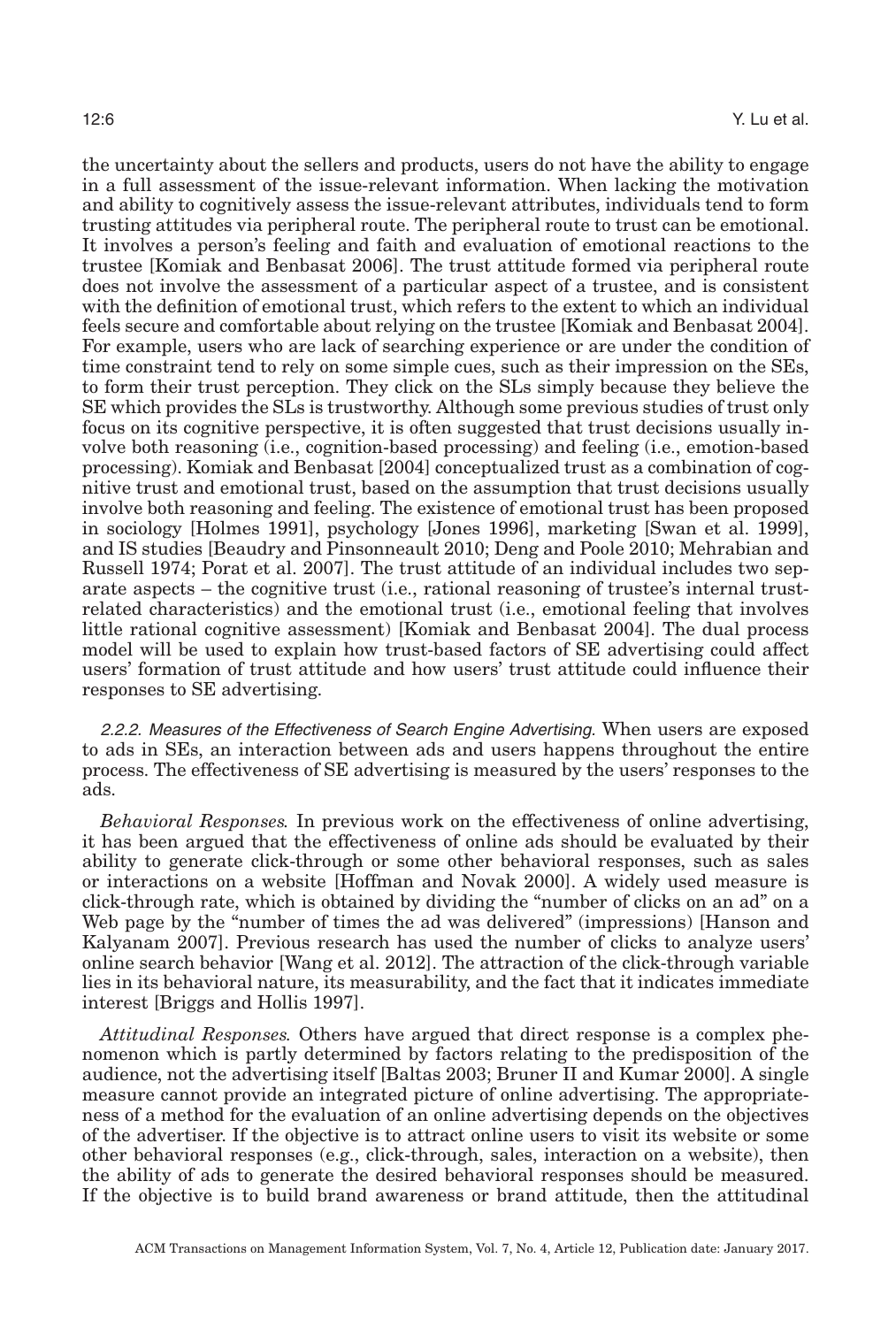<span id="page-6-0"></span>

Fig. 1. Research model.

responses should be measured. It is usually the case that an advertiser's goals are a combination of the two types of responses – behavioral responses and attitudinal responses [\[Bergkvist and Melander 2000;](#page-28-13) [Li and Leckenby 2004\]](#page-30-11).

Moreover, studies have found that advertising on the Web has sizable effects on brand loyalty and attitudes that cannot be reflected in click-through [\[Bergkvist and](#page-28-13) [Melander 2000;](#page-28-13) [Bruner II and Kumar 2000;](#page-28-6) [Dou et al. 2010;](#page-29-17) [Poh and Adam 2002\]](#page-31-13). [Dou et al. \[2010\]](#page-29-17) also verified that search results displayed in search result pages can generate branding impacts even without being clicked on. Therefore, the use of click-through rates alone is likely to undervalue the Web as an advertising medium. Therefore, it is desirable to include attitudinal responses such as brand awareness in order to evaluate the effectiveness of sponsored search advertising from a more comprehensive perspective.

### **3. RESEARCH MODEL AND HYPOTHESES**

Grounded on the dual process model, we argue that trust-based attributes of SE advertising influence the individual's formation of trust attitude (including cognitive trust and emotional trust) which, in turn, influence the individual's responses to SE advertising (including attitudinal responses and behavioral responses), as depicted in Figure [1.](#page-6-0)

Previous studies on social psychology suggested that the behavior of an agent (i.e., a user of SE) is shaped on the basis of two important factors: the characteristics of the issues with which it is occupied – in our case, the ad-specific factors, and the user's own personal characteristics or state of mind – the user-specific factors [\[Gundersen 2014;](#page-29-18)  $\overline{\text{O}z}$  türk and Aamodt 1997]. Accordingly, ad-specific factors refer to factors related to the characteristics of SLs (e.g., content displayed or medium used), which can be controlled by advertisers; while user-specific factors are about the user's personal characteristics or propensities which depend on the users.

Many previous studies have validated the influence of ad-specific factors on the effectiveness of traditional types of Web advertisements primarily measured by clickthrough rate. Research findings show that ad features, such as color [Benbasat and Dexter 1986; Zhang 2000], size [Li and Bukovac 1999], animation [Hong et al. 2004a; Li and Leckenby 2004], location [Dreze and Hussherr 2003], content [Tam and Ho 2006], ` information format (list vs. matrix) [Hong et al. 2004b] and information presentation mode (text vs. picture) [Chau et al. 2000], can influence users' information processing performance. These studies mainly focus on the interface stimuli of Web advertisement. However, as part of the results returned by SEs, SLs possess specific characteristics that are different from other types of online ads. For example, ad ranking [\[Gupta and](#page-29-19) [Mateen 2014;](#page-29-19) [Yoo 2014\]](#page-32-5), ad extensions [\[Gupta and Mateen 2014\]](#page-29-19), and evidence type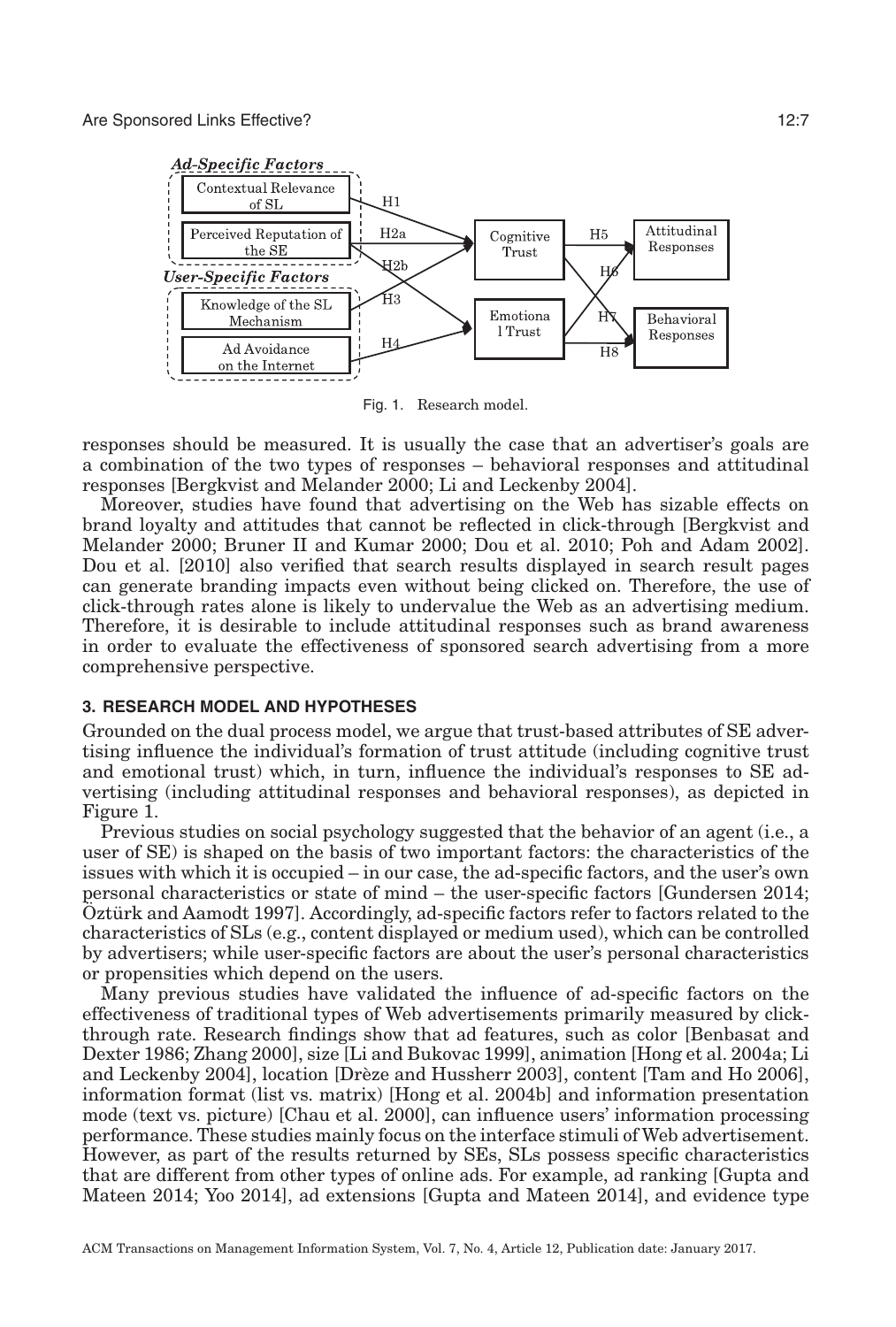(i.e., statistical, causal, and expert evidence) [\[Haans et al. 2013\]](#page-29-20) have been identified as specific factors which can influence the ad performance of SLs. In the context of SE, users are task-oriented, whether they will process the information in SL or not depends on the relevance of SL to the users' searching task [\[Jansen et al. 2007a\]](#page-30-2) as well as the trustworthiness of its source [\[Jansen et al. 2009\]](#page-30-12). Accordingly, we examined two factors concerning the characteristics of the SE advertising – the contextual relevance of SL and the perceived reputation of the SE.

On the other hand, user-specific factors (i.e., user's disposition) also play a key role in determining how people respond to objects [\[Areni et al. 2000;](#page-28-14) [Benbasat and Dexter](#page-28-15) [1986\]](#page-28-15), especially in online environment. Unlike in traditional media where advertisers have overwhelming control over the advertising procedure (i.e., which ads consumers see, when, and how), in the online environment, the control has switched from advertisers to consumers. Online users have the options of not paying attention to, becoming involved with or ignoring the ad. These personality variables include need for cognition [\[Cacioppo and Petty 1982;](#page-28-16) [Tam and Ho 2005\]](#page-32-2), risk-taking propensity [\[Jin and](#page-30-13) [Villegas 2007;](#page-30-13) [Moore and Gergen 1985\]](#page-31-15), variety seeking tendency [\[Rohm and Swami](#page-31-16)[nathan 2004\]](#page-31-16), and ad avoidance tendency [\[Cho and Cheon 2004;](#page-28-17) [Jin and Villegas](#page-30-13) [2007\]](#page-30-13). Practical studies revealed that people's lack of knowledge about the SL mechanism [\[Hotchkiss 2005\]](#page-30-14) and people's propensity to avoid online ads might account for the ineffectiveness of SLs in generating click through on them [\[Jin and Villegas 2007\]](#page-30-13). However, very little empirical study has been done in examining these two factors in influencing the effectiveness of SL mechanism. In this study, we focus on investigating the impacts of these two user-specific factors – users' knowledge of the SL mechanism and users' extent of ad avoidance on the Internet.

*Contextual Relevance of SL.* Contextual relevance of SL in our study refers to the extent to which the content of SL is relevant to the specific search context. In general, context refers to any information that can be used to characterize the situation of an entity. An entity is a person, place, or object that is considered relevant to the interaction between a user and an application (i.e., SE advertising), including the user and applications themselves [\[Dey 2001\]](#page-29-21). For the commercial information seeking behaviors in search engines, context is more than the keyword, and could involve further information such as user profile, query stream, location, and previous expression [\[Wang et al.](#page-32-6) [2014\]](#page-32-6). For instance, when a user is trying to find the information for a restaurant, SE could return results containing more context-specific information such as ratings, address and phone number, and links directly to user reviews, etc. This more structured information fits the needs of the user, thus is expected to facilitate the user's decision making and provide them a more favorable experience. Context includes a set of elements that have some influences on users' intentions while performing an activity [\[Kaenampornpan and O'Neill 2004\]](#page-30-15) (i.e., searching e-commerce information in SEs). An understanding of context enables application designers to better understand users' needs when accomplishing an activity.

The relevance of information is considered an important prerequisite to trust [\[Cyr](#page-28-18) [2008\]](#page-28-18). The provision of high contextual relevant SLs enables users to consider the SLs as highly pertinent to their needs, thereby helping them reduce the time and effort of information searching. The SL mechanism will be considered as more competence and integrity in providing users with useful information than when only simple, general description is provided. Therefore, we propose that the availability of context-specific information can enhance users' trust in the competence and integrity of SL mechanism in providing useful information via the central processing route. Compared to SL with general information as its summary, the SL with context-specific content will increase users' cognitive trust on the SL mechanism to a higher extent.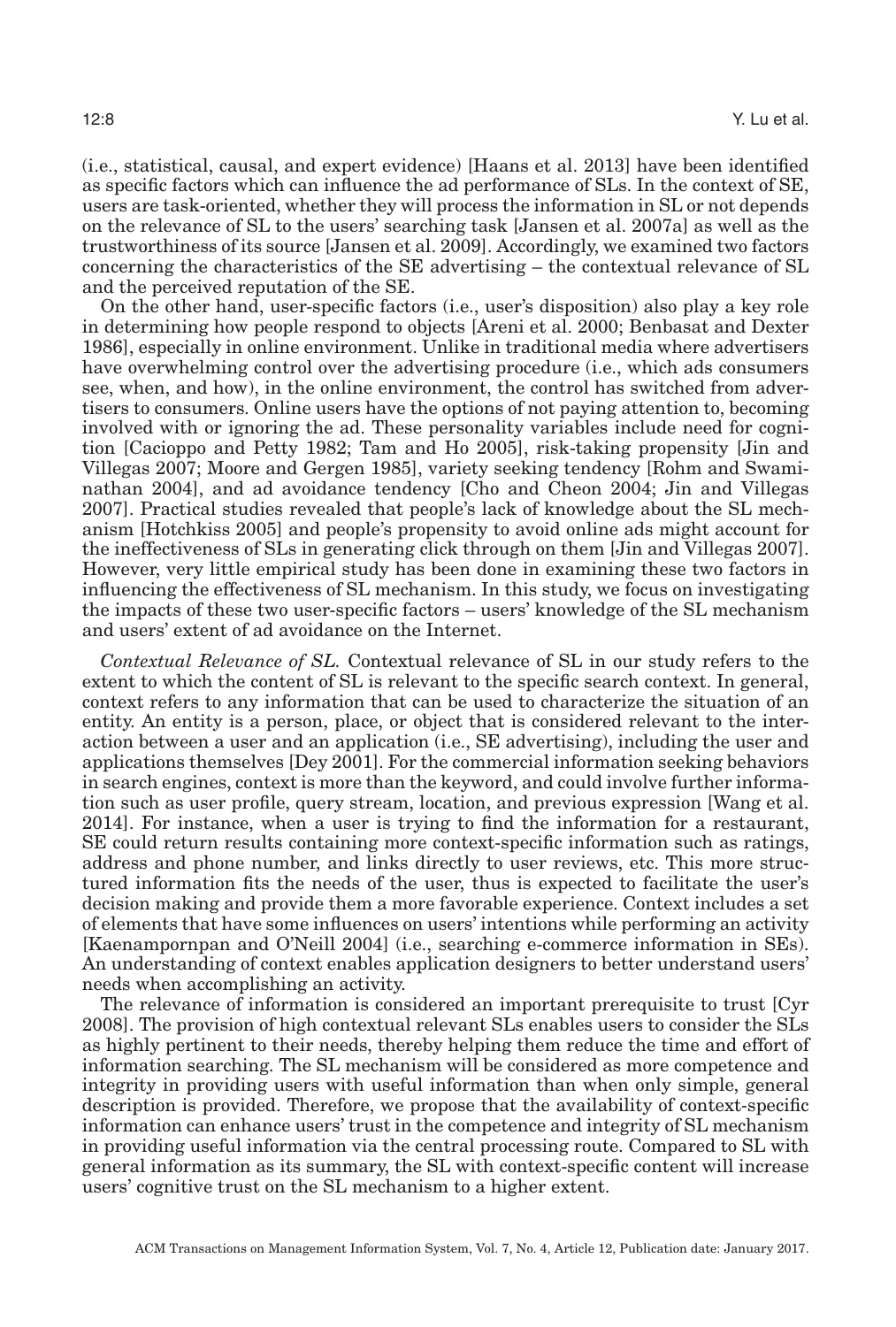We anticipate that contextual relevance of SL should have a direct effect on cognitive, but not emotional trust, because the assessments of context-specific relevance employ an attribute evaluation process through central route [\[Petty and Cacioppo 1986\]](#page-31-8). It involves the rational evaluation of the relevance between the searching task and the content of the SLs generated. The attribute evaluation processing of contextual relevant information requires cognitive efforts, which are necessary for the formation of cognitive trust. The formation of emotional trust, however, does not involve the assessment of a specific aspect of a trustee, but relies on simple cues to form the general feeling of trust [\[Komiak and Benbasat 2006\]](#page-30-3).

#### *H1: Contextual relevance of SLs is positively related to a user's cognitive trust in SLs.*

*Perceived Reputation of SE.* The reason why most online users just visit a handful of SEs when there are numerous SEs that have similar technologies, similar interfaces, and comparative performance is that they trust well-known SEs more than others [\[Jansen et al. 2007b\]](#page-30-16). [Jansen et al. \[2007b\]](#page-30-16) conducted a laboratory experiment and found that branding matters even when searching, that is, SEs with high reputation are perceived to perform better than SEs with low or no reputation. [McKnight et al.](#page-31-17) [\[1998\]](#page-31-17) and [Lowry et al. \[2008\]](#page-31-18) have also investigated how processes of reputation categorization could build cognitive-based trust. Reputation categorization is a process whereby people use the reputation of an entity to determine one's perception of its trustworthiness. Those with good reputation are categorized as trustworthy [\[Rice](#page-31-19) [2011\]](#page-31-19). This is because individuals tend to associate highly reputed names with high quality and credibility [\[Rice 2011\]](#page-31-19). The website's perceived reputation in terms of its expertise and trustworthiness was expected to be derived from the number of years it had been online and its degree of success in terms of market share, number of employees, capital, revenue, and monthly audience traffic and rankings reported by recognized sources in online audience tracking. When searching information in SEs, if individuals have high motivation and ability to process SLs (i.e., they are experienced users who have plenty of time to look for good deals), they tend to process the information via the central route. By taking the central route, SEs with high reputation will be perceived as possessing the competence and integrity to provide useful information with high quality, leading to the increase of users' cognitive trust through central route. Accordingly, we propose that:

#### *H2a: Reputation of SE is positively related to a user's cognitive trust in SLs.*

In some empirical studies [\[Kong and Hung 2006;](#page-30-17) [Shek et al. 2002\]](#page-32-7), it is observed that an initial trust is built on general impression of the website, instead of cognitive assessment of each trust-based attribute. It takes place when the motivation or ability to process SLs is low (i.e., for a user who is lack of searching experience or is under the condition of time constraint). In such situation, online users will rely on some simply cues, such as their impression on the SEs to form their trust perception. The peripheral process involves the use of heuristic cues to make simple inferences (e.g., people should agree with a trustworthy source). Trust can be transferred from one entity to another [\[Doney and Cannon 1997;](#page-29-10) [Stewart 2003\]](#page-32-8). When users are exposed to SLs, they identify other entities and heuristic cues closely associated with them, such as a general impression or reputation about the SE, to infer their trustworthiness. A SE with high reputation will make users feel secure and comfortable to trust on the information, including the sponsored ads, displayed on it. Thereby, we have Hypothesis 2b.

#### *H2b: Reputation of SE is positively related to a user's emotional trust in SLs.*

*Knowledge of SL Mechanism.* Users' knowledge of the SL mechanism refers to the amount of knowledge the users possess about how the SL mechanism works. Trust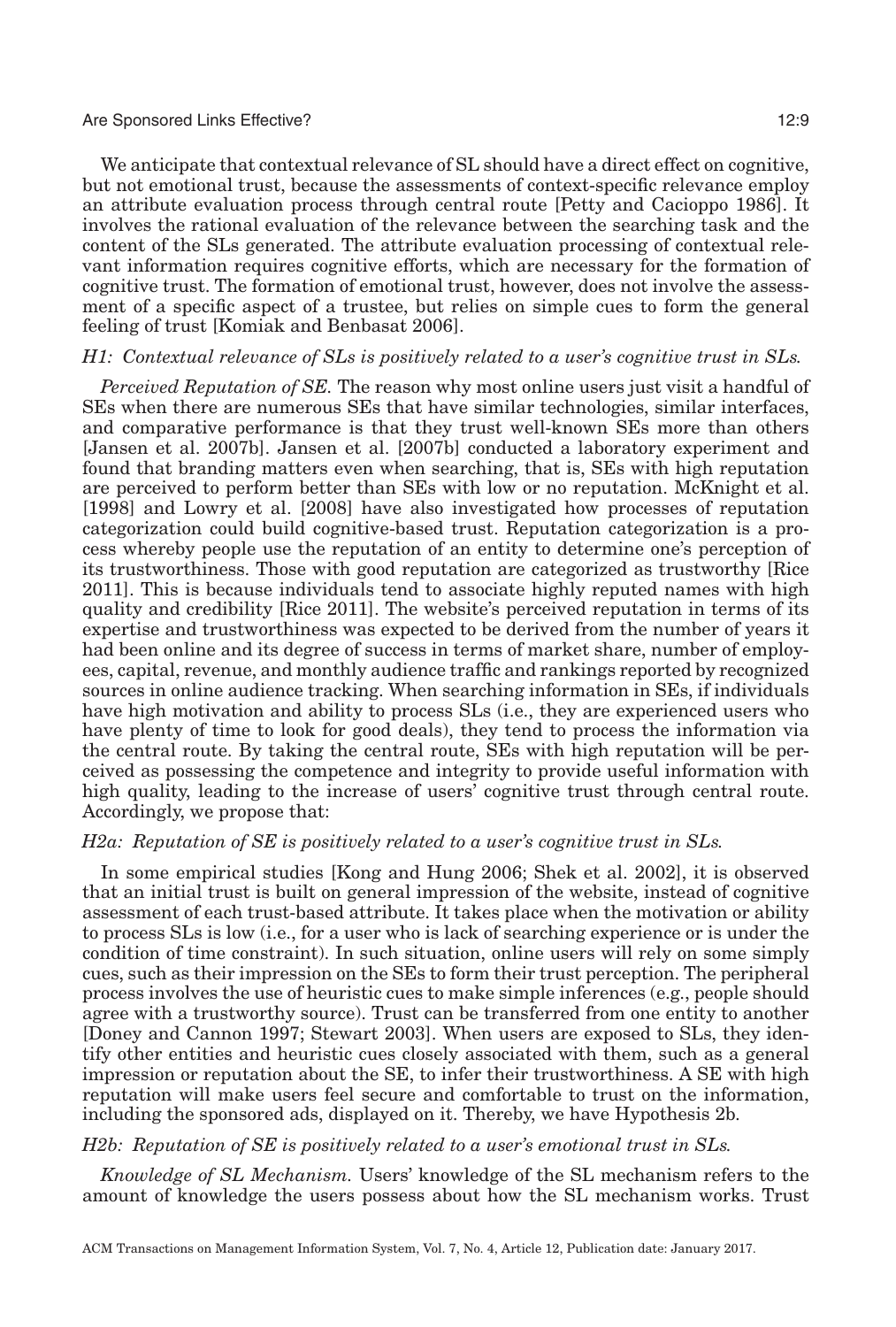develops when one gains knowledge about a trustee [\[Gefen et al. 2003;](#page-29-9) [Wang and](#page-32-9) [Benbasat 2007\]](#page-32-9), allowing one to predict and interpret a trustee's behavior [\[Doney and](#page-29-10) [Cannon 1997;](#page-29-10) [Lewicki and Bunker 1995\]](#page-30-18). Users' knowledge of the SL mechanism can be obtained in two ways. One is the processing of the explanation and information about the sponsored ads mechanism, and the other is to gain knowledge through the interaction with the SE implementing this mechanism. A better knowledge of the SL mechanism can increase users' cognitive trust on the competence and integrity of the SEs by reducing the information asymmetry between users and SEs, and the behavioral uncertainty of users [\[Animesh et al. 2010;](#page-28-1) [Wang and Benbasat 2007\]](#page-32-9).

We anticipate that knowledge of the sponsored search mechanism should have a direct effect on cognitive, but not emotional trust, because awareness of the technical mechanism and the principles SE implements to ensure the quality of SLs both require cognitive effort to employ an attribute evaluation process [\[Petty and Cacioppo 1986\]](#page-31-8), and thus influence user's trust via the central route. Therefore, we hypothesize that:

### *H3: A user's knowledge of the SL mechanism is positively related to the user's cognitive trust in SLs.*

*Ad Avoidance on the Internet.* Ad avoidance refers to Internet users' tendency to avoid anything that looks like an ad on the Internet [\[Cho and Cheon 2004\]](#page-28-17). Previous empirical studies or surveys have shown that many users have biases toward SLs. It affects the effectiveness of this type of online advertising in attracting potential customers [\[Greenspan 2004;](#page-29-4) [Hotchkiss 2005;](#page-30-14) [Langford 2000\]](#page-30-19). The bias may come from the general tendency of these people to avoid ads on the Internet [\[Clemons 2009\]](#page-28-2). When the motivation or ability to process SLs is low, users are likely to rely on simply cues, such as their instinctive feeling towards online advertising. In this situation, users with very low tendency to avoid online ads may go beyond available evidence to feel assured and comfortable about relying on the trustee [\[Komiak and Benbasat 2004\]](#page-30-4), while users with high tendency to avoid online ads may subconsciously ignore the ads no matter what information the ads contain. This process affects users' emotional trust via peripheral route. Thus, we propose:

### *H4: The level of a user's ad avoidance on the Internet is negatively related to the user's emotional trust in SLs.*

*Attitudinal Responses.* In online environments, the attitudinal responses to online advertising refer to an individual's ad-related and brand-related responses generated by online ads and could be measured by advertising recall, brand recall, and brand attitude [\[Bergkvist and Melander 2000\]](#page-28-13). In the context of SE, after being exposed to the SLs, online users process SLs to a lesser or greater extent. As the results of this processing, some of them learn the content of SLs, including, the brand of the product, the claim of the product, the advertiser's name and the characters of the product. Consequently, the effectiveness of SLs in generating users' attitudinal responses can be measured by the accuracy of the advertising recall. Studies of cognitive elaboration have revealed that memory for stimuli is a function of the amount and nature of cognitive activity at encoding [\[Jacoby and Craik 1979;](#page-30-20) [Tam and Ho 2005;](#page-32-2) [Wyer and](#page-32-10) [Srull 1989\]](#page-32-10).

We used the dual process framework to investigate how trust-based variables take different routes to influence users' attitudinal responses to SLs. The dual process model postulates that the stimuli (i.e., the trust-based factors) exert influences on individual's elaboration (i.e., process and remember SLs) through two routes – the central route and the peripheral route. Under the central route, with higher level of cognitive trust towards the SL mechanism, individuals are motivated to rationally evaluate the content and quality of the SLs more deeply. The enhanced elaboration at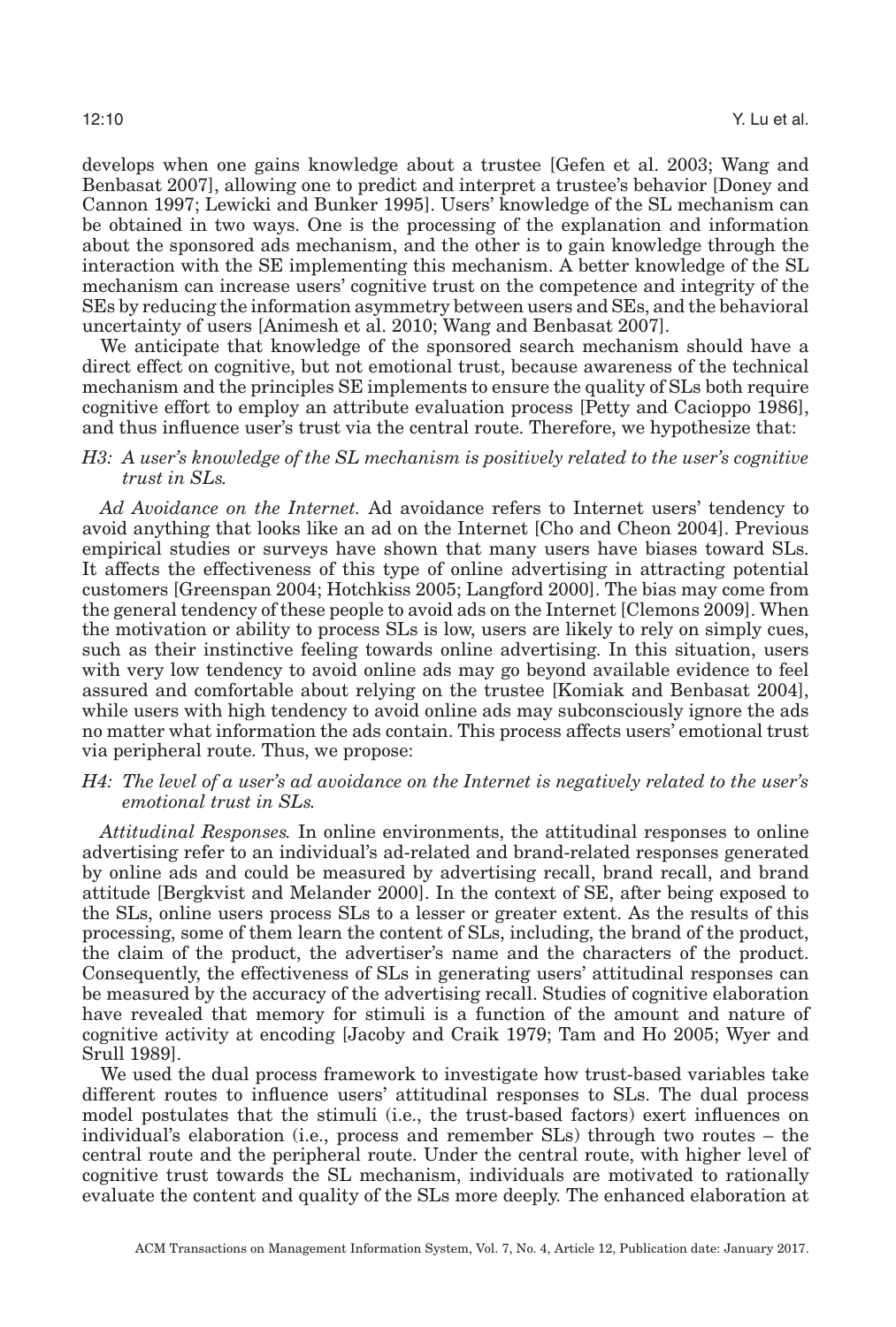encoding leads to superior performance in recalling the central cues (e.g., brand and claim of product). Accordingly, we hypothesize that:

*H5: A user can recall the content of SLs more accurately when the user possesses high level of cognitive trust than when the user possesses low level of cognitive trust.*

In contrast to central processing, detailed processing of persuasive arguments is avoided under peripheral processing. Individuals instead focus on heuristic cues, such as credibility of the advertiser and characters of the product when they process the content of SLs [\[Petty et al. 1983\]](#page-31-20). These peripherally oriented stimuli should be remembered better by subjects with higher emotional trust towards SL mechanism. Hence, we hypothesize the following:

*H6: A user can recall the content of SLs more accurately when the user possesses high level of emotional trust than when the user possesses low level of emotional trust.*

*Behavioral Responses.* When users are looking for some information in the SE, their cognitive trust may directly affect their behavior, because once the users believe that the SLs provided by the SE are of high quality and unbiased, they will consider these links as part of the results and will be likely to explore further by clicking on the links. Therefore, we propose that there is a direct effect of cognitive trust on behavior.

*H7: A user is more likely to click on SLs when the user possesses a high level of cognitive trust than when the user possesses a low level of cognitive trust.*

The relationship between attitude (i.e., emotional trust) and behavior (i.e., trusting behavior) has been long examined by social psychology researchers. The attitudebehavior theories argue that an individual's attitude toward performing a given behavior, which is the emotional evaluation of undertaking a specific behavior, will predict the individual's eventual behavior [\[Ajzen and Fishbein 1977;](#page-27-0) [Petty et al. 1997\]](#page-31-21). Accordingly, users are more likely to click on SLs when they have a high level of emotional trust in SE advertising. Thus, we propose:

*H8: A user is more likely to click on SLs when the user possesses high level of emotional trust than when the user possesses low level of emotional trust.*

In line with dual process model, our research model (as shown in Figure [1\)](#page-6-0) predicts indirect effects that (1) contextual relevance of SL, reputation of SE, and knowledge of SL mechanism would affect users' responses to SLs through cognitive trust; and (2) reputation of SE, and ad avoidance on the Internet would affect users' responses to SLs through emotional trust. In addition to the hypothesized indirect effects, we are also interested to recognize the possibility of direct effects from these four antecedents to users' responses to SLs. For example, contextual relevance may directly affect attitudinal responses, because for the SL with high contextual relevant information, the congruency between the SL information and the customers' expectation is likely to cause more selective attention and cognitive effort to encode the congruent information, leading to superior performance in recognizing the content of the SL. The test of mediation effects was performed and will be discussed later in the "Structural Model" section.

*Control Variables.* Individual differences such as differences in personality are believed to have influences on individual's cognitive behavior and attitude [\[Zmud 1979\]](#page-32-11). Personality refers to the cognitive and affective structures maintained by individuals to facilitate their adjustments to the events, people, and situations encountered in life [\[Zmud 1979\]](#page-32-11). Empirical studies revealed that trust propensity (the degree of intensity of a customer's natural inclination to trust other parties in general) [Lee and Turban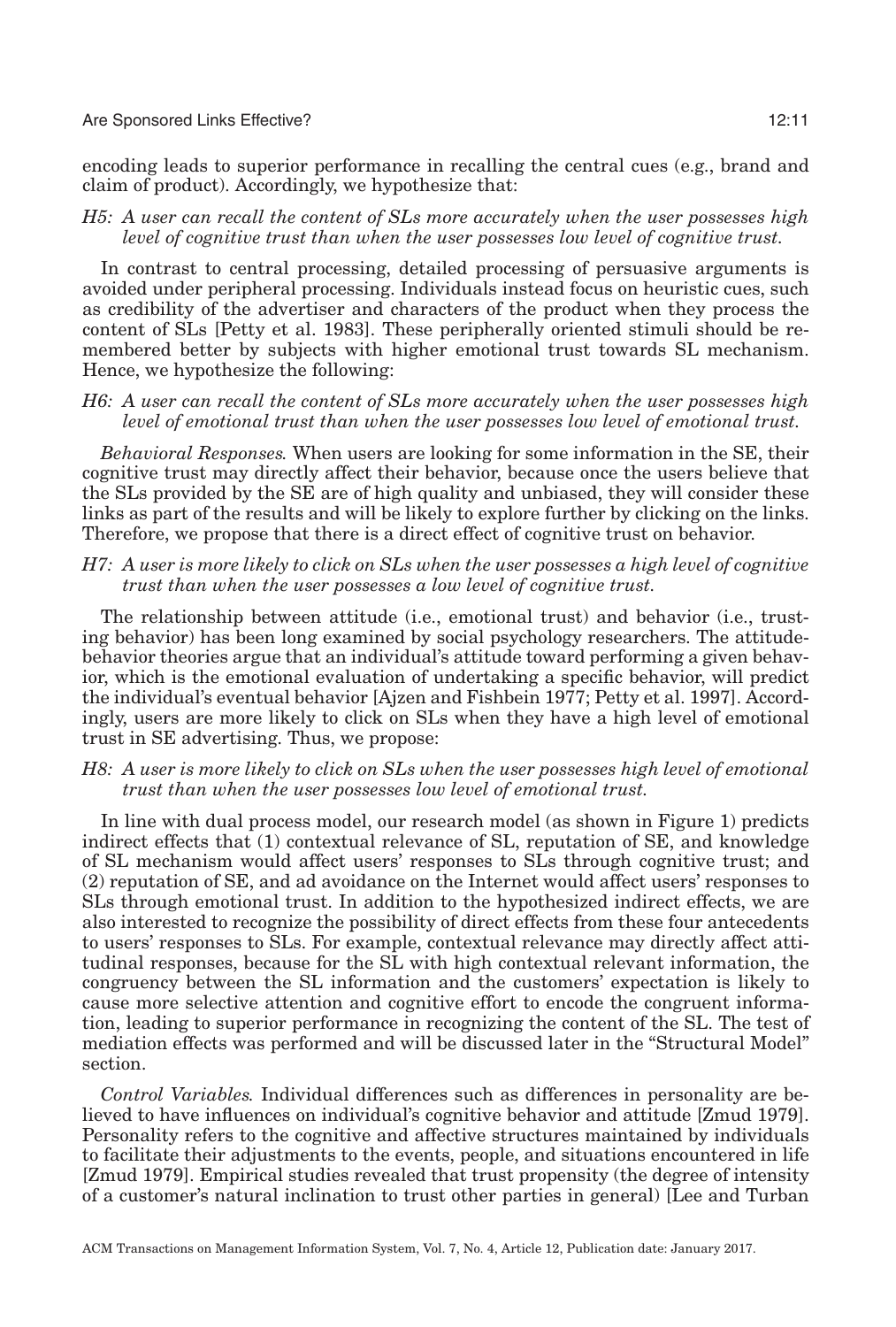<span id="page-11-0"></span>

|                  |      | <b>Perceived Reputation of SE</b> |                                   |            |                                   |  |  |
|------------------|------|-----------------------------------|-----------------------------------|------------|-----------------------------------|--|--|
|                  |      |                                   | Low                               | High       |                                   |  |  |
|                  |      |                                   | <b>Contextual Relevance of SL</b> |            | <b>Contextual Relevance of SL</b> |  |  |
|                  |      | Low                               | High                              | Low        | High                              |  |  |
| Knowledge of the | Low  | Group1(23)                        | Group2(21)                        | Group3(21) | Group $4(24)$                     |  |  |
| SL mechanism     | High | Group5(20)                        | Group $(23)$                      | Group7(21) | Group8(25)                        |  |  |

Table I. Experimental Design

2001] and preference for decision quality (the extent to which a customer would like to improve decision quality at the expense of increased effort) [\[Todd and Benbasat 1992\]](#page-32-12) can influence consumer trust in Internet shopping. These two control variables are therefore included in our model.

# **4. RESEARCH METHOD**

 $A$  2  $\times$  2  $\times$  2 design was employed in this experiment. The between-subject factors are contextual relevance of SL (high relevance vs. low relevance), reputation of SE (high reputation vs. low reputation), and knowledge of SL mechanism (high level of knowledge vs. low level of knowledge, which was manipulated). Each subject was randomly assigned to one of the eight experimental treatments, as shown in Table [I.](#page-11-0)

# **4.1. Experimental Design**

*Create Real E-Commerce Search Queries.* To simulate the searching scenarios in real world, we use real queries with commercial needs submitted by users. Eight ecommerce queries were extracted from a set of most frequently searched queries which were published in three popular websites, including Yahoo, PCWorld, and Search Engine Land.[1](#page-11-1) We choose consumer electronic products in our experiment because our target participants (i.e., university students) have high interest in purchasing such items. In order to control for the influence of product knowledge, a pilot test that included 24 subjects was conducted. Subjects were asked to evaluate their familiarity with each product category by answering questions on a 7-point Likert scale adapted from [Lastovicka and Gardner \[1979\],](#page-30-22) as shown in [Table A.1](#page-26-0) in the Appendix. Based on the evaluation scores, we selected four product categories (i.e., digital camera, ipod, laptop, and mobile phone) out of eight, with similar high familiarity to our subjects.

*Generate Search Result Pages and Design Search Tasks.* To elicit more natural responses from the subjects, treatment Web pages including organic links (OLs) and sponsored links (SLs) were taken from an actual SE, Google, and modified to fit the objectives of this study. By submitting the four selected queries to Google, the results were retrieved from the first two search result pages for each query. Out of the OLs obtained from Google for each category, 10 of them were randomly selected as organic results in the simulative Web page; sponsored results were selected from the set of retrieved sponsored listings. We chose to use 10 OLs because most users do not scroll down past the top 10 results on a Web page [\[Hotchkiss 2005\]](#page-30-14). The order of the results was randomized in order to control the influence of the contextual relevance of the organic results. Font type and location of SLs in each treatment were identical, while the content of SLs and the layouts of SEs differ according to the manipulations of independent variables. The order of SLs was also randomized in order to control the potential effects of ad rank on the likelihood of users' processing and clicking on the SLs [\[Jansen](#page-30-23) [et al. 2013\]](#page-30-23). To further control the potential effect of trustworthiness of the sellers,

<span id="page-11-1"></span><sup>1</sup>The URLs of the Web pages are: http://searchengineland.com/online-holiday-shopping-stats-mostsearched-gifts-15700, http://tech.yahoo.com/blogs/null/108862/2008s-top-ten-most-searched-tech-terms/, and http://www.pcworld.com/article/146161/the\_100\_best\_products\_of\_2008.html.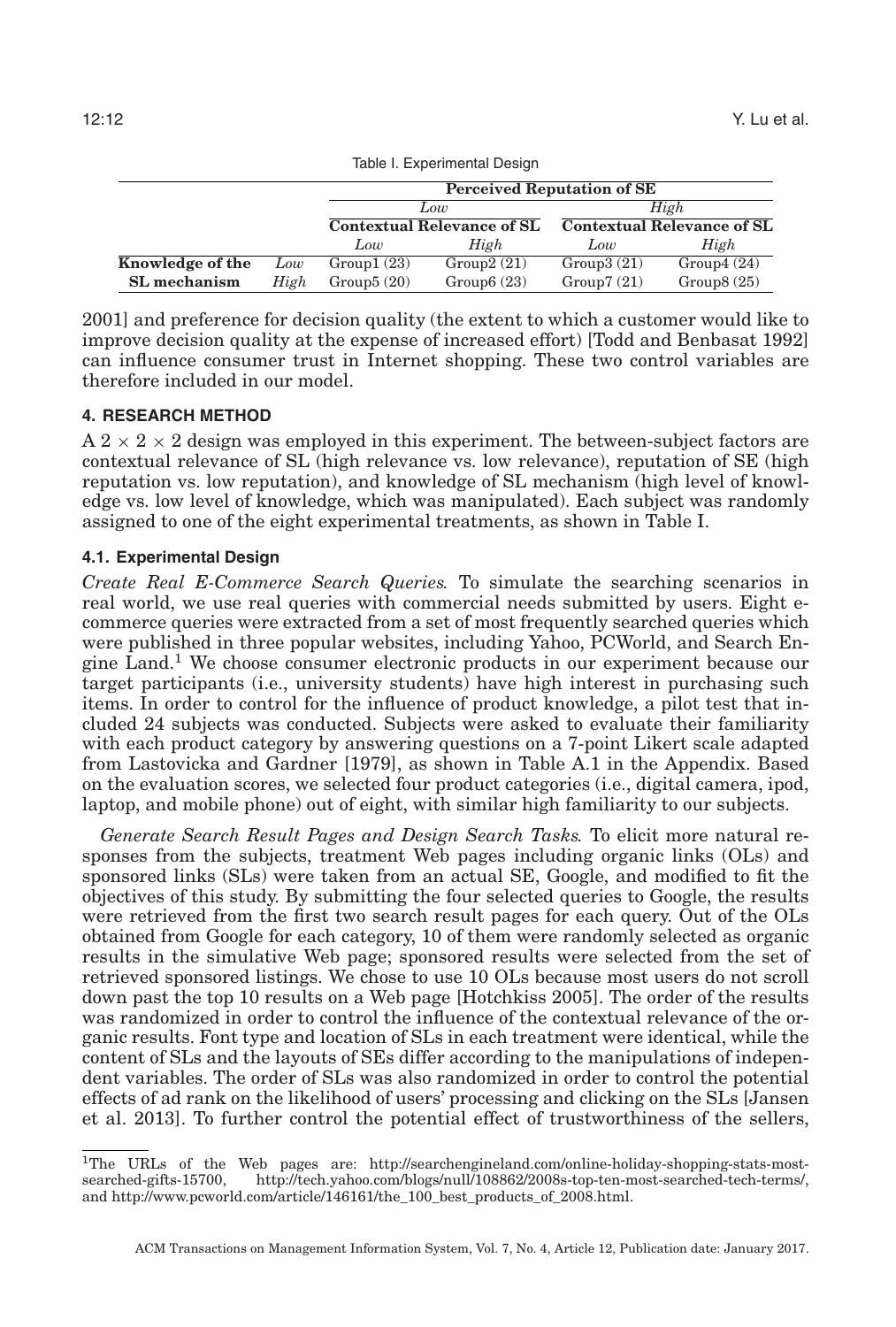<span id="page-12-0"></span>

**Search Engine with Low Reputation** 

Fig. 2. Examples of search engines with different levels of reputation.

we have also excluded those results with famous names such as the official websites of the searched products. The reputation of the remaining advertisers was evaluated in the pilot study, which showed that there was no significant difference among them. Each subject was required to perform four shopping tasks with a given scenario for each. The order of the shopping tasks was randomly designed and delivered to the subjects. Based on the feedbacks from the subjects in the pilot study, the scenarios and instructions are appropriate and clearly presented.

#### **4.2. Manipulation and Manipulation Checks of Independent Variables (IVs)**

*Contextual Relevance of SL.* For each shopping task, SLs are designed in two formats with the same title but different summary content. For the SLs with high contextual relevance, the results contain context-specific information such as customer ratings, address, price, and availability, etc. For the SLs with low contextual relevance, which is the most common format in real SE context, only a short description was shown. To control for potential confounding effects generated from manipulation design, the number of words has been made comparable and the size of links have been kept identical among different treatments.

A manipulation check for this variable was executed after a subject had finished all of the four shopping tasks. The subjects in all groups were asked to consider all the SLs they had seen on the results pages, and evaluate how relevant these links were to the shopping tasks in general (see [Table A.2](#page-26-1) in the Appendix). The average contextual relevance score for high level groups (groups 2, 4, 6, 8) was 3.47, whereas that for low-level groups (groups  $1, 3, 5, 7$ ) was  $2.65$  ( $F(1,176) = 56.38$ ,  $p < 0.01$ ), validating our manipulation of contextual relevance of SL.

*Reputation of SE.* The subjects in high reputation treatment (groups 3, 4, 7, 8) took their tasks in a simulated SE with the same appearance as Google. For subjects in low reputation treatment (groups 1, 2, 5, 6), they were assigned to take tasks in a SE with an imaginary name – Sieger. The content in these two websites were the same, whereas the appearance differed in the color of layout and the icon and position of logos (as shown in Figure [2\)](#page-12-0). To check the manipulation of reputation of SE, subjects were required to answer six questions on a 7-point Likert scale adapted from [Ohanian](#page-31-22) [\[1990\]](#page-31-22) and [Shamdasani et al. \[2001\]](#page-32-13) with minor revision to fit this study (see [Table A.2](#page-26-1) in the Appendix). The reliability of this construct was 0.94. The mean score for the high reputation groups was 5.22, while that for the low reputation groups was 3.76.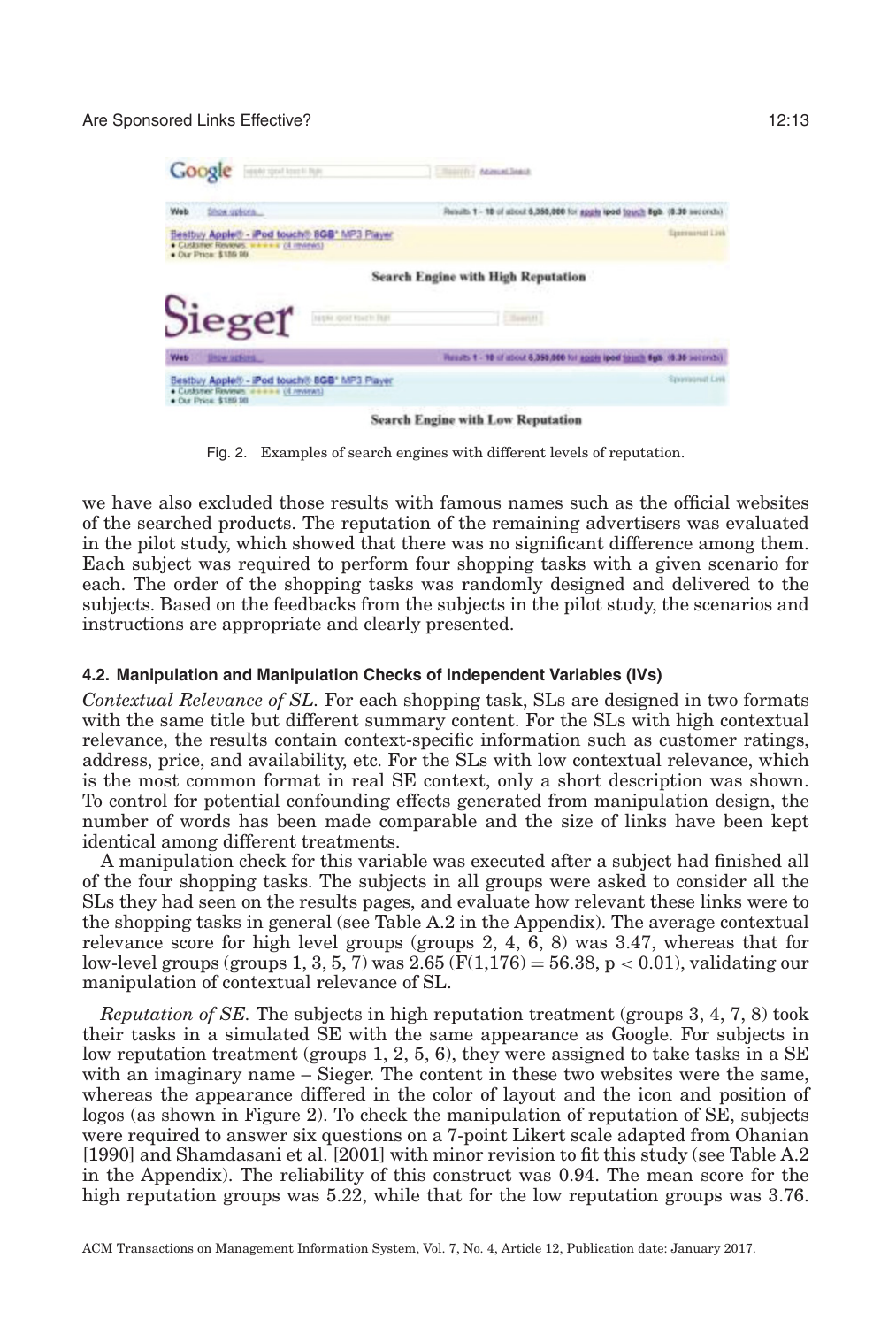Google was perceived to have much higher reputation than Sieger  $(F(1,176) = 207.31)$ , p < 0.01). Figure [2](#page-12-0) shows examples of SEs with different levels of reputation.

*Knowledge of SL Mechanism.* To manipulate this factor, at the beginning of the experiment, half of the subjects were provided with a 15-minute presentation that introduced the working mechanism of SLs, such as how SLs are generated and what rules are established to ensure the quality of SLs. Another half of the subjects moved directly into the main experiment without this session. Two questions were asked to check the manipulation validity of this variable (see [Table A.2](#page-26-1) in the Appendix). As expected, subjects in high-knowledge groups reported better understanding of SL mechanism (2.87) than subjects in low-knowledge groups (2.21)  $(F(1,176) = 27.88, p <$ 0.01). The result validates our manipulation of this variable.

*Ad Avoidance on the Internet.* Ad avoidance on the Internet was measured by utilizing scales from [Cho and Cheon \[2004\]](#page-28-17) with minor modifications to fit the study (see [Table A.2](#page-26-1) in the Appendix).

#### **4.3. Measurements of Dependent Variables**

*Cognitive Trust and Emotional Trust.* Although many components of cognitive trust (or trusting beliefs) exist in the literature (e.g., [Butler \[1991\]\)](#page-28-19), three components are utilized most frequently [\[Mayer et al. 1995;](#page-31-3) [McKnight et al. 2002\]](#page-31-7). They are competence, integrity, and benevolence. Competence refers to the ability of the trustee to do what the truster needs. Integrity is about the trustee's honesty and promise keeping. Benevolence refers to the trustee's caring and motivation to act in the truster's interests. The distinctions among cognitive trust types are crucial [\[Chau et al. 2013\]](#page-28-20), because the concerns of users vary among different contexts [\[McKnight et al. 2002\]](#page-31-7). For instance, in some online shopping websites whereby users may be required to disclose personal information for completing purchases, the users would be more concerned about the vendor's benevolence and integrity. Whereas in news websites, users should be more concerned about whether the website has the competence and integrity to deliver the latest news with sufficient authenticity. In the context of SEs, users may be more concerned about competence and integrity, because risks mainly come from being exposed to irrelevant information or being transferred to undesired websites. We did not include cognitive trust in benevolence, because in the context of SEs, searchers are mainly concerned about whether the SE has the competence required to provide them with highly relevant and unbiased results for their queries. Benevolence is the perception that the trustee intends to act in the truster's interest [\[McKnight et al. 2002\]](#page-31-7). It is difficult for searchers to form the perception that SE can exhibit care and goodwill that go beyond the characteristics judged from the SE's performance [\[Komiak and Benbasat](#page-30-3) [2006\]](#page-30-3). In addition, with limited exposure to the website, subjects could not have the time to develop trusting beliefs in terms of the SE's caring and motivation to act in the users' interests. Furthermore, subjects from the pilot tests suggested that questions on benevolence belief seem to be unsuitable in the context of this study, because while conducting searching tasks in the context of SEs, subjects are more concerned about the quality, especially the relevance, of the results.

Unlike cognitive trust, emotional trust does not have multiple dimensions. Prior studies [\[Komiak and Benbasat 2006;](#page-30-3) [Swan et al. 1999\]](#page-32-3) suggest that people's feelings tend to regard a trustee as a whole. It is a general feeling of being secure and comfortable to rely on the trustee [\[Komiak and Benbasat 2004\]](#page-30-4). Once people start to assess a particular aspect of a trustee, trust moves from emotion to cognition.

Drawing from the above discussion, we developed the measures of cognitive trust and emotional trust by adapting items from scales reviewed and summarized in Hawes et al.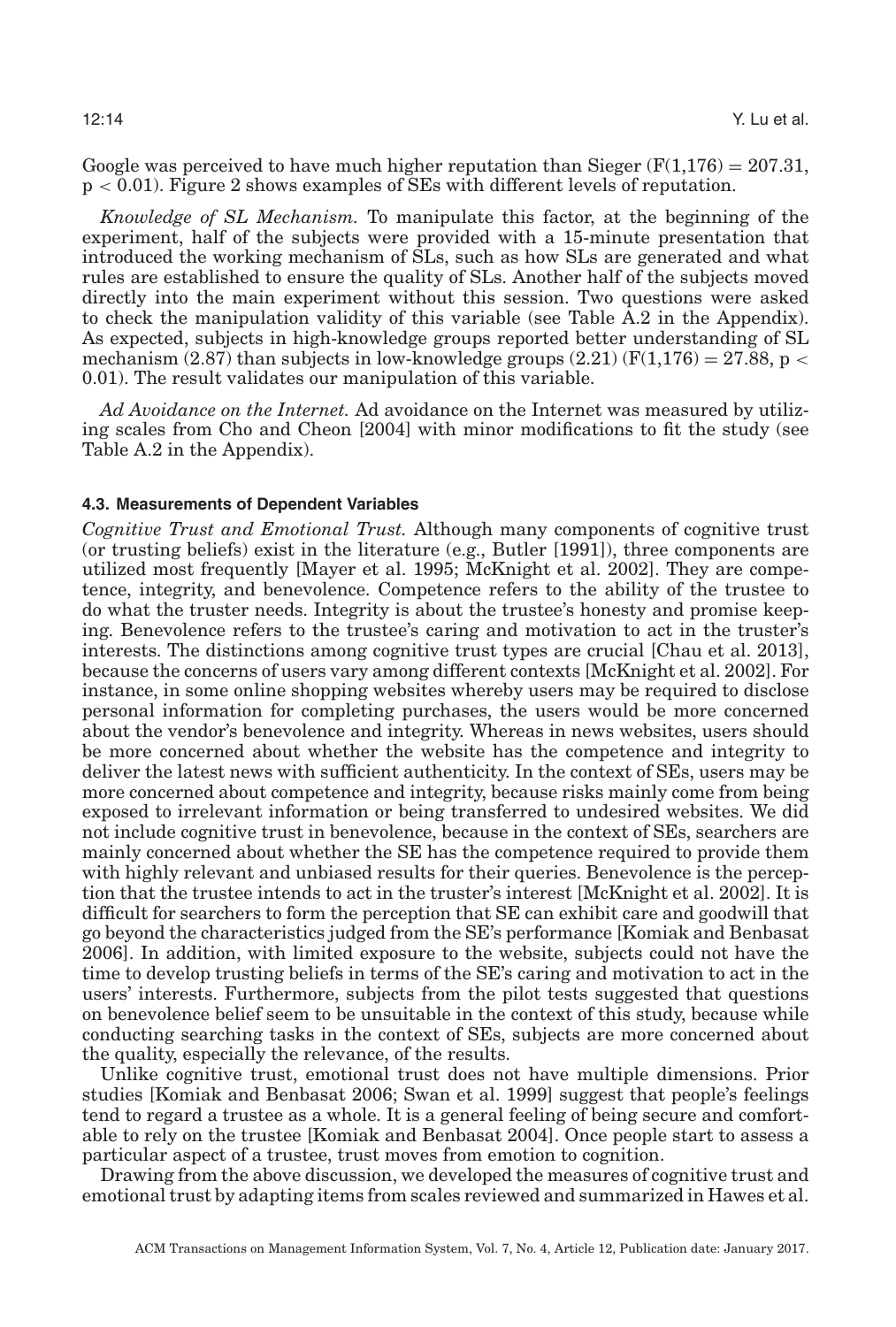[1993], [Plank et al. \[1999\],](#page-31-23) [Swan et al. \[1988\],](#page-32-14) and [Komiak and Benbasat \[2006\]](#page-30-3) with minor modifications to fit the context of this study. In selecting items, we tried to capture the aspects of the cognitive trust that were most relevant to the context of SEs. As a

result, for competence, we measured perceptions of how well the SE did its job or how knowledgeable the SE was when delivering information (i.e., expertness/competence). The integrity items captured perceptions of the SE's honesty, truthfulness, sincerity, and keeping commitments (i.e., reliability/dependability). As with emotional trust, existing items were adapted from scales compiled in [Swan et al. \[1988\]](#page-32-14) and [Komiak](#page-30-3) [and Benbasat \[2006\].](#page-30-3) The measures are shown in [Table A.3](#page-27-1) in the Appendix. The validity and reliability of these measures will be discussed in the next section.

*Attitudinal Responses.* The recall test was designed in the typical form used in cognitive research [\[Ray and Reingold 2003\]](#page-31-24). It was a YES-NO recall test. The purpose of this test was to assess subjects' recall capability on SLs under different manipulation of IVs. The subjects answered questions by clicking on the "YES" or "NO" buttons to indicate whether they had seen the content of SLs during the experiment. There were eight questions for each subject. Each question displayed the content of a SL and asked the subjects whether they had seen the SL on the results pages in the four tasks that they performed. Among these eight questions, four questions contain true SLs that really appeared during the four tasks in the experiment, while another four questions contain false SLs that actually never appeared. The answers were recorded and the number of correct responses in all the four shopping tasks was added to calculate the final attitudinal response score. The average numbers of correct responses in all treatments are reported in [Table A.4](#page-27-2) in the Appendix.

We used performance-based incentives (participants were informed that they will take part in a lucky draw and have a high chance to win a prize of HK \$100 (about US \$13) if they found the appropriate products and completed the questionnaire consistently) to ensure that subjects perform to the best of their ability. The recall test was conducted after they finished the Questionnaire I, which includes questions for demographic information, manipulation checks on IVs, and measures of variables.

*Behavioral Responses.* The behavioral response of a subject was measured by calculating the total number of clicks on SLs for each product in each of the four tasks. The click stream from each subject for every single task was recorded and saved in the database. The total number of clicks in the four tasks for each subject was summed to calculate the overall behavioral response of the subject. The average numbers of clicks in all treatments are reported in [Table A.4](#page-27-2) in the Appendix.

#### **4.4. Subjects and Experimental Procedures**

Two hundred and twenty undergraduate students from a major university in Asia were invited to take part in the experiment. After cleaning the incomplete data and inconsistent answers (e.g., answers of reverse-scored items), there were 178 valid data points remained for the final data analysis. Of the 178 subjects, 98 were males and 80 were females. Their average age was 19.43 years. Most participants (96.6%) had Internet experience of more than 5 years. 78.7% of them had online shopping experience. We believed that the subjects had sufficient Internet skills to complete the experimental tasks.

Subjects were randomly assigned to one of the eight treatment groups listed in Table [I.](#page-11-0) The number of subjects in each group varies from 20 to 25 and is shown in parentheses in the table. All the experimental sessions were conducted in a laboratory with 30 identical Pentium 4 PCs connected to the Internet. An online website, written in ASP.NET, was developed specifically for the experiment. It was installed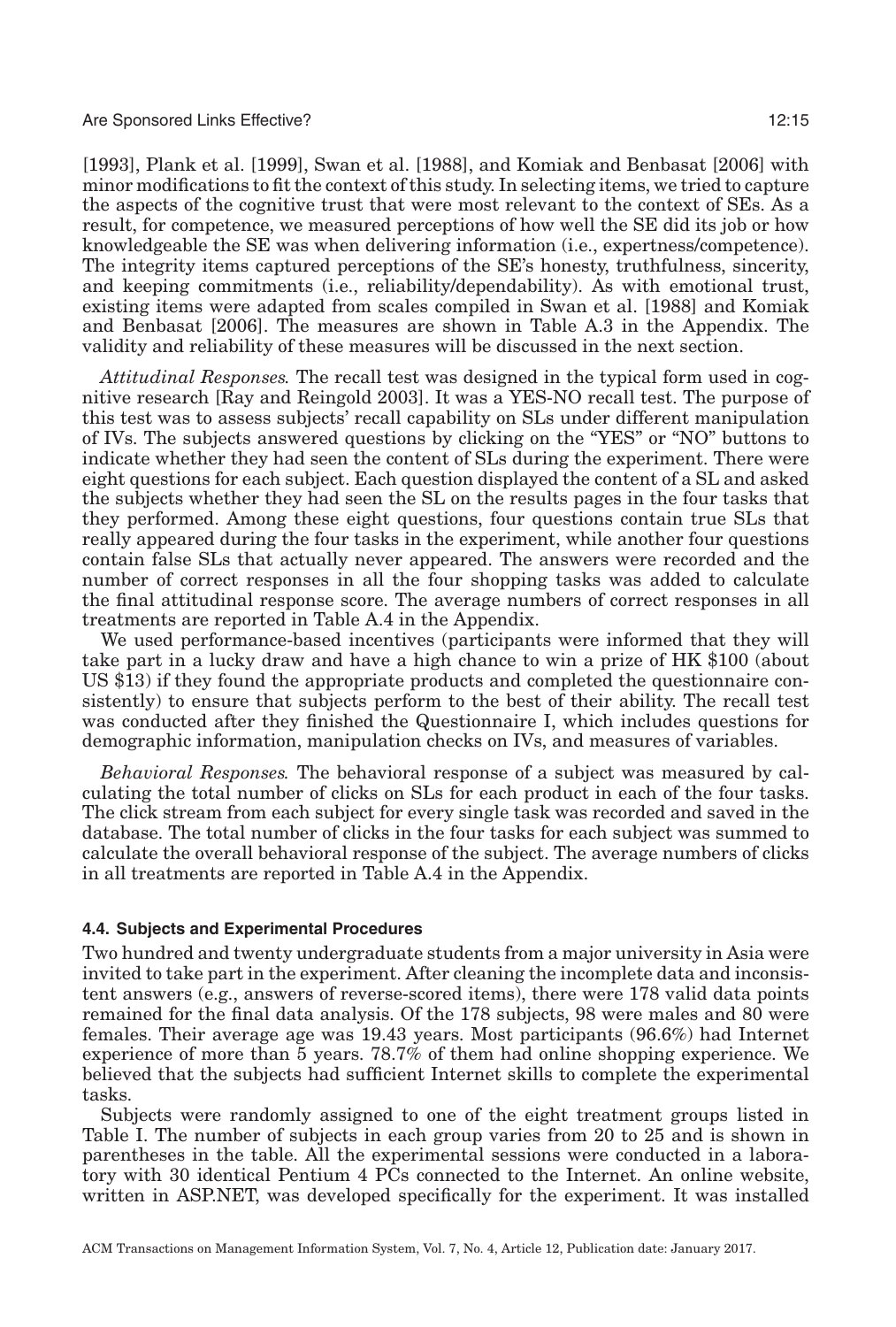on two servers in the same local area network as the PCs in the laboratory to ensure a consistent high network speed for all subjects. Background checks indicated that there was no significant difference between groups in terms of Internet experience and online shopping experience. The incentive for participation was one course point and the chance to win a prize of HK\$100 (about US \$13).

Subjects were allowed to take as much time as they wanted to complete their shopping tasks. Most subjects spent around 40 minutes (mean  $= 42.618$  mins;  $SD = 24.554$ ) mins) to finish the procedures excluding the introduction session given at the beginning of the experiment. The procedures were:

- (1) At the beginning of the experiment, half of the subjects (groups 5, 6, 7, and 8) were provided with a 15-minute lecture introducing the working mechanism of SE advertising. Another half of the subjects moved directly to the next step.
- (2) Subjects read an online participation consent form and decided whether to attend this experiment. Subjects read the introduction Web page stating what they were supposed to do during the information searching session. In this introduction, subjects were told to conduct four shopping tasks using a search engine (Google or Sieger) as the starting point of the whole consumer decision-making process [\[Kotler 1997\]](#page-30-24). For each task, a scenario was first given. Then the subjects were provided with the results page and were asked to make their decisions based on the provided information without seeking further information through any other search engines. Each subject was asked to complete two general tasks and two specific tasks. For general tasks, subjects were asked to explore more information for future purchase and indicate which linked website is the most informative. For example, the following scenario was given for one of the general tasks: "You are interested in the latest generation of mobile phone – 3G mobile phone. So you want to find out more information about it, such as prices, desirable features, and the most popular types." While for the specific tasks, subjects were required to choose particular products according to specific requirements (such as a shop with the highest rating or the price within a given budget) and indicate the website they are going to make the purchase (the detailed scenario can be provided on request). For example, for one of the specific tasks, the following scenario was presented: "You need a portable digital camera with high quality and good price. After consulting with your friends, you decide to buy Canon IXUS 110 IS for yourself. Your budget is US\$310. Find one that meets your needs." To familiarize them with the website and the shopping process, a demonstration was given to illustrate how to complete a shopping task step by step.
- (3) After conducting the four shopping tasks, subjects completed Questionnaire I, which included questions for demographic information, manipulation checks on IVs, and measures of variables.
- (4) Subjects were asked to take a memory test and answered questions by clicking on the "YES" or the "NO" buttons to indicate whether they recognized the content of these links during the four tasks in the experiment.
- (5) Subjects completed Questionnaire II for the measurement of control variables.

# **5. DATA ANALYSIS AND RESULTS**

To further verify that our manipulations were effective and to investigate any potential interactions, MANCOVA and ANCOVA tests were carried out. We first performed preliminary analyses and confirmed that multivariate normality, homogeneity of covariance matrices, and factor structure assumptions were met. Next, we conducted factorial MANCOVA test on the measures of cognitive trust and emotional trust with ad avoidance as covariate. The results reveal significant treatment effects ( $p < 0.05$ ).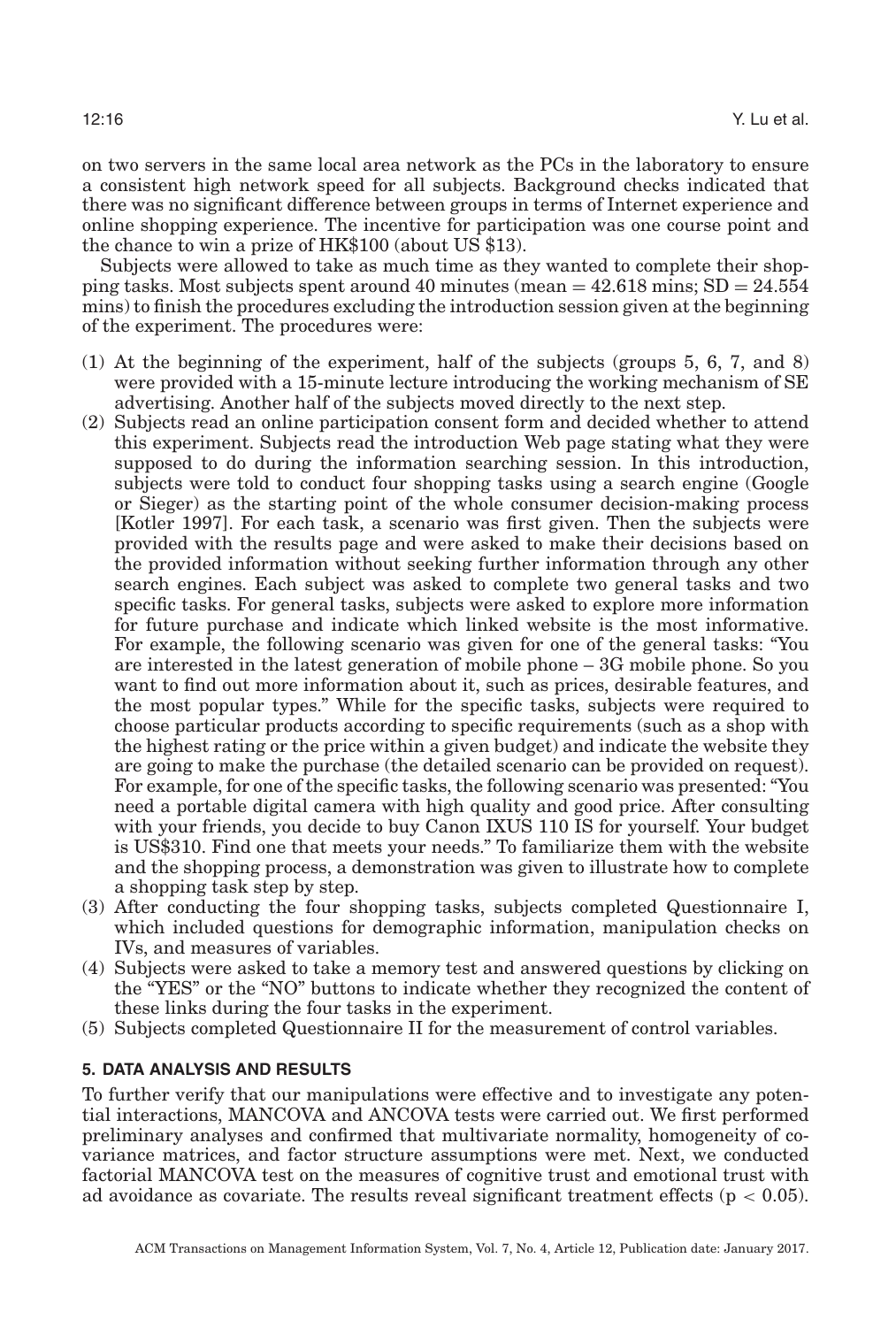<span id="page-16-0"></span>

|                              | Type III Sum        |     | Mean    |         |      | Partial Eta |
|------------------------------|---------------------|-----|---------|---------|------|-------------|
| Source                       | of Squares          | df  | Square  | F       | Sig. | Squared     |
| Corrected Model              | 26.007 <sup>a</sup> | 8   | 3.251   | 4.027   | .000 | .160        |
| Intercept                    | 428.682             | 1   | 428.682 | 530.968 | .000 | .759        |
| Ad Avoidance on the Internet | 1.195               | 1   | 1.195   | 1.480   | .225 | .009        |
| Contextual Relevance (CR)    | 7.136               | 1   | 7.136   | 8.838   | .003 | .050        |
| Perceived Reputation (REP)   | 9.446               | 1   | 9.446   | 11.700  | .001 | .065        |
| Knowledge of SL Mechanism    | 4.272               | 1   | 4.272   | 5.291   | .023 | .030        |
| $CR * REP$                   | .660                | 1   | .660    | .818    | .367 | .005        |
| $CR * KLD$                   | .085                | 1   | .085    | .106    | .745 | .001        |
| $REP * KLD$                  | .828                | 1   | .828    | 1.025   | .313 | .006        |
| $CR * REP * KLD$             | .038                | 1   | .038    | .047    | .829 | .000        |
| Error                        | 136.444             | 169 | .807    |         |      |             |
| Total                        | 3810.280            | 178 |         |         |      |             |
| Corrected Total              | 162.451             | 177 |         |         |      |             |

Table II. ANCOVA Results on Cognitive Trust

a. R Squared  $= .160$  (Adjusted R Squared  $= .120$ ).

Table III. ANCOVA Results on Emotional Trust

<span id="page-16-1"></span>

|                              | Type III Sum |     | Mean    |         |      | Partial Eta |
|------------------------------|--------------|-----|---------|---------|------|-------------|
| Source                       | of Squares   | df  | Square  | F       | Sig. | Squared     |
| Corrected Model              | 49.096a      | 8   | 6.137   | 6.782   | .000 | .243        |
| Intercept                    | 279.690      | 1   | 279.690 | 309.085 | .000 | .647        |
| Ad Avoidance on the Internet | 18.729       | 1   | 18.729  | 20.697  | .000 | .109        |
| Contextual Relevance (CR)    | 3.920        | 1   | 3.920   | 4.332   | .039 | .025        |
| Perceived Reputation (REP)   | 11.811       | 1   | 11.811  | 13.053  | .000 | .072        |
| Knowledge of SL Mechanism    | 4.257        | 1   | 4.257   | 4.704   | .031 | .027        |
| $CR * REP$                   | .258         | 1   | .258    | .285    | .594 | .002        |
| $CR * KLD$                   | 1.204        | 1   | 1.204   | 1.331   | .250 | .008        |
| $REP * KLD$                  | 1.676        | 1   | 1.676   | 1.852   | .175 | .011        |
| $CR * REP * KLD$             | .973         | 1   | .973    | 1.075   | .301 | .006        |
| Error                        | 152.928      | 169 | .905    |         |      |             |
| Total                        | 3526.438     | 178 |         |         |      |             |
| Corrected Total              | 202.024      | 177 |         |         |      |             |

a. R Squared = .243 (Adjusted R Squared = .207).

The interaction effect among the three manipulations and one covariate, however, was not found to be significant either for cognitive trust or emotional trust. ANCOVA tests were further conducted on cognitive trust and emotional trust separately. We set the significance level at 0.025 (0.05/2) to control for Type I error inflation arising from multiple tests. Tables [II](#page-16-0) and [III](#page-16-0) show a summary of the results.

Table [II](#page-16-0) shows that content relevance ( $p < 0.01$ ) and reputation of SE ( $p < 0.01$ ) have significant direct effect on cognitive trust. There is no significant interaction effect between these IVs.

Table [III](#page-16-1) shows that reputation of SE ( $p < 0.001$ ) and ad avoidance ( $p < 0.001$ ) have significant direct effect on emotional trust. There is no significant interaction effect between these IVs.

SmartPLS version 2.0 was used as the analytical tool. SmartPLS is a modeling software application based on the partial least squares (PLS) method – a component-based SEM technique. There are mainly two types of SEM techniques: the covariance-based SEM (exemplified by statistical tools such as LISREL and AMOS) and the componentbased SEM (exemplified by PLS-Graph and SmartPLS). We chose the component-based SEM approach instead of covariance-based SEM because the theories underpinning our research model are not well-developed in the IS literature. The component-based SEM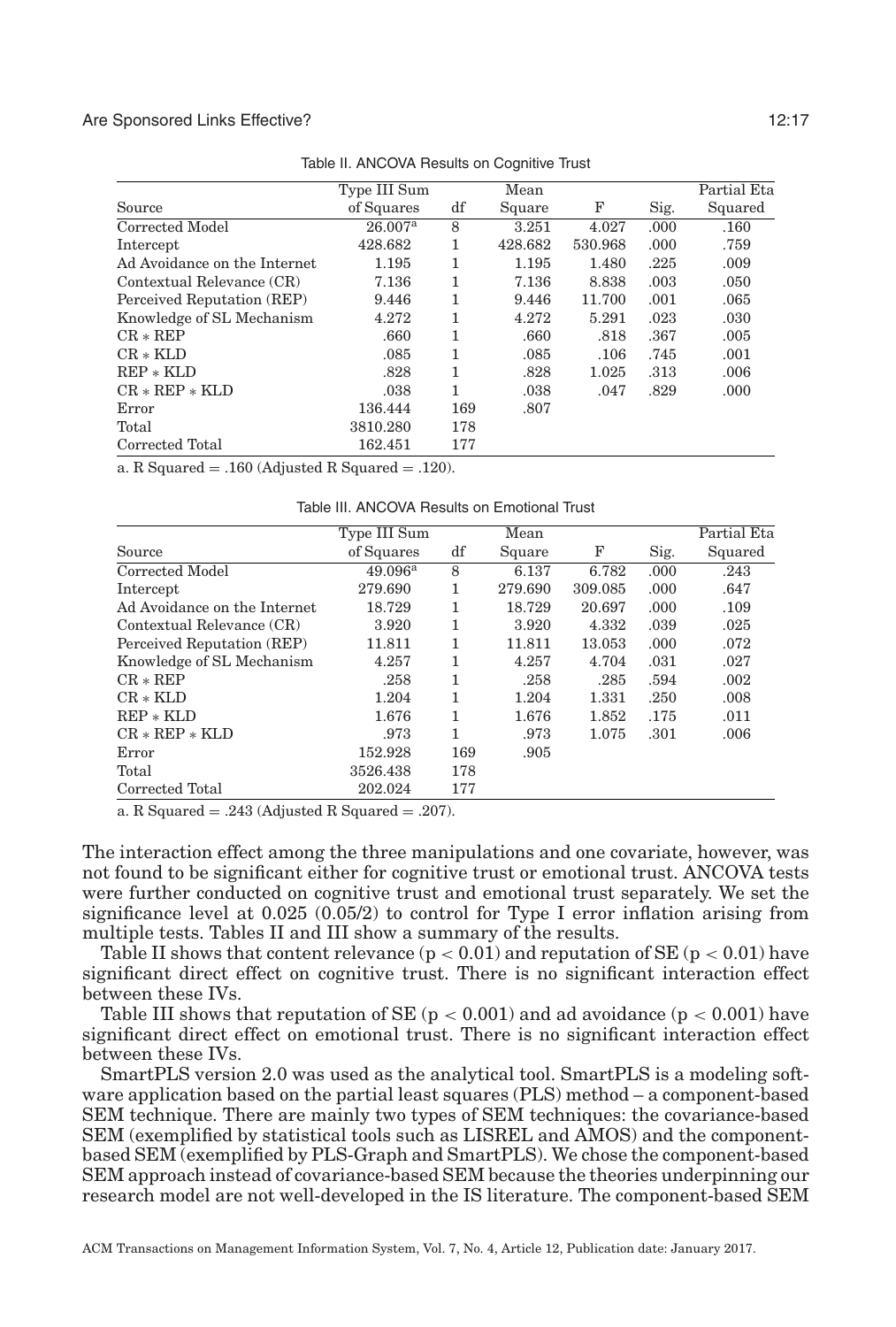is more suitable for predictive applications and theory building [\[Gefen et al. 2000\]](#page-29-23). Moreover, covariance-based SEM techniques only allow reflective constructs [\[Gefen](#page-29-23) [et al. 2000\]](#page-29-23), while "Attitudinal responses" and "Behavioral responses" are observed variables rather than reflective latent variables.

PLS analysis can provide a structural model and a measurement model simultaneously for the analysis of experimental data, with the measurement model testing the reliability and validity of measures, and the structural model testing relationships among constructs.

### **5.1. Measurement Model**

The two latent variables in the research model, namely cognitive trust and emotional trust, are reflective constructs. They act as mediators between independent variables and dependent variables. The two dependent variables are users' attitudinal responses and behavioral responses to SLs. They were measured by the results of memory test and the total number of clicks, respectively.

We use manipulation check scores as the inputs of independent variables [\[Komiak](#page-30-3) [and Benbasat 2006;](#page-30-3) [Sia et al. 2009;](#page-32-15) [Zhang et al. 2011\]](#page-32-16), because the scores of manipulation check reflect the participants' perceptions of the contextual relevance of SLs and the reputation of SE affected by the treatments, and their knowledge of SL mechanism. To make the results in SmartPLS more interpretable, we inverted the scale of ad avoidance on the Internet to have it with positive correlations with all LVs.

*Reliability.* To see whether the measures of latent constructs are error-free [\[Straub](#page-32-17) [et al. 2004\]](#page-32-17), internal consistency of these constructs were assessed by calculating the composite reliability. As shown in Table [IV,](#page-18-0) all values of composite reliability are above 0.92, indicating a high level internal consistency of constructs [\[Barclay et al. 1995;](#page-28-21) [Fornell and Larcker 1981\]](#page-29-24).

*Construct Validity.* Construct validity is assessed by both convergent validity and discriminant validity. A good convergent validity is demonstrated when: (1) factor loadings are significant (e.g., t-statistics  $> 1.96$ , at 0.05 level) and greater than 0.707 [\[Carmines](#page-28-22) [and Zeller 1979\]](#page-28-22); and (2) AVE (Average Variance Extracted) of each latent variable is above 0.5 [\[Fornell and Larcker 1981\]](#page-29-24). As shown in Table [IV,](#page-18-0) all the reflective constructs display strongly positive loadings (loadings  $> 0.7$ ) and high levels of statistical significance for all items. Similarly, AVE of each latent variable is above 0.67, which demonstrates good convergent validity.

Discriminant validity is evidenced when measures posit to reflect a given construct differ from those that are believed not to represent the construct [\[Straub et al. 2004\]](#page-32-17). It reflects the extent to which the measure for each construct is distinctly different from each other. Discriminant validity is assessed by examining (1) factor analysis results, (2) cross-loadings, and (3) the relationship between correlations among constructs and the square root of AVEs [\[Chin 1998;](#page-28-23) [Fornell and Larcker 1981\]](#page-29-24). Factor analysis results (Table [V\)](#page-19-0) indicate good discriminant validity as all measurement items load highly on the constructs they measured but not highly on other constructs. Cross-factor loadings as shown in Table [VI](#page-19-1) also indicate good discriminant validity as the loading of each measurement item on its assigned latent variables is larger than its loadings on any other constructs [\[Chin 1998;](#page-28-23) [Gefen et al. 2000;](#page-29-23) [Straub et al. 2004\]](#page-32-17). Table [VII](#page-20-0) also shows good discriminant validity because the square root of AVE is greater than the inter-construct correlations [\[Barclay et al. 1995;](#page-28-21) [Fornell and Larcker 1981\]](#page-29-24).

The results of measurement model show both good reliability and good construct validity. Regarding other potential effects, we performed ANOVA tests in SPSS to examine whether Internet experience or online shopping experience had effects on cognitive trust, emotional trust, recall accuracy and number of clicks.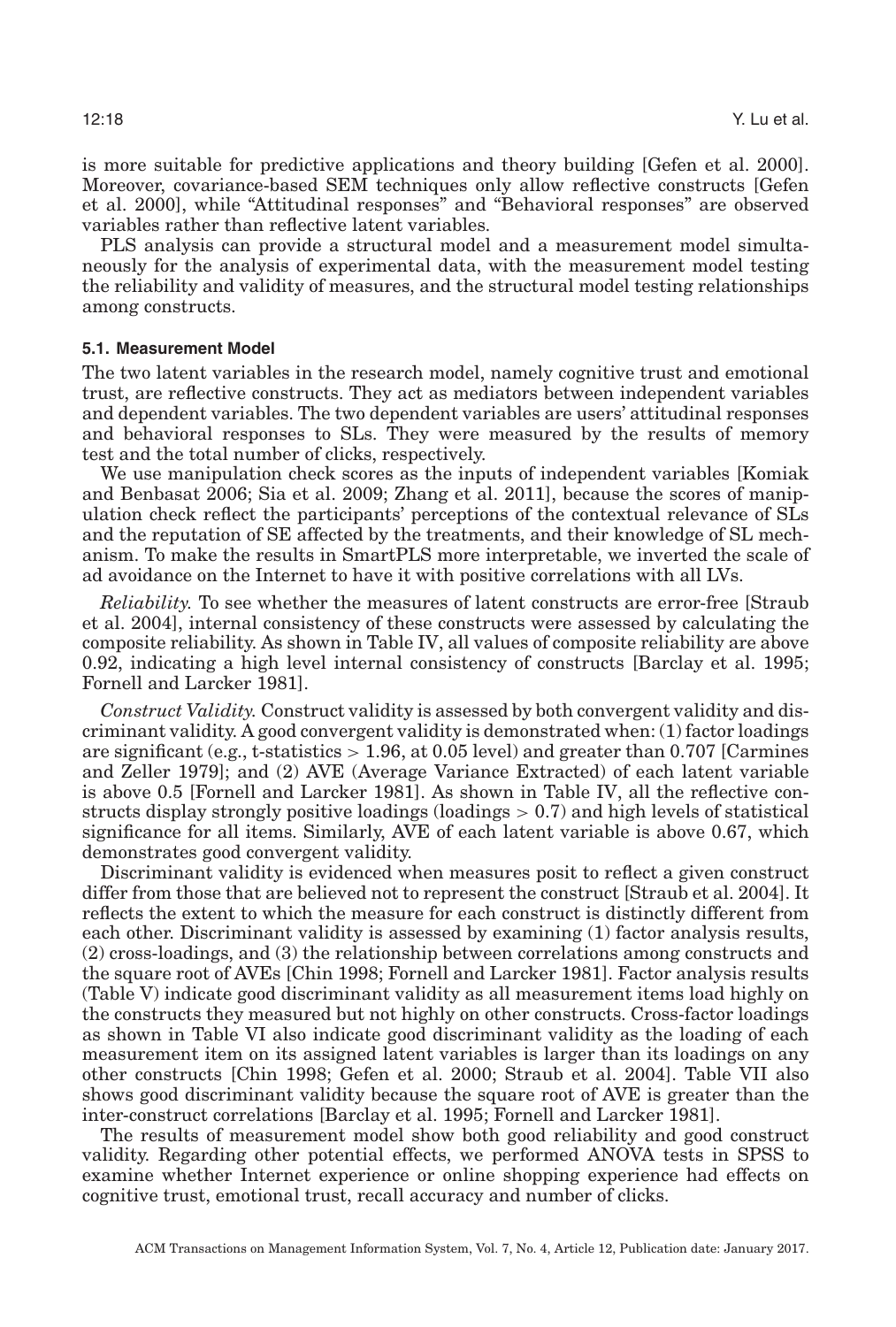<span id="page-18-0"></span>

|                  |                                   | Std.         | T-statistics <sup>a</sup> |            | Composite   | Cronbach's |
|------------------|-----------------------------------|--------------|---------------------------|------------|-------------|------------|
| Items            | Loadings                          | <b>Error</b> | (Bootstrap)               | <b>AVE</b> | Reliability | Alpha      |
|                  | <b>Perceived Reputation of SE</b> |              |                           |            |             |            |
| REP1             | 0.92                              | 0.012        | 76.338***                 |            |             |            |
| REP <sub>2</sub> | 0.851                             | 0.028        | $30.351***$               |            |             |            |
| REP <sub>3</sub> | 0.803                             | 0.033        | 24.646***                 | 0.719      | 0.94        | 0.92       |
| REP4             | 0.839                             | 0.035        | $24.270***$               |            |             |            |
| REP <sub>5</sub> | 0.838                             | 0.026        | 32.148***                 |            |             |            |
| REP6             | 0.831                             | 0.031        | 27.009***                 |            |             |            |
|                  | Ad Avoidance on the Internet      |              |                           |            |             |            |
| AA1              | 0.867                             | 0.021        | 42.259***                 |            |             |            |
| AA <sub>2</sub>  | 0.877                             | 0.026        | $34.154***$               |            |             |            |
| AA3              | 0.882                             | 0.024        | $37.112***$               |            | 0.92        |            |
| AA4              | 0.773                             | 0.042        | 18.416***                 | 0.673      |             | 0.9        |
| AA5              | 0.789                             | 0.046        | $17.187***$               |            |             |            |
| AA6              | 0.722                             | 0.058        | 12.417***                 |            |             |            |
|                  | <b>Cognitive Trust</b>            |              |                           |            |             |            |
| CT1              | 0.826                             | 0.028        | $29.030***$               |            |             |            |
| CT2              | 0.876                             | 0.018        | 47.390***                 |            |             |            |
| CT <sub>3</sub>  | 0.841                             | 0.026        | $31.999***$               | 0.7        | 0.92        | 0.89       |
| CT4              | 0.801                             | 0.036        | 22.113***                 |            |             |            |
| CT <sub>5</sub>  | 0.839                             | 0.032        | 26.015***                 |            |             |            |
|                  | <b>Emotional Trust</b>            |              |                           |            |             |            |
| ET1              | 0.893                             | 0.018        | $50.181***$               |            |             |            |
| ET2              | 0.906                             | 0.015        | $60.873***$               |            |             |            |
| ET3              | 0.914                             | 0.013        | 71.500***                 |            |             |            |
| ET4              | 0.892                             | 0.017        | $53.236***$               | 0.812      | 0.95        | 0.92       |

Table IV. Reflective Constructs: Loadings, T-Statistics, AVE

*Note*: \*\*\*indicates significance at the 0.001 level, two-tailed test unless otherwise noted.

Internet experience was found to have no significant effect on cognitive trust  $(F(3,174) = 0.921, p > 0.1)$ , emotional trust  $(F(3,174) = 0.140, p > 0.1)$ , recall accuracy  $(F(3,174) = 0.122, p > 0.1)$  and number of clicks  $(F(3,174) = 0.577, p > 0.1)$ .

Also, online shopping experience had no effect on cognitive trust  $(F(4,173) = 0.740$ ,  $p > 0.1$ ), emotional trust (F(4,173) = 0.860,  $p > 0.1$ ), recall accuracy (F(4,173) = 0.633,  $p > 0.1$ ) and number of clicks ( $F(4,173) = 0.854$ ,  $p > 0.1$ ).

There were also no significant differences between groups in terms of control variables including trust propensity  $(F(7,170) = 0.726, p > 0.1)$ , and preference for decision quality  $(F(7,170) = 0.685, p > 0.1)$ . The definition, measures, and reliability tests of these two control variables are shown in Table [VIII.](#page-20-1) With these checks on control variables and the random assignment of subjects to each treatment, we believe that the effect of confounding factors is minimized and controlled for in the current study.

#### **5.2. Structural Model**

In PLS analysis, the validity of a model is mainly evaluated by examining R2 and the structure path. As shown in Figure [3,](#page-20-2) an approximate 63.2% variance in cognitive trust and 24.6% variance in emotional trust are accounted for by IVs. Approximate 39.3% variance in users' attitudinal responses to SL is accounted for by cognitive trust and emotional trust, and approximate 35.3% variance in users' behavioral responses is accounted for by cognitive trust and emotional trust. Eight out of nine hypotheses are supported (as noted in Figure [3](#page-20-2) and Table [IX\)](#page-21-0). The endogenous variables in the research model exhibit high R2 values and most paths in the research model are statistically significant. These results indicate a strong prediction power of the current model.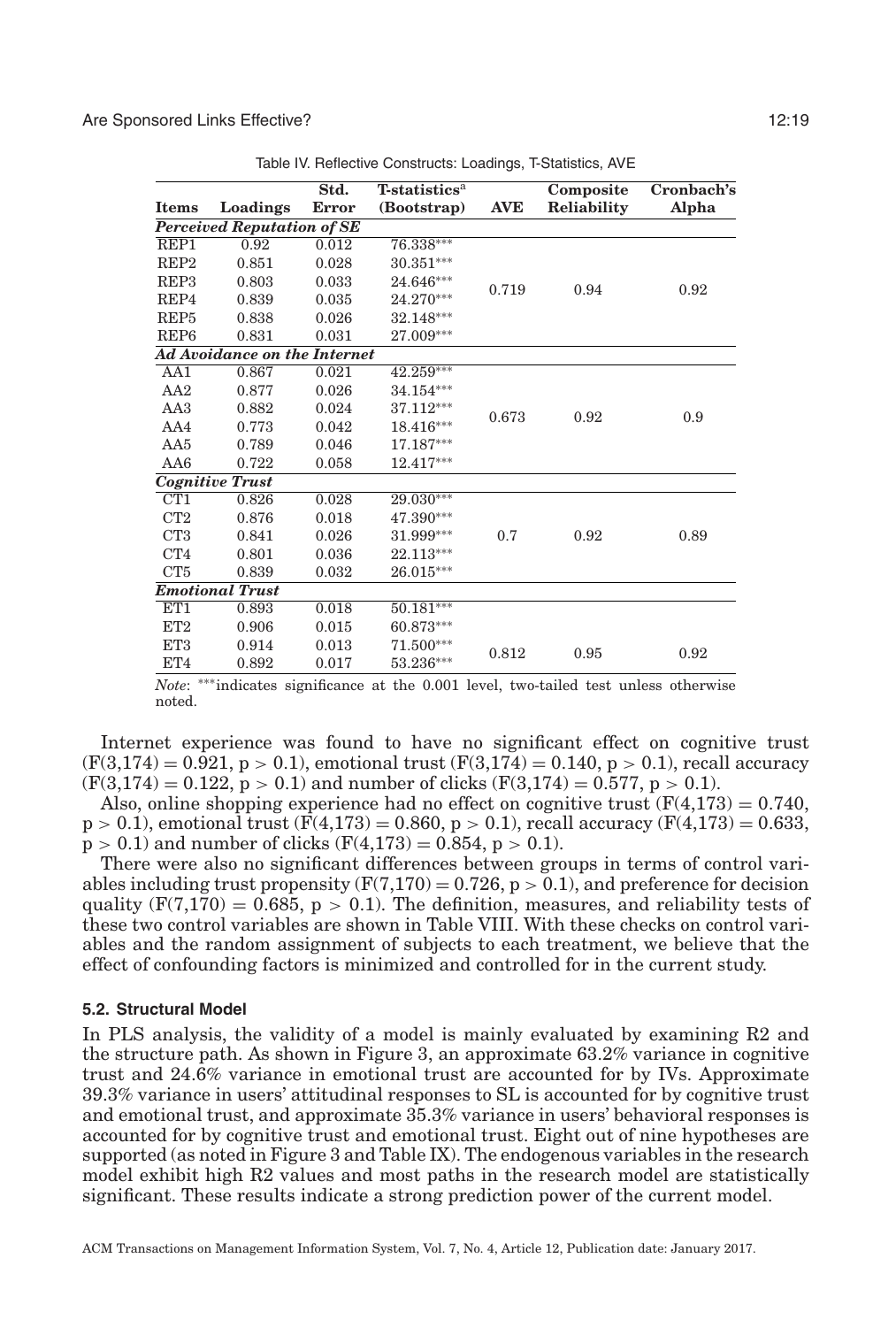<span id="page-19-0"></span>

|                  | <b>Perceived Reputation</b> | <b>Ad Avoidance on</b> | Cognitive  | <b>Emotional</b> |
|------------------|-----------------------------|------------------------|------------|------------------|
|                  | of SE (REP)                 | the Internet (AA)      | Trust (CT) | Trust (ET)       |
| REP1             | 0.875                       | $-0.009$               | 0.268      | 0.087            |
| REP <sub>2</sub> | 0.827                       | $-0.050$               | 0.241      | $-0.030$         |
| REP <sub>3</sub> | 0.782                       | $-0.007$               | 0.138      | 0.114            |
| REP4             | 0.831                       | 0.064                  | 0.099      | 0.115            |
| REP5             | 0.820                       | 0.063                  | 0.117      | 0.131            |
| REP6             | 0.826                       | $-0.031$               | 0.071      | 0.164            |
| AA1              | 0.016                       | 0.823                  | 0.040      | 0.191            |
| AA2              | 0.076                       | 0.842                  | 0.013      | 0.170            |
| AA3              | $-0.026$                    | 0.843                  | 0.021      | 0.209            |
| AA4              | $-0.007$                    | 0.751                  | 0.059      | 0.129            |
| AA5              | $-0.040$                    | 0.827                  | 0.049      | 0.024            |
| AA6              | 0.019                       | 0.791                  | 0.040      | $-0.072$         |
| CT1              | 0.266                       | 0.016                  | 0.731      | 0.238            |
| CT2              | 0.186                       | 0.034                  | 0.768      | 0.336            |
| CT <sub>3</sub>  | 0.113                       | 0.039                  | 0.779      | 0.306            |
| CT4              | 0.248                       | 0.068                  | 0.801      | 0.095            |
| CT5              | 0.107                       | 0.029                  | 0.766      | 0.341            |
| ET1              | 0.165                       | 0.204                  | 0.330      | 0.790            |
| ET2              | 0.197                       | 0.148                  | 0.411      | 0.766            |
| ET3              | 0.187                       | 0.176                  | 0.434      | 0.749            |
| ET4              | 0.103                       | 0.256                  | 0.402      | 0.743            |

*Note*: SPSS was used for factor analysis. Extraction Method: Principal Component Analysis. Rotation Method: Varimax with Kaiser Normalization.

<span id="page-19-1"></span>

|                  | <b>Ad Avoidance on</b><br>the Internet (AA) | <b>Perceived</b><br><b>Reputation of SE (REP)</b> | Cognitive<br>Trust (CT) | <b>Emotional</b><br>Trust (ET) |
|------------------|---------------------------------------------|---------------------------------------------------|-------------------------|--------------------------------|
| AA1              | 0.867                                       | 0.048                                             | 0.146                   | 0.339                          |
| AA2              | 0.877                                       | 0.095                                             | 0.136                   | 0.322                          |
| AA3              | 0.882                                       | 0.010                                             | 0.127                   | 0.341                          |
| AA4              | 0.773                                       | 0.025                                             | 0.119                   | 0.296                          |
| AA5              | 0.790                                       | $-0.017$                                          | 0.066                   | 0.241                          |
| AA6              | 0.722                                       | 0.020                                             | 0.040                   | 0.171                          |
| REP1             | 0.023                                       | 0.920                                             | 0.453                   | 0.357                          |
| REP <sub>2</sub> | $-0.032$                                    | 0.851                                             | 0.367                   | 0.242                          |
| REP <sub>3</sub> | 0.025                                       | 0.804                                             | 0.334                   | 0.294                          |
| REP <sub>4</sub> | 0.087                                       | 0.839                                             | 0.326                   | 0.296                          |
| REP5             | 0.090                                       | 0.838                                             | 0.338                   | 0.319                          |
| REP6             | 0.011                                       | 0.831                                             | 0.317                   | 0.292                          |
| CT1              | 0.086                                       | 0.414                                             | 0.828                   | 0.564                          |
| CT2              | 0.121                                       | 0.361                                             | 0.876                   | 0.644                          |
| CT <sub>3</sub>  | 0.124                                       | 0.300                                             | 0.839                   | 0.619                          |
| CT4              | 0.121                                       | 0.401                                             | 0.803                   | 0.511                          |
| CT5              | 0.125                                       | 0.296                                             | 0.836                   | 0.633                          |
| ET <sub>1</sub>  | 0.331                                       | 0.314                                             | 0.596                   | 0.894                          |
| ET2              | 0.283                                       | 0.356                                             | 0.660                   | 0.905                          |
| ET3              | 0.307                                       | 0.350                                             | 0.671                   | 0.914                          |
| ET4              | 0.373                                       | 0.264                                             | 0.633                   | 0.891                          |

Table VI. Correlations between Measures and Latent Variables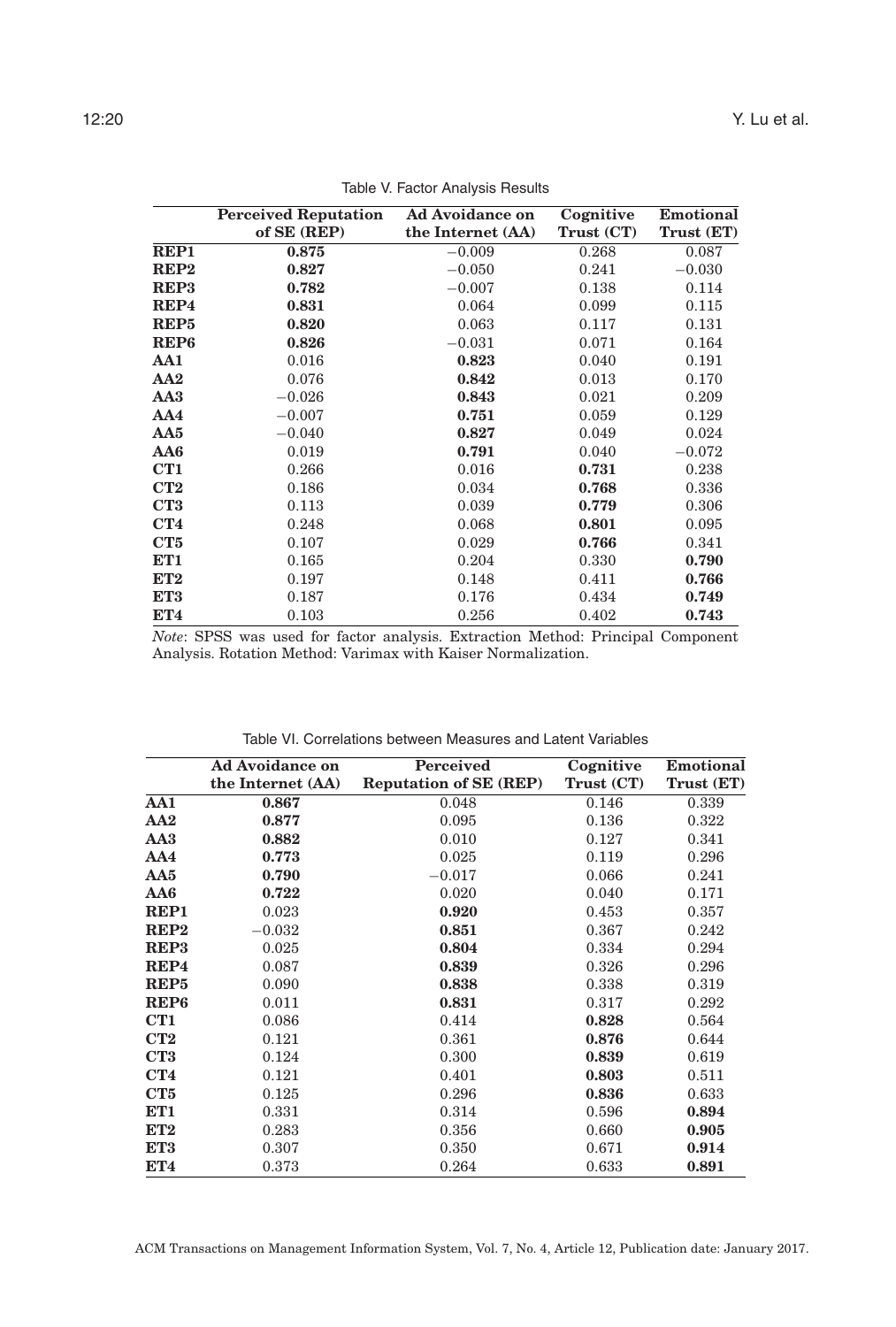|                             | <b>REP</b> | AA    | CT    | EТ    |
|-----------------------------|------------|-------|-------|-------|
| <b>Perceived Reputation</b> | 0.848      |       |       |       |
| <b>Ad Avoidance</b>         | 0.040      | 0.821 |       |       |
| <b>Cognitive Trust</b>      | 0.422      | 0.137 | 0.837 |       |
| <b>Emotional Trust</b>      | 0.356      | 0.359 | 0.711 | 0.901 |

<span id="page-20-0"></span>Table VII. Construct Correlations and the Squared Roots of AVEs

*Note*: Diagonal elements are the square roots of average variance extracted (AVE). For adequate discriminant validity, diagonal elements should be greater than corresponding offdiagonal elements (inter-construct correlations).

Table VIII. Definition, Measures, and Reliability Tests of Control Variables

<span id="page-20-1"></span>

| <b>Control Variables</b>                                                                            | Cronbach's<br>Alpha |
|-----------------------------------------------------------------------------------------------------|---------------------|
| Trust Propensity (reflective) (Source: Lee et al. [Lee and Turban 2001])                            |                     |
| Definition: the degree of intensity of a customer's natural inclination to trust other parties      |                     |
| in general.                                                                                         |                     |
| 1. It is easy for me to trust a person/thing.                                                       |                     |
| 2. My tendency to trust a person/thing is high.                                                     | 0.940               |
| 3. I tend to trust a person/thing, even though I have little knowledge of it.                       |                     |
| 4. Trusting someone or something is not difficult.                                                  |                     |
| Preference for Decision Quality (reflective) (Source: Todd et al. [Source: Todd and Benbasat 1992]) |                     |
| Definition: the extent to which a customer would like to improve decision quality at the            |                     |
| expense of increased effort for shopping.                                                           |                     |
| 1. I am willing to examine the relevant information very carefully in order to make sure            | 0.839               |
| that the product/service fits my preferences perfectly.                                             |                     |
|                                                                                                     |                     |

<span id="page-20-2"></span>2. I prefer to explore with great efforts in order to get exactly what I want.



Note 1: Significant paths are represented by solid arrows and insignificant paths by dashed arrows.<br>Note 2: " means significant at the 0.01 level.

Fig. 3. Results of PLS Analysis.

In order to test the robustness of our results, we also re-run the analysis with the missing links (i.e., the relationship between CR & ET, KLD & ET, and AA & CT) included. The test results show that the missing links between KLD & ET ( $\beta = -0.044$ ,  $p = 0.478$ ) and AA & CT ( $\beta = 0.087$ ,  $p = 0.047$ ) are not significant. Although the link between CR and ET is significant, it can be explained by the full mediation effect of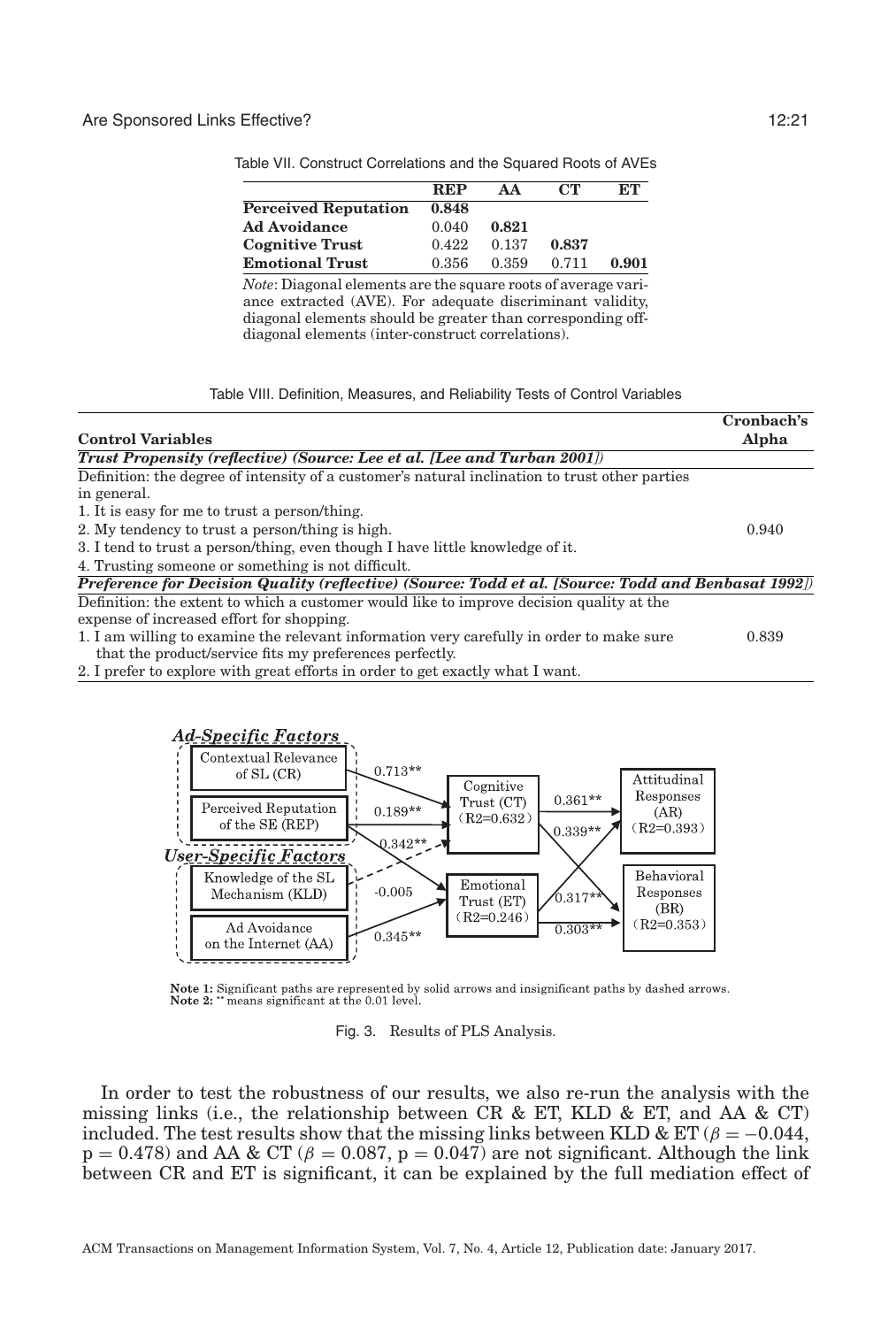<span id="page-21-0"></span>

| Path                                     | <b>Direct Effect</b> | <b>T-Statistic</b> | <b>Hypothesis</b>              |
|------------------------------------------|----------------------|--------------------|--------------------------------|
| Contextual Rel. $\rightarrow$ Cog. Trust | 0.713                | 32.722**           | H1: Supported                  |
| Perceived Rep. $\rightarrow$ Cog. Trust  | 0.189                | $6.991**$          | H <sub>2</sub> a: Supported    |
| Perceived Rep. $\rightarrow$ Emo. Trust  | 0.342                | $8.759**$          | H <sub>2</sub> b: Supported    |
| Knowledge $\rightarrow$ Cog. Trust       | $-0.005$             | 0.163              | H <sub>3</sub> : Not supported |
| Ad Avoidance $\rightarrow$ Emo. Trust    | 0.345                | $8.212**$          | H4: Supported                  |
| $Co$ g. Trust $\rightarrow$ Attitudinal  | 0.361                | $7.506**$          | H <sub>5</sub> : Supported     |
| Emo. Trust $\rightarrow$ Attitudinal     | 0.317                | $6.282**$          | H6: Supported                  |
| $Cog$ . Trust $\rightarrow$ Behavioral   | 0.339                | $6.540**$          | H7: Supported                  |
| Emo. Trust $\rightarrow$ Behavioral      | 0.303                | $5.328**$          | H8: Supported                  |

Table IX. The Structural Model

<span id="page-21-2"></span>*Note*: ∗∗ indicates significance at the 0.01 level.

|            |    |                        |                    | <b>Coefficient in Regressions</b> |           |                       |                  |  |
|------------|----|------------------------|--------------------|-----------------------------------|-----------|-----------------------|------------------|--|
|            |    |                        |                    |                                   |           | $IV+M \rightarrow DV$ |                  |  |
| IV         | М  | $\mathbf{D}\mathbf{V}$ | $IV\rightarrow DV$ | $IV \rightarrow M$                | IV        | м                     | <b>Mediating</b> |  |
| CR         | CT | AR                     | $0.583**$          | $0.775**$                         | $0.320**$ | $0.339**$             | Partial          |  |
| CR         | CT | ΒR                     | $0.469**$          | $0.775**$                         | 0.097     | $0.480**$             | Full             |  |
| <b>REP</b> | CT | AR                     | $0.393**$          | $0.433**$                         | $0.176**$ | $0.512**$             | Partial          |  |
| <b>REP</b> | CT | <b>BR</b>              | $0.278**$          | $0.433**$                         | 0.055     | $0.532**$             | Full             |  |
| <b>REP</b> | ET | AR                     | $0.393**$          | $0.362**$                         | $0.216**$ | $0.497**$             | Partial          |  |
| <b>REP</b> | ET | ΒR                     | $0.278**$          | $0.362**$                         | 0.097     | $0.510**$             | Full             |  |
| AA         | ET | AR                     | $0.224**$          | $0.363**$                         | 0.030     | $0.564**$             | Full             |  |
| AA         | ET | ΒR                     | $0.445**$          | $0.363**$                         | $0.289**$ | $0.443**$             | Partial          |  |

Table X. Results of Mediating Effect Tests

CR – Contextual Relevance of SL; REP – Perceived Reputation of SE; AA – Ad Avoidance on the Internet; CT – Cognitive Trust; ET – Emotional Trust; AR – Attitudinal Responses; BR – Behavioral Responses.

*Note*: \*\* indicates significance at the 0.01 level.

cognitive trust between CR and ET.[2](#page-21-1) The results show that our hypotheses are robust to alternative models.

To analyze the mediating effects of cognitive trust and emotional trust between four trust antecedents, namely contextual relevance of SL, reputation of the SE, knowledge of the SL mechanism, and ad avoidance on the internet, and users' responses to SLs, the three-step method [\[Baron and Kenny 1986\]](#page-28-24) was employed. Mediating effect is evidenced when all conditions in the set of three equations hold in the predicted direction. The results are shown in Table [X.](#page-21-2)

### **6. RESULTS AND FINDINGS**

The findings displayed in Figure [3](#page-20-2) and Table [IX](#page-21-0) support the primary hypotheses that contextual relevance of SL ( $\beta = 0.713$ , p < 0.01) and reputation of SE ( $\beta = 0.189$ , p < 0.01) significantly increase cognitive trust, especially the contextual relevance of SL. Once a user is exposed to SLs when seeking information in a SE, the availability of context-specific information can offer opportunities to establish and enhance the user's beliefs in the competence of this mechanism, leading to a higher extent of cognitive trust. The high-path coefficient of contextual relevance of SL also reveals that it is the most important factor in explaining users' trust in SL mechanism. This finding is consistent with the assumption that the SE context is more task-oriented, and thus the relevance of ads to the searching task is a significant concern among searchers.

<span id="page-21-1"></span><sup>&</sup>lt;sup>2</sup>The effect of CT remains significant after controlling for CR ( $\beta = 0.781$ , p < 0.01), while the effect of CR is no longer significant when CT is controlled ( $\beta = -0.086$ , p > 0.1).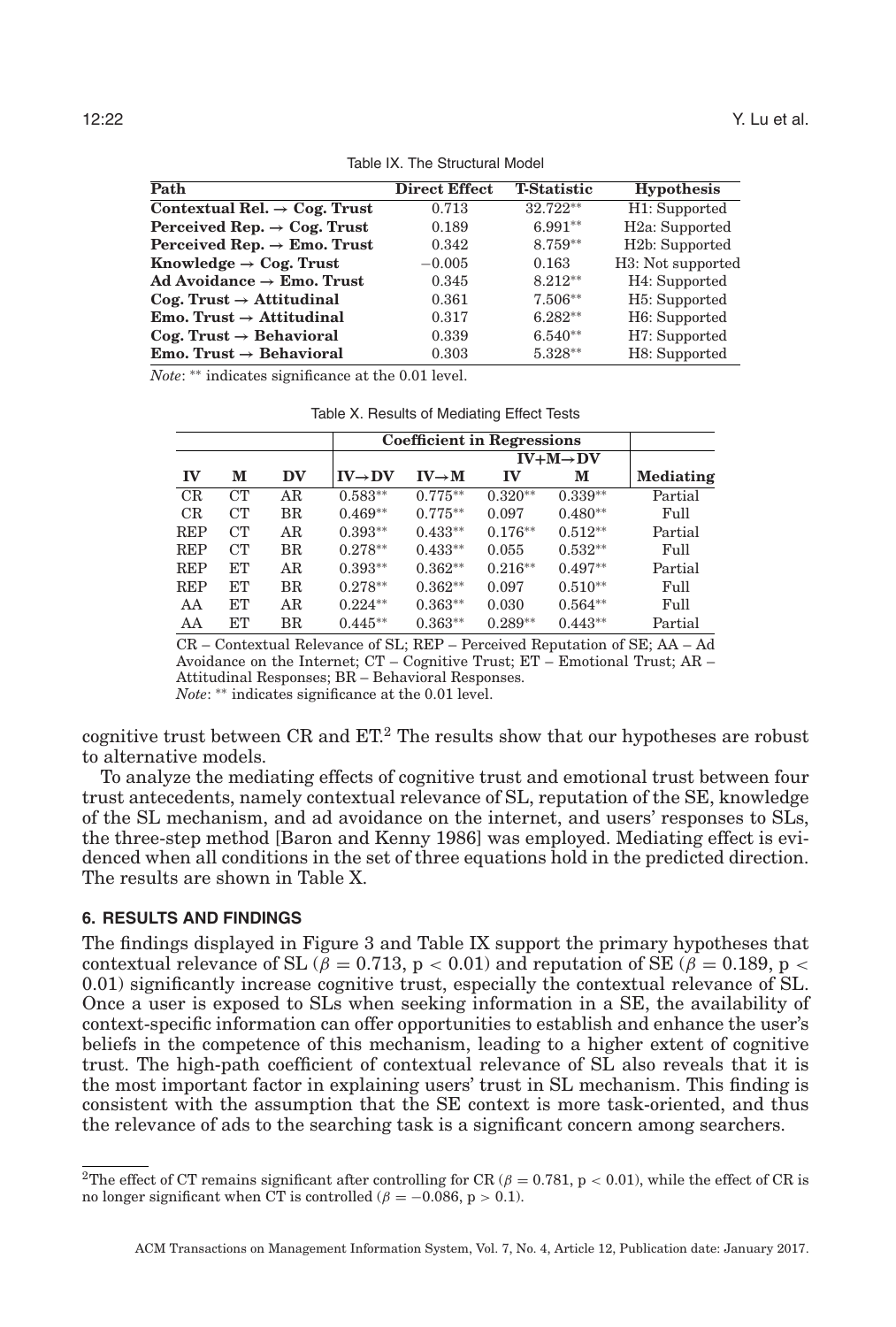However, knowledge of the SL mechanism does not significantly increase a searcher's cognitive trust in SL mechanism; therefore, H3 is not supported. There could be some factors that led to such a result. One possible reason is that no matter whether the subjects had high or low knowledge of SL mechanism, their primary concern was relevance when they had particular goals in mind. For subjects whose knowledge of SL mechanism was high, they were likely to view SLs primarily as advertisements. They only appreciated these links if they were very relevant to their shopping tasks. For subjects whose knowledge of SL mechanism was low, it was highly possible that some of them were just unaware of the distinction between SLs and OLs [\[Fallows 2005\]](#page-29-25). They just considered the SLs as part of the search results and processed them in the same way as OLs. Under this situation, the knowledge of SL mechanism failed to effectively improve users' cognitive trust.

Reputation of SE ( $\beta = 0.342$ , p < 0.01) and ad avoidance on the Internet ( $\beta =$  $0.345$ ,  $p < 0.01$ ) have significant direct effects on users' emotional trust. These direct effects on users' emotional trust indicate the existence of emotional processes that produce emotional trust directly, which are complementary to the cognitive processes that produce cognitive trust. The results illustrate that by improving the reputation of SEs or mitigating users' ad avoidance on the Internet, SEs will be able to make users feel more secure and comfortable to consider SLs for their searching decisions.

Both cognitive trust and emotional trust contribute significantly to users' attitudinal responses to SLs (measured by the accuracy of recall test) and their behavioral responses toward SLs (measured by the total number of clicks on SLs). While both components affect users' responses, the cognitive trust is more important than emotional trust in determining both attitudinal responses and behavioral responses. The total effect of cognitive trust ( $\beta = 0.361$ , p < 0.01) is higher than that of emotional trust  $(\beta = 0.317, p < 0.01)$  on users' attitudinal responses to SLs. Similarly, the total effect of cognitive trust ( $\beta = 0.339$ , p < 0.01) is higher than that of emotional trust ( $\beta = 0.303$ ,  $p < 0.01$ ) on users' behavioral responses to SLs. This is because in the context of SE, users are task-oriented searchers whose responses are more easily influenced by taskrelevant attributes of the provided information. The results shown in Table [X](#page-21-2) reveal that cognitive trust only partially mediates the impacts of contextual relevance and reputation of SE on users' attitudinal responses, while it fully mediates the impacts of contextual relevance and reputation of SE on users' behavioral responses. Emotional trust only partially mediates the impact of ad avoidance on users' behavioral responses, while it fully mediates the impact of ad avoidance on users' attitudinal responses.

#### **7. DISCUSSION AND CONCLUSIONS**

#### **7.1. Theoretical Implications**

The first theoretical contribution comes from evaluating the effectiveness of SE advertising from a more comprehensive perspective. Unlike most previous research which only takes into account the consumers' behavioral responses when measuring the effectiveness of online advertising, our research proposed that SE advertising could generate not only the behavioral responses from users, but the attitudinal responses as well. The results of our experiment have provided empirical evidence for this proposition, and thus contribute to the literature of online advertising by verifying and reinforcing the attitudinal effects (e.g., brand effects) of online advertising.

Second, drawing upon the dual process model, we managed to explain how external physical stimuli take effects on people's internal psychological significance by treating trust components as mediators between the relevant trust-based variables and users' responses. The findings of this research provide strong evidence that trust components (i.e., cognitive trust and emotional trust) account for a considerable amount of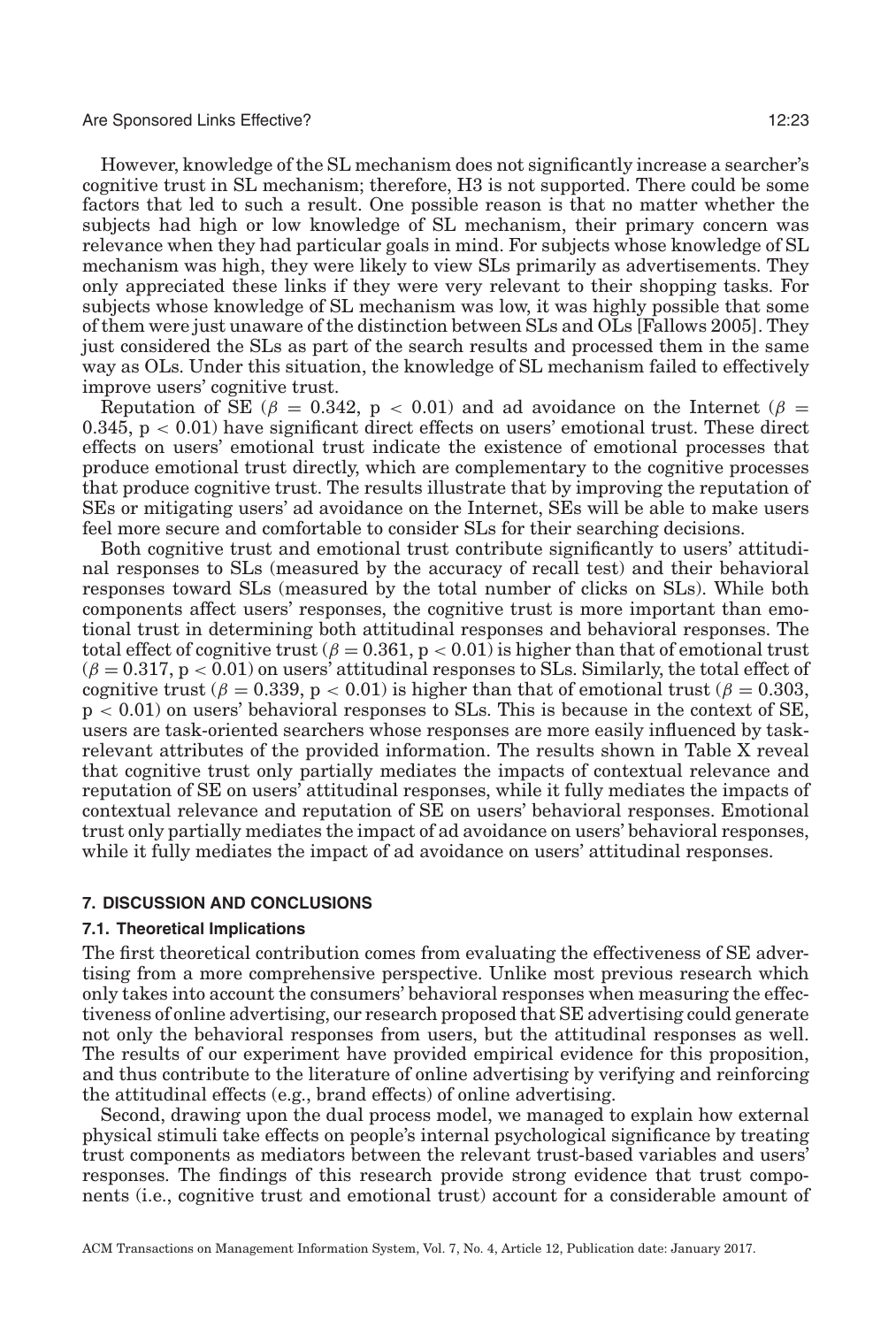variance of users' responses to SE advertising. Users' trust in SE advertising, acting as a mediator, helps us specify how and why certain stimulus can have impacts on users' responses to the SLs. In addition, this study theoretically argues and empirically validates the importance to include emotional aspect of trust in future research on online trust. Based on trust literature and dual process model brought from social psychology literature, we conceptualize users' trust as having cognitive and emotional dimensions in SE advertising. Though the two dimensions are highly correlated, they are empirically distinguishable, and both dimensions of trust have unique antecedents. Contextual relevance of SL and reputation of SE are antecedents of cognitive trust but not emotional trust, while ad avoidance on the Internet is an antecedent of emotional trust but not cognitive trust. This study extends the literature by showing that emotional dimension of trust is different and complementary to cognitive trust, and has broadened our understanding of how users process SLs in SE advertising.

This study also contributes to theory by identifying the factors that could have effects on users' trust in SE advertising and therefore influence the effectiveness of SE advertising. Given the notable differences between the attributes of SE advertising and the attributes of other types of online advertising, findings from prior studies regarding the influential factors on the effectiveness of traditional online ads cannot be directly applied to the study of SE advertising. This study identifies antecedents of users' trust in SE advertising according to the specific features of SLs. Contextual relevance of SL, reputation of SE, and ad avoidance on the Internet contribute significantly in variance of cognitive trust and emotional trust, and in turn in the effectiveness of SE advertising.

Finally, since the general constructs of research model developed in this study: user-specific factors, ad-specific factors, cognitive trust, emotional trust, attitudinal response, and behavioral response all exist in context of other types of online advertising, it will be possible and valuable to generalize the model to the investigation of other online advertising. Moreover, the method of laboratory experiment in this study ensures that the effects of confounding factors have been controlled. Therefore, this study provides convincing results and a solid foundation upon which future research can be based.

#### **7.2. Practical Implications**

On a practical level, knowing how and why people respond to SE advertising equip practitioners with information about the approaches to evaluate the effectiveness of SE advertising, to assist researchers and practitioners in identifying better strategy to advance users' trust, and to help SE companies and website owners improve their designs and enhance customer trust in SE advertising, which will consequently help SE companies increase the effectiveness of SE advertising.

First, the results of this study shed light on how to measure the effectiveness of SE advertising in a more comprehensive and accurate way. Findings of the experiment have provided empirical evidence that SE advertising have attitudinal effects (e.g., advertiser's brand effect) on users. In other words, SE ads provide a significant amount of brand enhancement even without being clicked on. This should entail more focus on brand advertising. Although brand effect of traditional online display ads (e.g., banner ads, flash ads, etc.) has been known, whether this effect exists for SE ads has not been well identified. Given the text-based attribute of SE ads, which differentiate it significantly from other types of online ads, practitioners only adopt behavioral metrics (e.g., CTR, convention rate, etc.) to measure the effectiveness of SE ads. Attitudinal metrics are needed to be considered when measuring the effectiveness of SLs. Despite the importance of brand awareness, it has always been one of the hardest things to measure. Tactics can be considered from the following perspectives: (1) Measure the website traffic over time – Google Analytics users are able to easily track the number of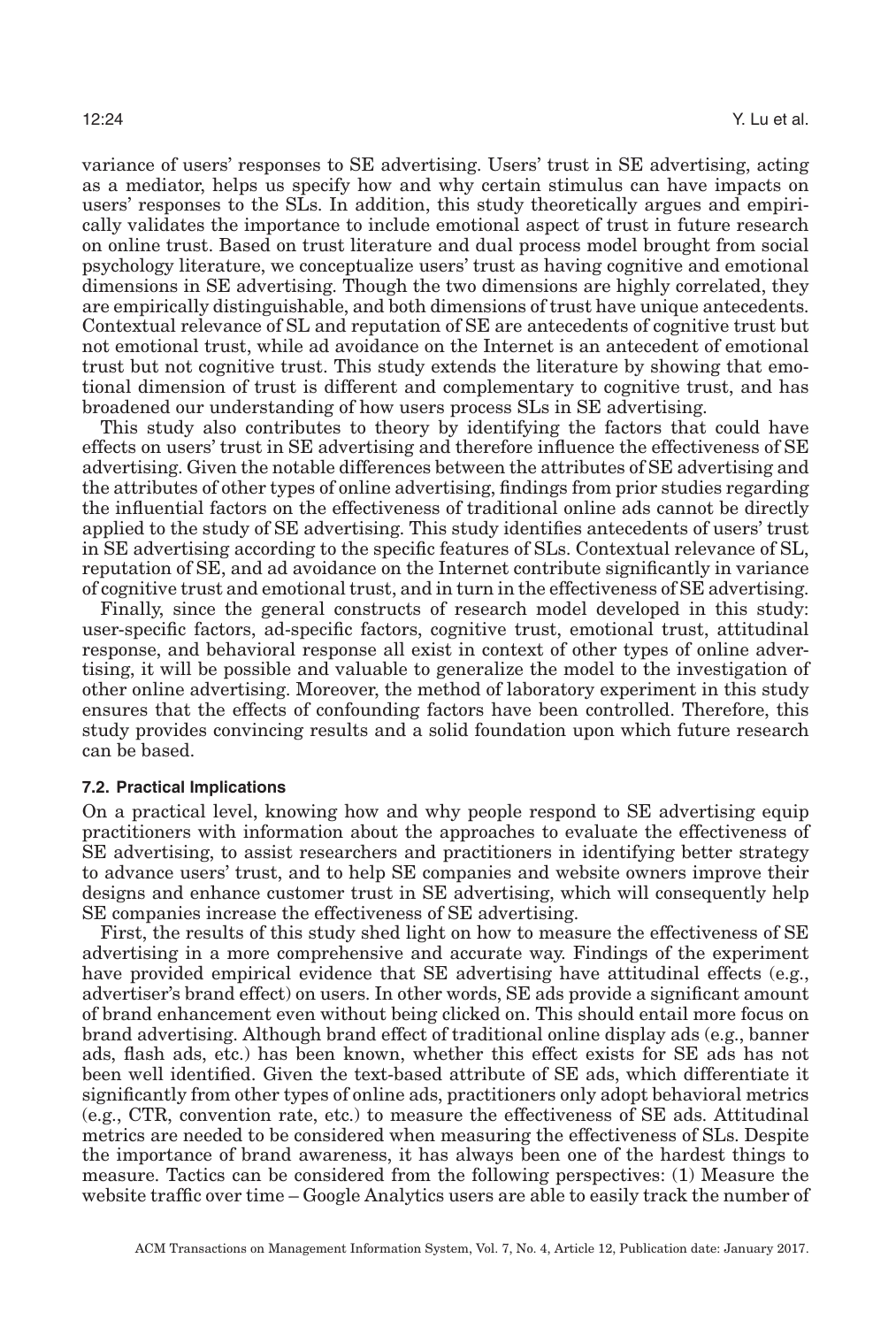visits using branded keywords to arrive on website. By comparing the numbers before and after implementing SE advertising, advertisers will be able to know if the website traffic is increased because of SE advertising; (2) Measure search volume – Google provides tools, such as Google Adwords Keyword Planner and Google Trends, to check the volume of searches for the user's brand name. Advertisers can track it over time to see if search volumes are increasing after offering SLs.

Second, the findings of this study indicate that for SE companies, an increased focus on brand effects is likely to expand their advertising market. In order to gain more revenue from advertising, SE companies should try to demonstrate to advertisers that SE advertising can have brand effects. They could also provide optional features that allow advertisers to improve the brand awareness of their ads. For example, they could allow advertisers to make their brands more conspicuous in the SLs by highlighting the names of their websites or by adding their logos in the SLs. Experimental studies are required to figure out which way is more effective.

Third, theoretical and empirical evidence of the positive effects of contextual relevance of SL on users' cognitive trust and on users' responses to SLs can justify future efforts to design and provide more effective SLs that can benefit all parties that are involved. Through consumer profiling and systematic behavioral tracking techniques, practitioners will be able to deliver highly targeted, context-specific ads tailored for online users, making ads to be of assistance to users' online searching goals. For example, for product ads, business information such as sellers' rating [Ma et al. 2013], stock status, shipping information could be included in SLs. For service ads, including business information such as location, contact number [\[Gupta and Mateen 2014\]](#page-29-19), and business hours, could make the SLs more contextual relevant and consequently improve the users' cognitive trust.

Another key implication is to enhance users' emotional trust in SE advertising. The results, indicated by β values from CT & ET to AR & BR in Figure [3,](#page-20-2) show that although cognitive trust and emotional trust are significantly different from each other in terms of influencing factors and formation mechanism, both of them can increase the two types of measure significantly. The multidimensional feature of trust indicates that it is not enough to only cognitively convince searchers of the competence and integrity of SE advertising. It is also important to induce users' emotional feelings of security and comfort of making reference to sponsored links during the searching tasks. Findings from this study indicate that reducing the users' ad avoidance on the Internet could be an effective way to achieve this goal. Ad avoidance on the Internet is formed because of perceived ad clutter, prior negative experience, and perceived goal impediment [\[Cho](#page-28-17) [and Cheon 2004\]](#page-28-17). Therefore, for the long-term success of online advertising, it is important to build up users' trust on SE advertising and increase perceived incentive and utility for clicking on SLs. Collective efforts among various players in SE advertising to provide SLs with high quality may help to achieve this goal. More specifically, practitioners should avoid using deceiving techniques to entice people to click on their ads. For example, SLs need to be distinguishable from organic links[.3](#page-24-0) Findings of research on traditional online advertising (e.g., banner ads, or pop-up ads) suggest that the unexpected appearance of advertising messages on the Internet disrupts users' tasks or goals and causes consumers to extensively avoid the noise [\[Cho and Cheon 2004\]](#page-28-17). Although SLs are perceived as less intrusive and somewhat useful due to its plain format and relevant content, providers still need to avoid the intrusiveness by controlling the presentation of the ads in terms of their size, placement, or color.

<span id="page-24-0"></span><sup>&</sup>lt;sup>3</sup>To protect consumers from deception, the Federal Trade Commission had set up regulations of paid listing in SEs. It required SEs label these sponsored links to better convey that paid placement is being used. (http://128.197.26.36/law/central/jd/organizations/journals/scitech/volume102/sinclair.pdf).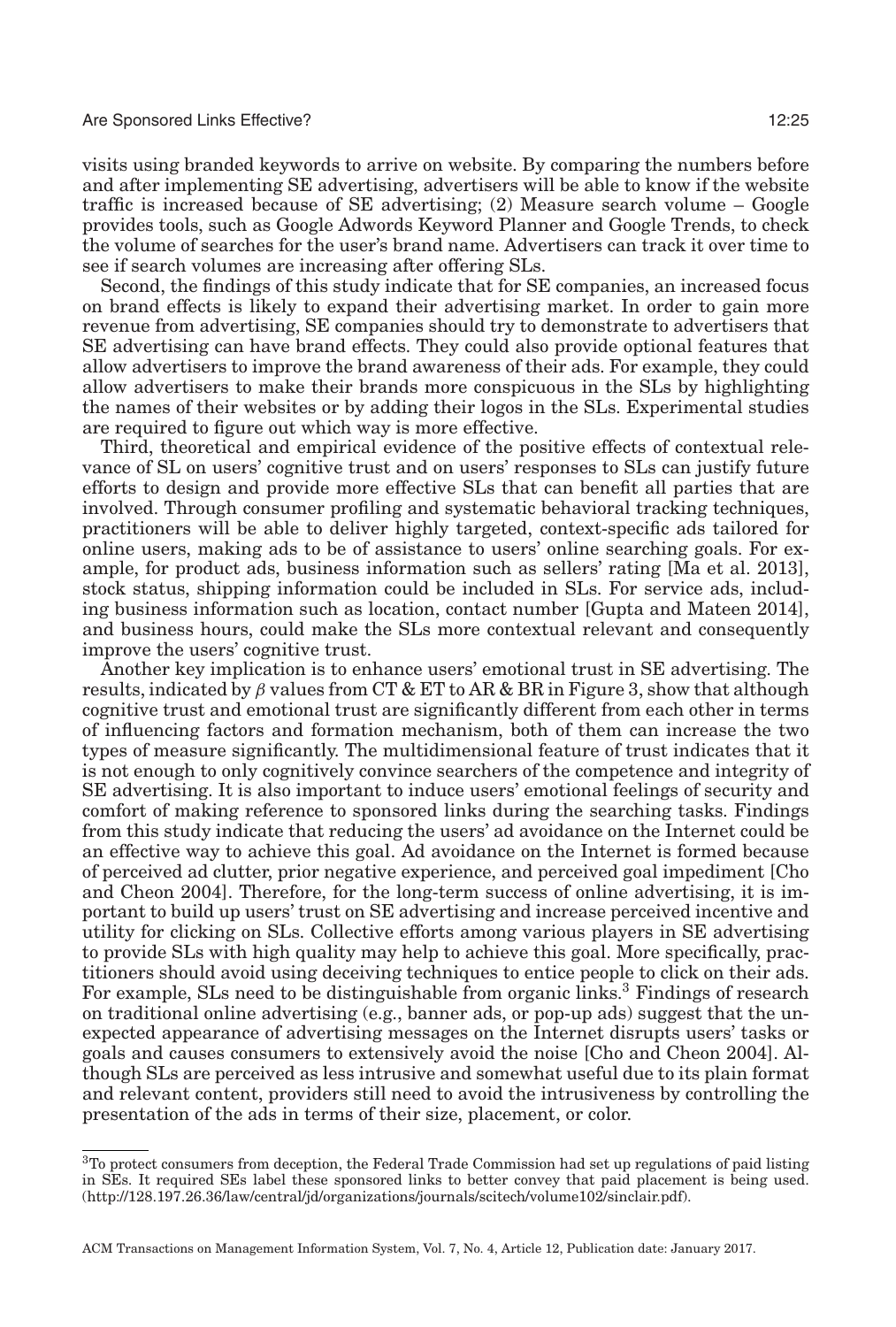### **7.3. Limitations**

This study has several noted limitations. First, in this study, we have made SLs different in content between groups as contextual relevance manipulation. It should be noted that although we have made efforts to minimize the confounding effects by keeping the font, the font size, the color, the title, and the website name of a SL identical between different treatments, the difference of core content may still induce confounding effects on dependent variables. For example, the amount of provided information and the format in which the information is displayed may have effects on users' perception. However, given that the effects of contextual relevance dominate over the effects of format in influencing user's perception in task-oriented context, we believe that our contextual relevance manipulation is acceptable.

Second, a knowledge enhancing lecture was given before four out of eight treatments to manipulate knowledge of SL mechanism. It is possible that the manipulation might give the subjects cues about the goal of the experiment. Measures have been taken to reduce this potential influence. For example, the lecture was given as a supplementary lecture of an e-business course, without mentioning its relationship with the experiment followed. In addition, in the experimental instruction, participants were asked to explore relevant information or find out products as required by following their usual searching habits. Although it is difficult for subjects to guess the specific purpose of this study (i.e., the specific hypotheses) based on the information given, and the feedbacks collected from 24 subjects in our pilot study also validated our manipulation, it would be better if a hypothesis guessing question could be included in the post-task questionnaire.

Finally, more attractive incentives could be used to encourage subjects to take the experiment more seriously. It is possible that some subjects just participate to get one course credit without paying much attention to the tasks and questionnaires. We have tried to solve this issue by offering them performance-based incentive. Participants were informed that they would take part in a lucky draw and have a high chance (10%) to win a small cash prize as long as their answers are reasonable (e.g., found the appropriate products and provided consistent answers for reverse-scored items). From the main experiment, we found that most of the subjects spent 30 to 40 minutes to finish the whole procedure, indicating that subjects were spending quite a lot of effort in doing the experiment. However, the incentive would be stronger if the winning percentage was higher.

### **7.4. Future Research**

As the literature on the mechanism of users' trust in online advertising is not fully developed, there are considerable opportunities for further research.

First, possible antecedents of users' trust in SE advertising could have been omitted. Therefore, an area of interest for future research should be a comprehensive study examining the potential antecedents from both the users' aspect (e.g., an individual's propensity to trust, users' familiarity with the products) and the advertisers' aspect (e.g., the reputation of advertiser). Additional research could involve examining a broader spectrum of potential variables.

Second, we only consider the advertising and marketing effect of sponsored links, rather than organic links and their ranking, in this study. It would be interesting to study the joint advertising and marketing impact of organic links and sponsored links in search engines.

Third, it is desirable to further explore the underlying mechanism mediating the effect of stimuli on users' responses. The two mediators discussed in this study, cognitive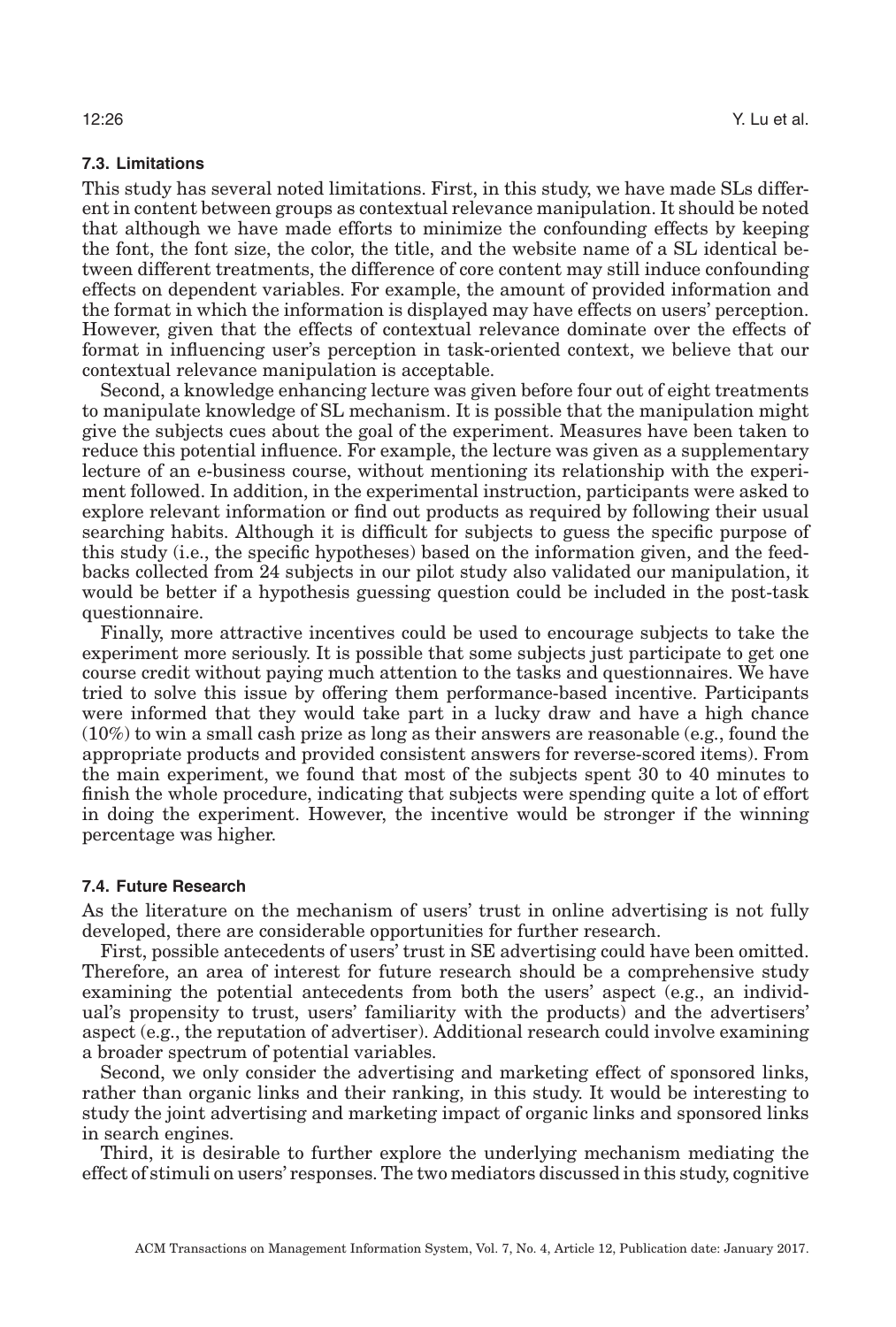trust and emotional trust may not thoroughly account for users' responses to SLs, other possible mediators need to be explored.

Fourth, given the diversity of variables related to psychological personal traits, a fruitful area would be to further consider moderators that may influence users' attitude and behavior. For example, goal specificity is likely to influence the effect of contextual relevance of SL on users' cognitive trust on SL. Goal specificity refers to the extent to which an explicit goal exists to which problem-solving activities are directed [\[Rossano](#page-32-18) [and Reardon 1999\]](#page-32-18). As goal specificity increases, more attributes are required to be taken into account, thus more cognitive effort will be devoted to decision making. By providing the context-specific attributes, SLs will be perceived to be more relevant to a task and thus more trustworthy. This effect will be magnified further under high goal specificity than under low goal specificity. Further analysis of moderator variables will help to better specify when certain effects will hold.

Finally, the research model seems to be generalizable to other online advertising platforms, because the general constructs of users-specific factors, ad-specific factors, cognitive trust, emotional trust, attitudinal response, and behavioral response all exist in the context of other types of online advertising. Therefore, it will be possible and valuable to test the research model developed in this study in the contexts of other online advertising.

## <span id="page-26-0"></span>**APPENDIX**

| Construct   | <b>Measures [Lastovicka and Gardner 1979]</b>                        |  |  |  |  |
|-------------|----------------------------------------------------------------------|--|--|--|--|
|             | 1. I understand the features well enough to evaluate the product.    |  |  |  |  |
|             | 2. This is a product that interests me.                              |  |  |  |  |
| Familiarity | 3. I have a preference for one or more brands in this product class. |  |  |  |  |
|             | 4. This is a product for which I have no need whatsoever.            |  |  |  |  |
|             | 5. I am not at all familiar with this product.                       |  |  |  |  |
|             |                                                                      |  |  |  |  |

Table A.1. Measures of Familiarity

| Table A.2. Measures of Manipulation Checks and Independent Variable |  |  |  |  |
|---------------------------------------------------------------------|--|--|--|--|
|---------------------------------------------------------------------|--|--|--|--|

<span id="page-26-1"></span>

| <b>Ad-Specific Factors</b>                                                                            |                                                      |  |  |  |
|-------------------------------------------------------------------------------------------------------|------------------------------------------------------|--|--|--|
| Contextual relevance of SL (new measure) <sup>1</sup>                                                 |                                                      |  |  |  |
| 1. Considering all the sponsored links you've seen on the results pages, please evaluate how relevant |                                                      |  |  |  |
| they are to the shopping tasks.                                                                       |                                                      |  |  |  |
| Perceived Reputation of SE [Ohanian 1990; Shamdasani et al. 2001]                                     |                                                      |  |  |  |
| When $I$ use Google <sup>2</sup> to search, $I$ feel that                                             |                                                      |  |  |  |
| 1. Google <sup>2</sup> is reliable.                                                                   | 2. Google <sup>2</sup> is honest.                    |  |  |  |
| 3. $Google2$ is untrustworthy. (reversed)                                                             | 4. Google <sup>2</sup> is experienced.               |  |  |  |
| 5. Google <sup>2</sup> provides unqualified service. (reversed)                                       | 6. Google <sup>2</sup> is an expert in this service. |  |  |  |
| <b>User-Specific Factors</b>                                                                          |                                                      |  |  |  |
| Knowledge of SL mechanism (new measure)                                                               |                                                      |  |  |  |
| 1. With sponsored link advertising, the advertisers pay each time their links appear on the Google's  |                                                      |  |  |  |
| results page. (True/False)                                                                            |                                                      |  |  |  |
| 2. Which of the following is a determinant / are determinants for the ranking of a sponsored link?    |                                                      |  |  |  |
| (choose all that apply)                                                                               |                                                      |  |  |  |
| (i) The highest amount the advertiser is willing to pay for a click on his/her ads.                   |                                                      |  |  |  |

(Continued)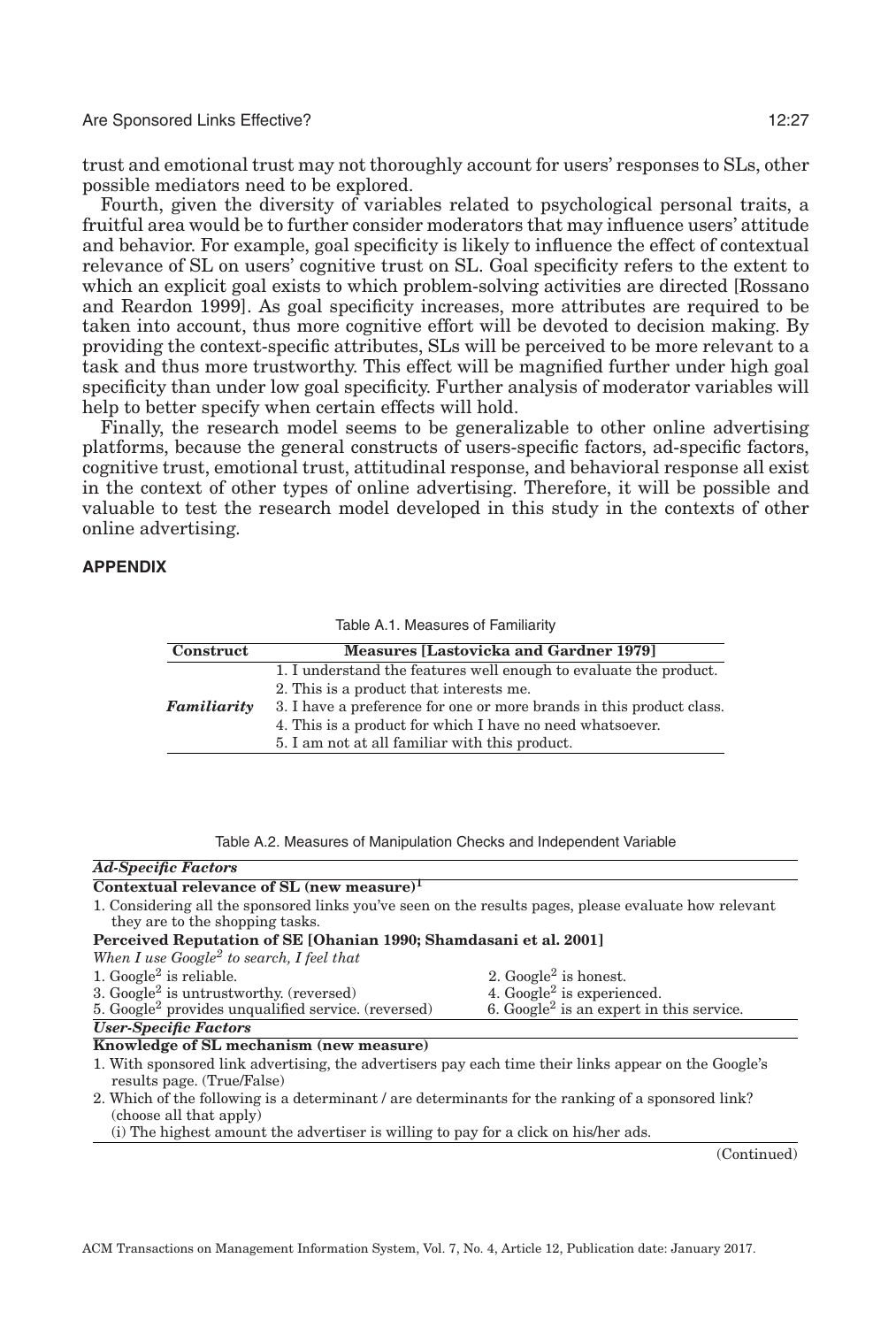#### **Ad avoidance on the Internet [\[Cho and Cheon 2004\]](#page-28-17)**

*While surfing online*,

1. I intentionally ignore any ads on the Internet.

#### 2. I intentionally don't look at any ads on the Internet.

3. I intentionally don't pay attention to any ads on the Internet.

4. I intentionally don't click on any ads on the Internet, even if the ads draw my attention.

5. I have a tendency to hate any ads on the Internet.

6. I do anything to avoid ads on the Internet.

*Note* 1: Participants were asked to rate the contextual relevance of SL by clicking on the corresponding buttons of items varied from "Not at all relevant" to "Very relevant".

*Note* 2: For participants assigned to groups of low reputation treatment (i.e., Group 1, 2, 5, and 6), the name of SE<sup>"</sup>Google" was replaced by "Sieger".

Table A.3. Definitions and Measures of Latent Constructs

<span id="page-27-1"></span>

| <b>Measures</b>                                                                                                 | <b>Sources</b>           |  |  |  |
|-----------------------------------------------------------------------------------------------------------------|--------------------------|--|--|--|
| Cognitive trust in $SL$ mechanism <sup>1</sup>                                                                  |                          |  |  |  |
| $\overline{Def}$ : Users' rational assessment that SL mechanism has the necessary attributes to be relied upon. |                          |  |  |  |
| When I use Google <sup>2</sup> to search,                                                                       |                          |  |  |  |
| 1. I feel that $Google's2$ SL mechanism is expert at providing useful<br>advertised information.                | Plank et al. [1999]      |  |  |  |
| 2. I feel that its SL mechanism has good knowledge about retrieving<br>and recommending relevant information.   | Hawes et al. [1993]      |  |  |  |
| 3. The SL information provided by $Google2$ is trustworthy.                                                     | Hawes et al. [1993]      |  |  |  |
| 4. The SL information provided by $Google2$ is unbiased.                                                        | Komiak & Benbasat [2006] |  |  |  |
| 5. I consider Google's <sup>2</sup> SL mechanism to possess integrity.                                          | Komiak & Benbasat [2006] |  |  |  |
| $Emotional$ trust in SL mechanism <sup>1</sup>                                                                  |                          |  |  |  |
| Def.: The extent to which users feel secure and comfortable about relying on the SL mechanism.                  |                          |  |  |  |
| When I use $Google2$ to search,                                                                                 |                          |  |  |  |
| 1. I feel secure about referring to SLs for my decision.                                                        | Swan et al. [1988]       |  |  |  |
| 2. I feel comfortable about referring to Google's <sup>2</sup> SLs for my decision.                             | Komiak & Benbasat [2006] |  |  |  |
| 3. I feel confident about referring to Google's <sup>2</sup> SLs for my decision.                               | Komiak & Benbasat [2006] |  |  |  |
| 4. I feel content about referring to SLs for my decision.                                                       | Komiak & Benbasat [2006] |  |  |  |

*Note* 1: Participants were asked to only consider the performance of the particular SE in providing useful SL information. They were asked to indicate the degree to which they would agree with the above statements on a scale of 1 (strongly disagree) to 7 (strongly agree).

*Note* 2: For participants assigned to groups of low reputation treatment (i.e., Group 1, 2, 5, and 6), the name of SE "Google" was replaced by "Sieger".

<span id="page-27-2"></span>

|                    | Average No. of<br><b>Correct Responses</b> | Average No.<br>of Clicks |                    | Average No. of<br><b>Correct Responses</b> | Average No.<br>of Clicks |
|--------------------|--------------------------------------------|--------------------------|--------------------|--------------------------------------------|--------------------------|
| Group1             | 4.13                                       | $1.26\,$                 | Group5             | 4.90                                       | 2.15                     |
| Group <sub>2</sub> | 4.81                                       | 2.10                     | Group6             | 5.52                                       | 2.91                     |
| Group3             | 4.62                                       | 2.19                     | Group7             | 5.24                                       | 2.71                     |
| Group4             | 5.54                                       | 3.29                     | Group <sub>8</sub> | 5.88                                       | 3.44                     |

Table A.4. Descriptive Statistics of Dependent Variables

### **ACKNOWLEDGMENTS**

We would like to thank the Associate Editor and three anonymous reviewers for their constructive comments on the manuscript. We would also like to show our gratitude to Wujie Zheng for his invaluable help with the development of experimental website, and to Linghua Wang, Susanna Ho, Zhenhui (Jack) Jiang, and Bennett Yim for their beneficial suggestions on the methodologies and data analysis in this article.

#### **REFERENCES**

<span id="page-27-0"></span>I. Ajzen and M. Fishbein. 1977. Attitude-behavior relations: A theoretical analysis and review of empirical research. *Psychological Bulletin* 84, 888–918.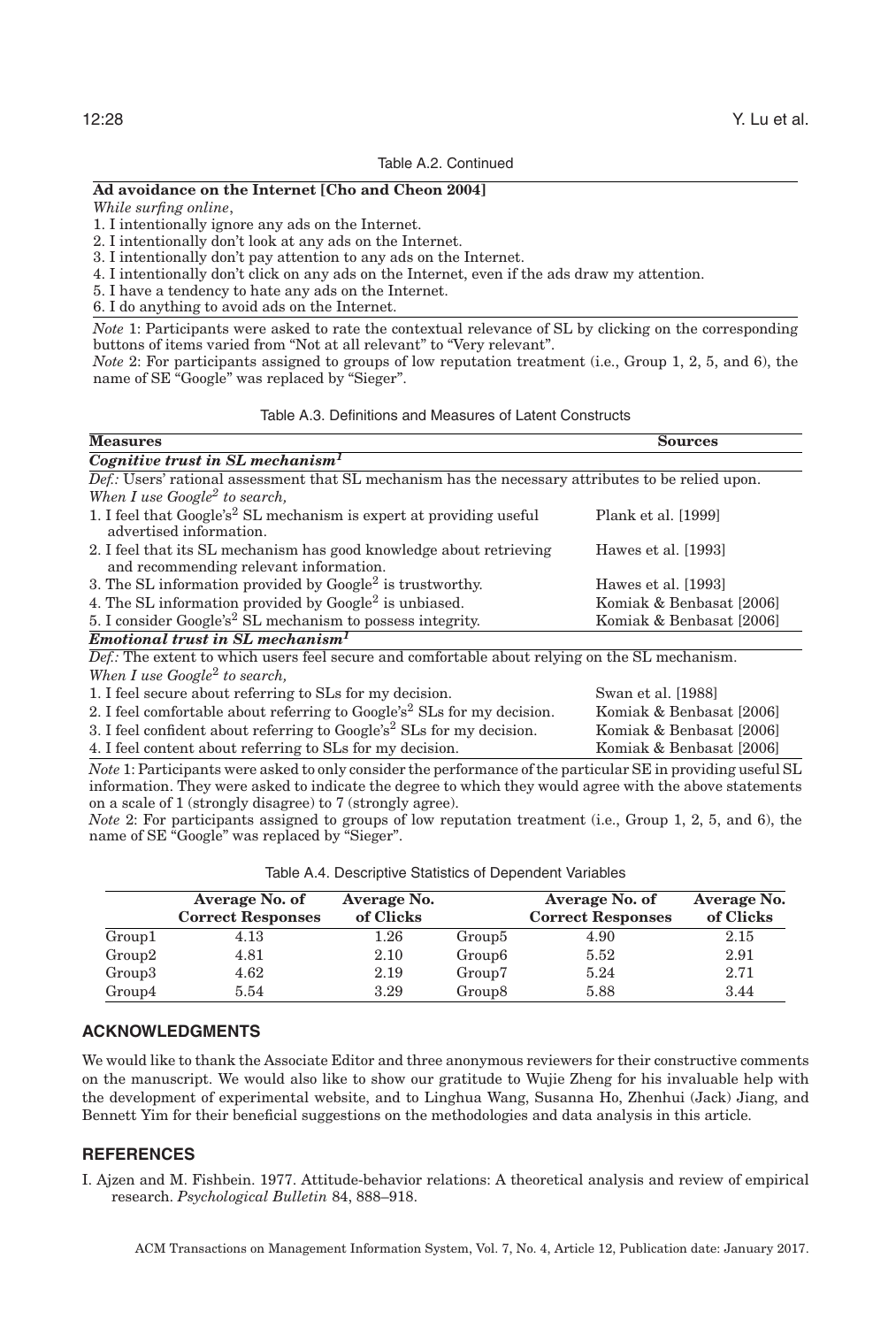- <span id="page-28-4"></span>M. Aljukhadar, S. Senecal, and D. Ouellette. 2010. Can the media richness of a privacy disclosure enhance outcome? A multifaceted view of trust in rich media environments. *International Journal of Electronic Commerce.* 14, 4 (Summer 2010), 103–126.
- <span id="page-28-0"></span>W. Amaldoss, P. S. Desai, and W. Shin. 2015. Keyword search advertising and first-page bid estimates: A strategic analysis. *Management Science* 61, 3, 507–519.
- <span id="page-28-1"></span>A. Animesh, V. Ramachandran, and S. Viswanathan. 2010. Quality uncertainty and the performance of online sponsored search markets: An empirical investigation. *Information Systems Research* 21, 1, 190–201.
- <span id="page-28-14"></span>C. S. Areni, M. E. Ferrell, and J. B. Wilcox. 2000. The persuasive impact of reported group opinions on individuals low vs. high in need for cognition: Rationalization vs. biased elaboration? *Psychology & Marketing* 17, 10, 855–875.
- <span id="page-28-12"></span>G. Baltas 2003. Determinants of internet advertising effectiveness: An empirical study. *International Journal of Market Research* 45, 4.
- <span id="page-28-21"></span>D. Barclay, R. Thompson, and C. Higgins. 1995. The partial least squares (PLS) approach to causal modeling: Personal computer adoption and use as an illustration. *Technology Studies* 2, 2, 285–309.
- <span id="page-28-24"></span>R. M. Baron and D. A. Kenny. 1986. The moderator-mediator variable distinction in social psychological research: Conceptual, strategic, and statistical considerations. *Journal of Personality and Social Psychology* 51, 1173–1182.
- <span id="page-28-10"></span>A. Beaudry and A. Pinsonneault. 2010. The other side of acceptance: Studying the direct and indirect effects of emotions on information technology use. *MIS Quarterly* 34, 4, 689–710.
- <span id="page-28-3"></span>K. L. Becker-Olsen. 2003. And now, a word from our sponsor – A look at the effects of sponsored content and banner advertising. *Journal of Advertising* 32, 2, 17–32.
- <span id="page-28-15"></span>I. Benbasat and A. S. Dexter. 1986. An investigation of the effectiveness of color and graphical information presentation under varying time constraints. *MIS Quarterly* 10, 1, 59–83.
- <span id="page-28-7"></span>I. Benbasat, D. Gefen, and P. A. Pavlou. 2008. Special issue: Trust in online environments. *Journal of Management Information Systems* 24, 4 (Spring 2008), 5–11.
- <span id="page-28-13"></span>L. Bergkvist and J. Melander. 2000. Measuring internet advertising effectiveness. In *Internet Research 1.0: The State of the Interdiscipline (Association of Internet Researchers)*, University of Kansas: Lawrence, KS.
- <span id="page-28-11"></span>R. Briggs and N. Hollis. 1997. Advertising on the web: Is there response before click-through? *Journal of Advertising Research* 37, 2, 33–45.
- <span id="page-28-6"></span>G. C. Bruner II and A. Kumar. 2000. Web commercials and advertising hierarchy of effects. *Journal of Advertising Research* 40, 1&2, 35–44.
- <span id="page-28-19"></span>J. K. Butler. 1991. Toward understanding and measuring conditions of trust: Evolution of a conditions of trust inventory. *Journal of Management* 17, 3, 643–663.
- <span id="page-28-16"></span>J. T. Cacioppo and R. E. Petty. 1982. The need for cognition. *Journal of Personality and Social Psychology* 42, 116–130.
- <span id="page-28-22"></span>E. G. Carmines and R. A. Zeller. 1979. *Reliability and Validity Assessment.* Sage Publications, Inc., Thousand Oaks, CA.
- <span id="page-28-9"></span>S. Chaiken, A. Liberman, and A. H. Eagly. 1989. Heuristic and systematic information processing within and beyond the persuasion context. In *Unintended thought,* J. S. Uleman and J. A. Bargh (Eds.). Guilford Press, New York, 212–252.
- <span id="page-28-8"></span>S. Chaiken and Y. Trope. 1999. *Dual Process Theories in Social Psychology.* Guilford Press, New York.
- P. Y. K. Chau, G. Au, and K. Y. Tam. 2000. Impact of information presentation modes on online shopping: An empirical evaluation of a broadband interactive shopping service. *Journal of Organizational Computing and Electronic Commerce* 10, 1, 1–22.
- <span id="page-28-20"></span>P. Y. K. Chau, S. Y. Ho, K. K. W. Ho, and Y. Yao. 2013. Examining the effects of malfunctioning personalized services on online users' distrust and behaviors. *Decision Support Systems* 56, 1, 180–191.
- <span id="page-28-5"></span>A. Chaudhuri and M. B. Holdbrook. 2001. The chain effects from brand trust and brand affect to brand performance: The role of brand loyalty. *Journal of Marketing* 65, (April), 81–93.
- <span id="page-28-23"></span>W. W. Chin. 1998. Commentary: Issues and opinion on structural equation modeling. *MIS Quarterly* 22, 1, vii–xvi.
- <span id="page-28-17"></span>C. H. Cho and H. J. Cheon. 2004. Why do people avoid advertising on the Internet? *Journal of Advertising* 33, 4, 89–97.
- <span id="page-28-2"></span>E. K. Clemons. 2009. Business models for monetizing Internet applications and websites: Experience, theory, and predictions. *Journal of Management Information Systems* 26, 2 (Fall 2009), 15–41.
- <span id="page-28-18"></span>D. Cyr. 2008. Modeling website design across cultures: Relationships to trust, satisfaction, and E-loyalty. *Journal of Management Information Systems* 24, 4 (Spring 2008), 47–72.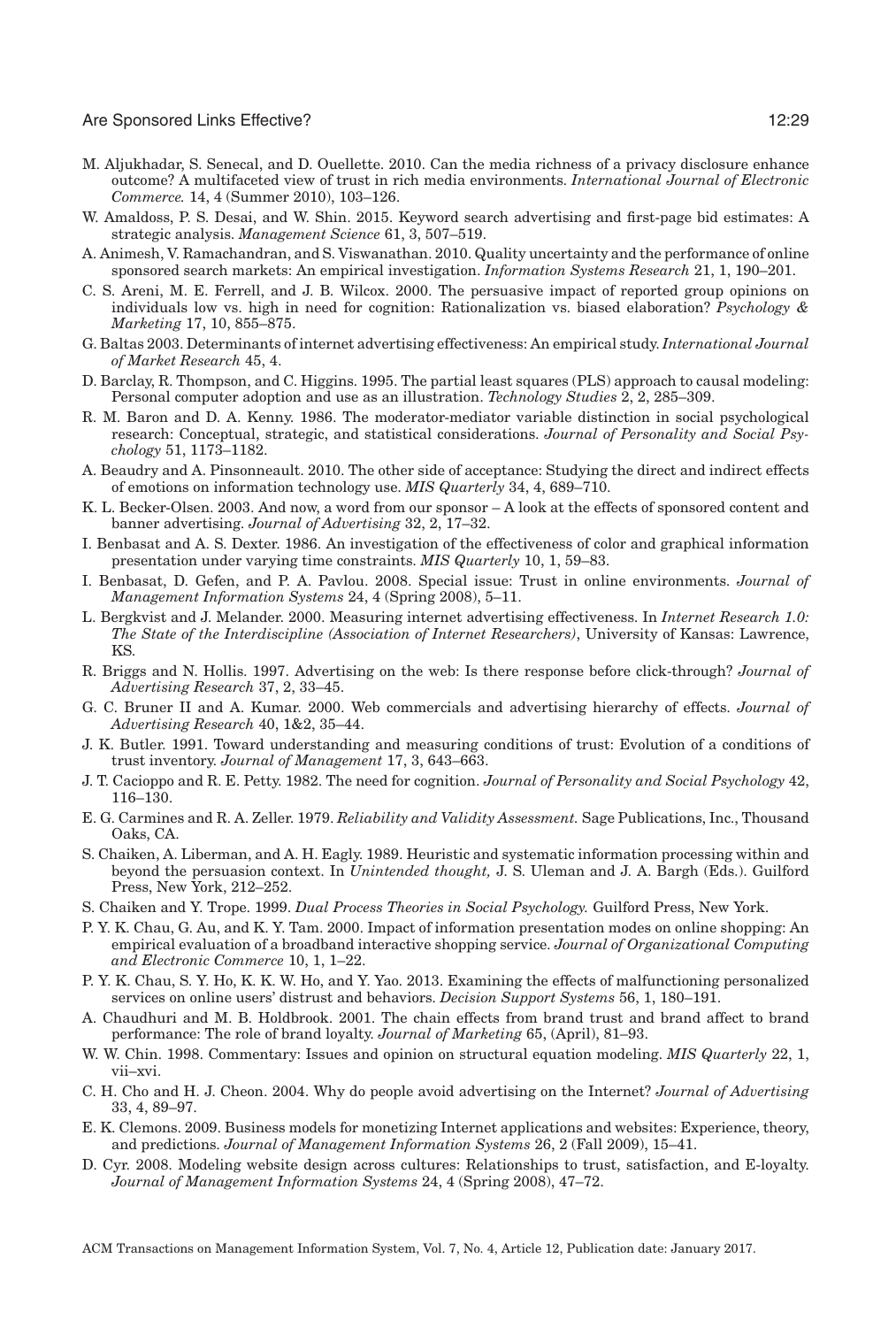- <span id="page-29-6"></span>M. Dahlen. 2001. Banner advertisements through a new lens. *Journal of Advertising Research* 41, 4, 23–30.
- <span id="page-29-14"></span>L. Deng and M. S. Poole. 2010. Affect in web interfaces: A study of the impacts of web page visual complexity and order. *MIS Quarterly* 34, 4, 711–730.
- <span id="page-29-12"></span>C. M. Derbaix. 1995. The impact of affective reactions on attitudes toward the advertisement and the brand: A step toward ecological validity. *Journal of Marketing Research* 32, 4 (November), 470–479.
- <span id="page-29-21"></span>A. K. Dey. 2001. Understanding and using context. *Personal and Ubiquitous Computing* 5, 1, 4–7.
- <span id="page-29-10"></span>P. M. Doney and J. P. Cannon. 1997. An examination of the nature of trust in buyer-seller relationships. *Journal of Marketing* 61, 1, 35–51.
- <span id="page-29-17"></span>W. Dou, K. H. Lim, C. Su, N. Zhou, and N. Cui. 2010. Brand positioning strategy using search engine marketing. *MIS Quarterly* 34, 2, 261–279.
- X. Dreze and F.-X. Hussherr. 2003. Internet advertising: Is anybody watching? ` *Journal of Interactive Marketing* 17, 4, 8–23.
- <span id="page-29-7"></span>R. H. Ducoffe. 1996. Advertising value and advertising on the web. *Journal of Advertising Research* 36, 5, 21–35.
- <span id="page-29-2"></span>B. Edelman, M. Ostrovsky, and M. Schwarz. 2007. Internet advertising and the generalized second price auction: Selling billions of dollars worth of keywords. *The American Economic Review* 97, 1, 242–259.
- <span id="page-29-25"></span>D. Fallows. 2005. *Search Engine Users.* Pew Internet & American Life Project, Washington, DC.
- <span id="page-29-1"></span>J. Feng, H. K. Bhargava, and D. M. Pennock. 2007. Implementing sponsored search in web search engines: Computational evaluation of alternative mechanisms. *INFORMS Journal of Computing* 19, 1, 137–148.
- <span id="page-29-24"></span>C. Fornell and D. F. Larcker. 1981. Evaluating structural equation models with unobservable variables and measurement error. *Journal of Marketing Research* 18, 1, 39–50.
- <span id="page-29-11"></span>S. Ganesan. 1994. Determinants of long-term orientation in buyer-seller relationships. *Journal of Marketing* 58, 2, 1–19.
- <span id="page-29-8"></span>D. Gefen. 2000. E-commerce: The role of familiarity and trust. *Omega: The International Journal of Management Science* 28, 6, 725–737.
- <span id="page-29-9"></span>D. Gefen, E. Karahanna, and D. W. Straub. 2003. Trust and TAM in online shopping: An integrated model. *MIS Quarterly* 27, 1, 51–90.
- <span id="page-29-23"></span>D. Gefen, D. Straub, and M. C. Boudreau. 2000. Structural equation modeling and regression: Guidelines for research practice. *Communications of the Association for Information Systems* 4, Article 7.
- <span id="page-29-3"></span>A. Ghose and S. Yang. 2009. An empirical analysis of search engine advertising: Sponsored search in electronic markets. *Management Science* 55, 10, 18.
- <span id="page-29-5"></span>S. Grabner-Kraeuter. 2002. The role of consumers' trust in online-shopping. *Journal of Business Ethics* 39, 43–50.
- <span id="page-29-4"></span>R. Greenspan. 2004. Searching for balance. Retrieved from www.clickz.com/stats/big\_picture/applications/ article.php/3348071.
- <span id="page-29-0"></span>K. Griwert. 2012. 89 percent of consumers use search engines for purchase decisions. Retrieved from http://www.brafton.com/news/89-percent-of-consumers-use-search-engines-for-purchase-decisions/.
- <span id="page-29-18"></span>O. E. Gundersen. 2014. The role of context and its elements in situation assessment. In *Context in Computing: A Cross-Disciplinary Approach for Modeling the Real World,* P. Brezillon and A. J. Gonzalez (Eds.). ´ Springer, 345.
- <span id="page-29-19"></span>A. Gupta and A. Mateen. 2014. Exploring the factors affecting sponsored search ad performance. *Marketing Intelligence & Planning* 32, 5, 586–599.
- <span id="page-29-20"></span>H. Haans, N. Raassens, and R. V. Hout. 2013. Search engine advertisements: The impacts of advertising statements on click-through and conversion rates. *Marketing Letters* 24, 151–163.
- <span id="page-29-16"></span>W. A. Hanson and K. Kalyanam. 2007. Chapter 8, Traffic building. In *Internet Marketing and eCommerce*, Thomson College Pub, Mason, Ohio.
- <span id="page-29-22"></span>J. M. Hawes, C. P. Rao, and T. L. Baker. 1993. Retail salesperson attributes and the role of dependability in the selection of durable goods. *Journal of Personal Selling and Sales Management* 13 (Fall), 61–71.
- <span id="page-29-15"></span>D. L. Hoffman and T. P. Novak. 2000. How to acquire customers on the Web. *Harvard Business Review* 3, 179–188.
- <span id="page-29-13"></span>J. G. Holmes. 1991. Trust and the appraisal process in close relationships. In *Advances in Personal Relationships,* W. H. Jones and D. Perlman (Eds.). Jessica Kingsley: London, 57–104.
- W. Y. Hong, J. Y. L. Thong, and K. Y. Tam. 2004a. Does animation attract online users' attention? The effects of flash on information search performance and perceptions. *Information Systems Research* 15, 1, 60–86.
- W. Y. Hong, J. Y. L. Thong, and K. Y. Tam. 2004b. The effects of information format and shopping task on consumers' online shopping behavior. *Journal of Management Information Systems* 21, 3, 149–184.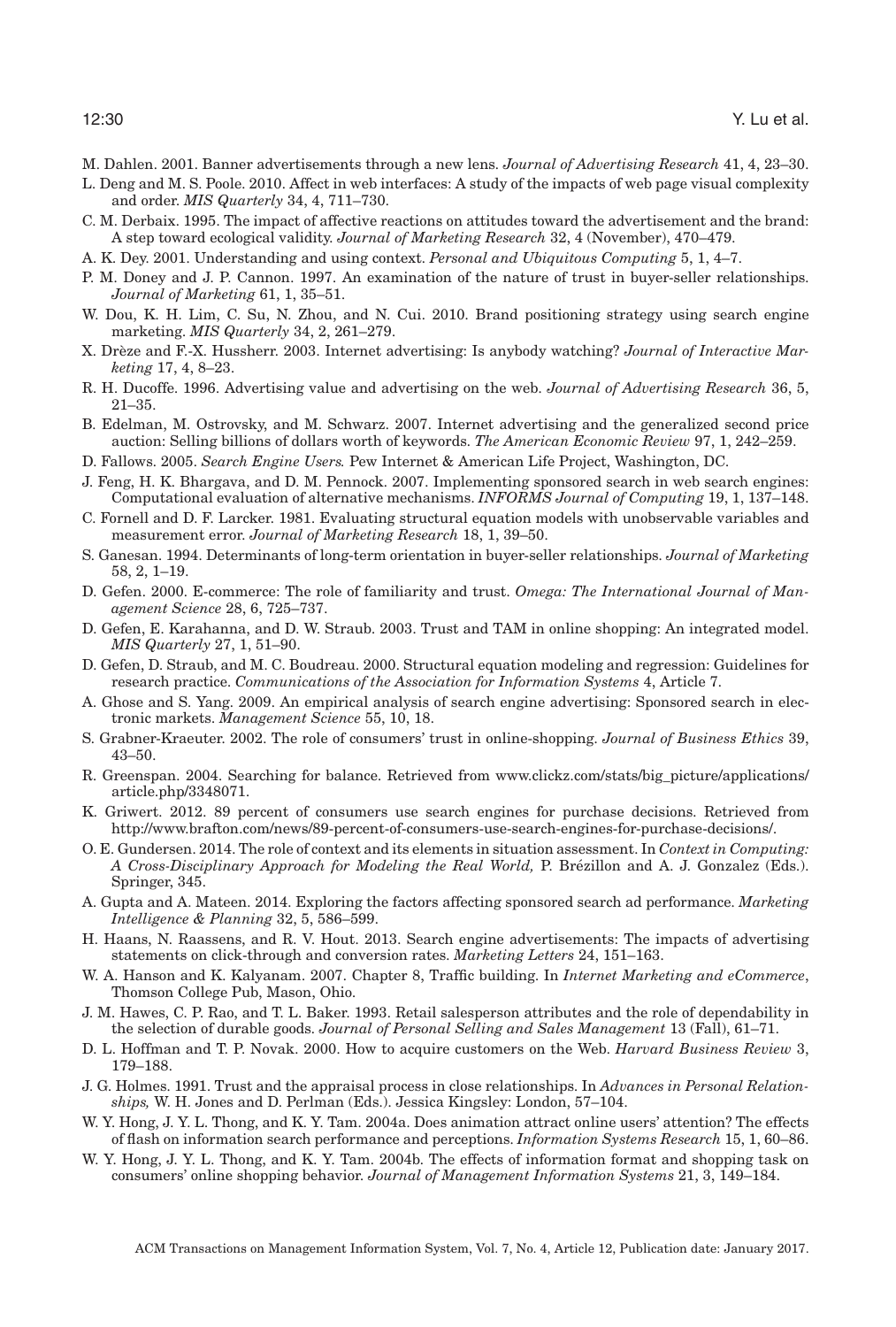- <span id="page-30-14"></span>G. Hotchkiss. 2005. Inside the mind of the searcher. Retrieved from http://www.enquiro.com/whitepapers/ mind-of-the-searcher/whitepaper-inside-the-mind-of-the-searcher-pg1.php.
- <span id="page-30-7"></span>X. Hu, Z. Lin, A. B. Whinston, and H. Zhang. 2004. Hope or hype: On the viability of escrow services as trusted third parties in online auction environments. *Information Systems Research* 15, 3, 236–249.
- <span id="page-30-20"></span>L. Jacoby and F. I. M. Craik. 1979. Effects of elaboration of processing at encoding and retrieval: Trace distinctiveness and recovery of initial context. In *Levels of Processing in Human Memory,* L. S. Cermak and F. I. M. Craik (Eds.). Lawrence Erlbaum: Hillsdale, NJ.
- <span id="page-30-2"></span>B. J. Jansen, A. Brown, and M. Resnick. 2007a. Factors relating to the decision to click on a sponsored link. *Decision Support Systems* 44, 1, 46–59.
- <span id="page-30-23"></span>B. J. Jansen, Z. Liu, and Z. Simon. 2013. The effect of ad rank on the performance of keyword advertising campaigns. *Journal of the American Society for Information Science and Technology* 64, 10, 2115–2132.
- <span id="page-30-0"></span>B. J. Jansen and P. Molina. 2006. The effectiveness of Web search engines for retrieving relevant ecommerce links. *Information Processing & Management* 42, 4, 1075–1098.
- <span id="page-30-1"></span>B. J. Jansen and T. Mullen. 2008. Sponsored search: An overview of the concept, history, and technology. *International Journal of Electronic Business* 6, 2, 114–131.
- <span id="page-30-12"></span>B. J. Jansen, M. Zhang, and C. D. Schultz. 2009. Brand and its effect on user perception of search engine performance. *Journal of the American Society for Information Science and Technology* 60, 8, 1572–1595.
- <span id="page-30-16"></span>B. J. Jansen, M. Zhang, and Y. Zhang. 2007b. The effect of brand awareness on the evaluation of search engine results. In *Proceedings of CHI 2007* (San Jose, CA), 2007.
- <span id="page-30-8"></span>Z. Jiang and I. Benbasat. 2004. Virtual product experience: Effects of visual and functional control on perceived diagnosticity in electronic shopping. *Journal of Management Information Systems* 21, 3, 111– 147.
- <span id="page-30-13"></span>C. H. Jin and J. Villegas. 2007. Consumer responses to advertising on the Internet: The effect of individual difference on ambivalence and avoidance. *Cyber Psychology & Behavior* 10, 2, 259–266.
- <span id="page-30-9"></span>D. Johnson and K. Grayson. 2005. Cognitive and affective trust in service relationships. *Journal of Business Research* 58, 500–507.
- <span id="page-30-10"></span>K. Jones. 1996. Trust as an affective attitude. *Ethics* 107, 4–25.
- <span id="page-30-15"></span>M. Kaenampornpan and E. O'Neill. 2004. An intergrated context model: Bringing activity to context. In *Proceedings of Workshop on Advanced Context Modelling, Reasoning and Management, UbiComp2004*. Nottingham, England.
- <span id="page-30-6"></span>H. W. Kim, H. C. Chan, Y. P. Chan, and S. Gupta. 2004. Understanding the balanced effects of belief and feeling on information systems continuance. In *Proceedings of the 25th Annual International Conference on Information Systems*, (Washington, DC), 2004, 297–309.
- <span id="page-30-4"></span>S. Y. X. Komiak and I. Benbasat. 2004. Understanding customer trust in agent-mediated electronic commerce, Web-mediated electronic commerce, and traditional commerce. *Information Technology and Management* 5, 1–2, 181–207.
- <span id="page-30-3"></span>S. Y. X. Komiak and I. Benbasat. 2006. The effects of personalization and familiarity on trust and adoption of recommendation agents. *MIS Quarterly* 30, 4, 941–960.
- <span id="page-30-17"></span>W. C. Kong and Y. T. C. Hung. 2006. Modeling initial and repeat online trust in B2C E-commerce. In *Proceedings of the 39th Hawaii International Conference on System Sciences* (Hawaii, 2006), 1–10.
- <span id="page-30-24"></span>P. Kotler. 1997. *Marketing Management*, (Prentice Hall.: Upper Saddle River, New Jersey.
- <span id="page-30-19"></span>B. E. Langford. 2000. The WebMarketer experiment: A rude awakening. *Journal of Interactive Marketing* 14, 1, 40–48.
- <span id="page-30-22"></span>J. L. Lastovicka and D. M. Gardner. 1979. Components of Involvement. In *Attitude Research Plays for High Stakes,* J. C. Maloney and B. Silverman (Eds.). American Marketing Association, Chicago, 53–73.
- <span id="page-30-21"></span>M. K. O. Lee and E. Turban. 2001. A trust model for consumer Internet shopping. *International Journal of Electronic Commerce* 6, 1 (Fall 2001), 75–91.
- <span id="page-30-18"></span>R. J. Lewicki and B. B. Bunker. 1995. Trust in relationships: A model of trust development and decline. In *Conflict, Cooperation, and Justice,* B. B. Bunker and J. Z. Rubin (Eds.). Jossey-Bass: San Francisco, 133–173.
- <span id="page-30-5"></span>D. J. Lewis and A. Weigert. 1985. Trust as a social reality. *Social Forces* 63, 4 June, 967–985.
- H. Li and J. L. Bukovac. 1999. Cognitive impact of banner Ad characteristics: An experimental study. *Journalism and Mass Communication Quarterly* 76, 2, 341–353.
- <span id="page-30-11"></span>H. Li and J. D. Leckenby. 2004. Examining the effectiveness of internet advertising formats. In *Internet Advertising: Theory and Research,* D. W. Schumann and E. Thorson (Eds.). Lawrence Erlbaum Associates, Inc.: Mahwah, New Jersey.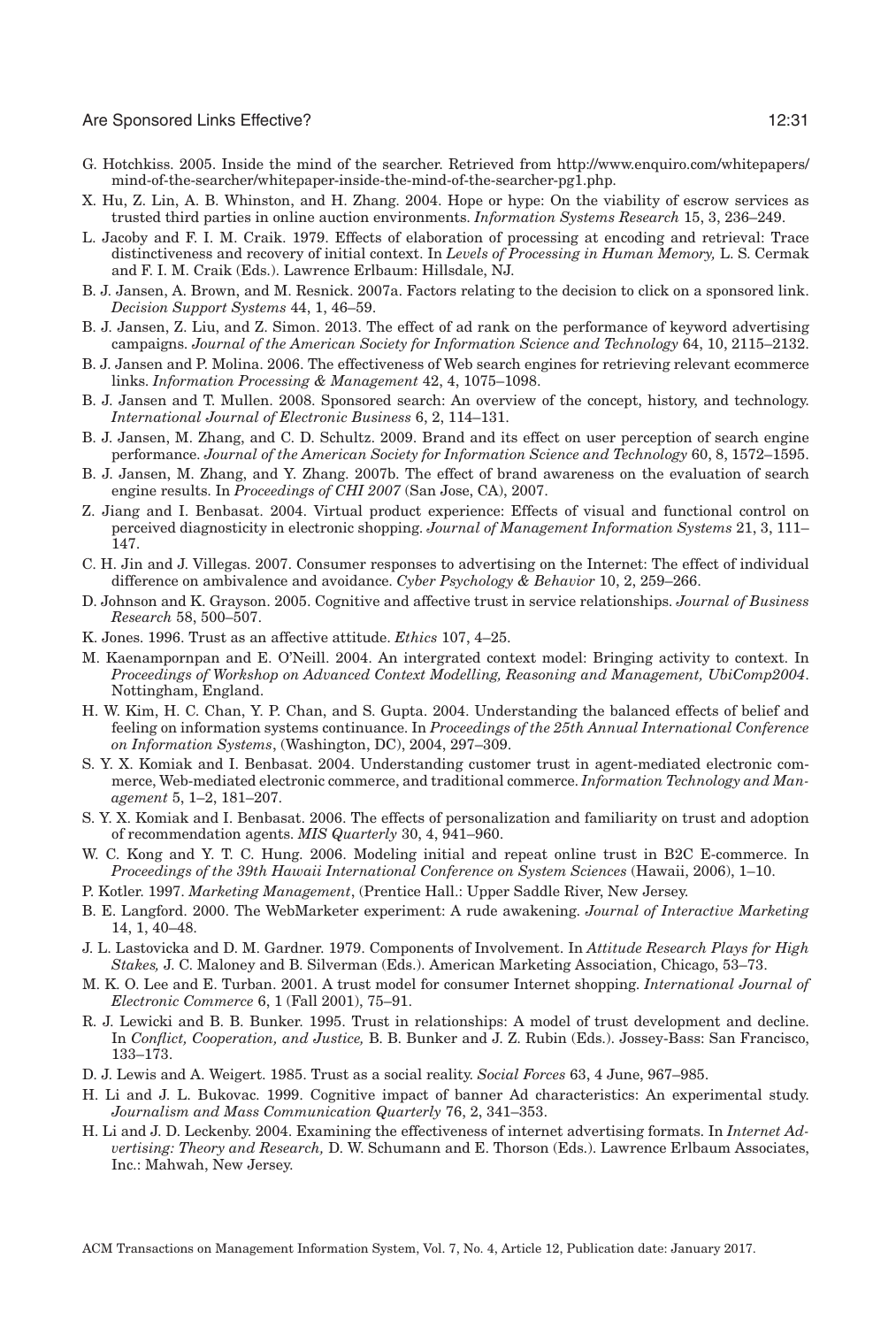- <span id="page-31-9"></span>Y. Liu and L. J. Shrum. 2009. A dual-process model of interactivity effects. *Journal of Advertising* 38, 2, 53–68.
- <span id="page-31-18"></span>P. B. Lowry, A. Vance, G. Moody, B. Beckman, and A. Read. 2008. Explaining and predicting the impact of branding alliances and website quality on initial consumer trust of e-commerce websites. *Journal of Management Information Systems* 24, 4 Spring 2008, 199–224.
- Z. Ma, X. Liu, and T. Hossain. 2013. Effect of sponsored search on consumer trust and choice. *International Journal of Electronic Business Management* 11, 4, 227–237.
- <span id="page-31-2"></span>Z. Ma, O. R. L. Sheng, G. Pant, and A. Iriberri. 2012. Can visible cues in search results indicate vendors' reliability? *Decision Support Systems* 52, 3, 768–775.
- <span id="page-31-3"></span>R. C. Mayer, J. H. Davis, and F. D. Schoorman. 1995. An integrative model of organizational trust. *Academy of Management Review* 20, 3, 709–734.
- <span id="page-31-4"></span>D. H. McKnight and N. L. Chervany. 2005. What builds system troubleshooter trust the best: Experiential or non-experiential factors? *Information Resources Management Journal* 18, 3, 32–49.
- <span id="page-31-7"></span>D. H. McKnight, V. Choudhury, and C. J. Kacmar. 2002. Developing and validating trust measures for e-commerce: An integrative typology. *Information Systems Research* 13, 3, 334–359.
- <span id="page-31-17"></span>D. H. McKnight, L. L. Cummings, and N. L. Chervany. 1998. Initial trust formation in new organizational relationships. *Academy of Management Review* 23, 3, 473–490.
- <span id="page-31-11"></span>A. Mehrabian and J. A. Russell. 1974. *An Approach to Environmental Psychology*, (MIT Press: Cambridge, MA.
- <span id="page-31-0"></span>J. Meloni. 2011. Search marketing alert: 71 percent of business purchase decisions start with search. Retrieved from http://www.brafton.com/news/search-marketing-alert-61-percent-of-business-purchasedecisions-start-with-search/.
- <span id="page-31-15"></span>M. Moore and P. Gergen. 1985. Risk taking and organizational change. *Training and Development Journal* 39, 72–76.
- <span id="page-31-5"></span>C. Moorman, R. Deshpande, and G. Zaltman. 1993. Factors affecting trust in market-research relationships. *Journal of Marketing* 57, 1, 81–101.
- <span id="page-31-1"></span>Nielsen 2015. Global trust in advertising. Retrieved from http://www.nielsen.com/content/dam/corporate/us/ en/reports-downloads/2015-reports/global-trust-in-advertising-report-sept-2015.pdf.
- <span id="page-31-22"></span>R. Ohanian. 1990. Construction and validation of a scale to measure celebrity endorsers' perceived expertise, trustworthiness, and attractiveness. *Journal of Advertising* 19, 3, 39–52.
- <span id="page-31-14"></span>P. Öztürk and A. Aamodt. 1997. Towards a model of context for case-based diagnostic problem solving. The *Interdisciplinary Conference on Modeling and Using Context 1997.*
- <span id="page-31-8"></span>R. E. Petty and J. T. Cacioppo. 1986. The elaboration likelihood model of persuasion. In *Advances in Experimental Social Psychology,* L. Berkowitz (Ed.): Academic Press, San Diego, CA, 123–205.
- <span id="page-31-20"></span>R. E. Petty, J. T. Cacioppo, and D. Schumann. 1983. Central and peripheral routes to advertising effectiveness: The moderating role of involvement. *Journal of Consumer Research* 10, 135–146.
- <span id="page-31-21"></span>R. E. Petty, D. T. Wegener, and L. R. Fabrigar. 1997. Attitude and attitude change. *Annual Review of Psychology* 48, 609–647.
- <span id="page-31-23"></span>R. E. Plank, D. A. Reid, and E. B. Pullins. 1999. Perceived trust in business-to-business sales: A new measure. *The Journal of Personal Selling & Sales Management* 19, 3, 61–71.
- <span id="page-31-13"></span>D. M. H. Poh and S. Adam. 2002. An exploratory investigation of attitude toward the website and the advertising hierarchy of effects. In *Proceedings of AusWeb02: The 8th Australian World Wide Web Conference.* Southern Cross University, New South Wales, 2002, 620–631.
- <span id="page-31-12"></span>T. Porat, R. Liss, and N. Tractinsky. 2007. E-stores design: The influence of e-store design and product type on consumers' emotions and attitudes. In *Proceedings of the 12th International Conference on Human-Computer Interaction* (Beijing, China).
- <span id="page-31-24"></span>C. A. Ray and E. M. Reingold. 2003. Long-term perceptual specificity effects in recognition memory: The transformed pictures paradigm. *Canadian Journal of Experimental Psychology* 57, 2, 131–137.
- <span id="page-31-6"></span>J. K. Rempel, J. G. Holmes, and M. P. Zanna. 1985. Trust in close relationships. *Journal of Personality and Social Psychology* 49, 1, 95–112.
- <span id="page-31-19"></span>S. C. Rice. 2011. Reputation and uncertainty in online markets: An experimental study. *Information Systems Research* (September 15, 2011).
- <span id="page-31-10"></span>L. P. Robert Jr., A. R. Dennis, and Y. T. C. Hung. 2009. Individual swift trust and knowledge-based trust in face-to-face and virtual team members. *Journal of Management Information Systems* 26, 2 Fall2009, 241–279.
- <span id="page-31-16"></span>A. J. Rohm and V. Swaminathan. 2004. A typology of online shoppers based on shopping motivations. *Journal of Business Research* 57, 748–757.